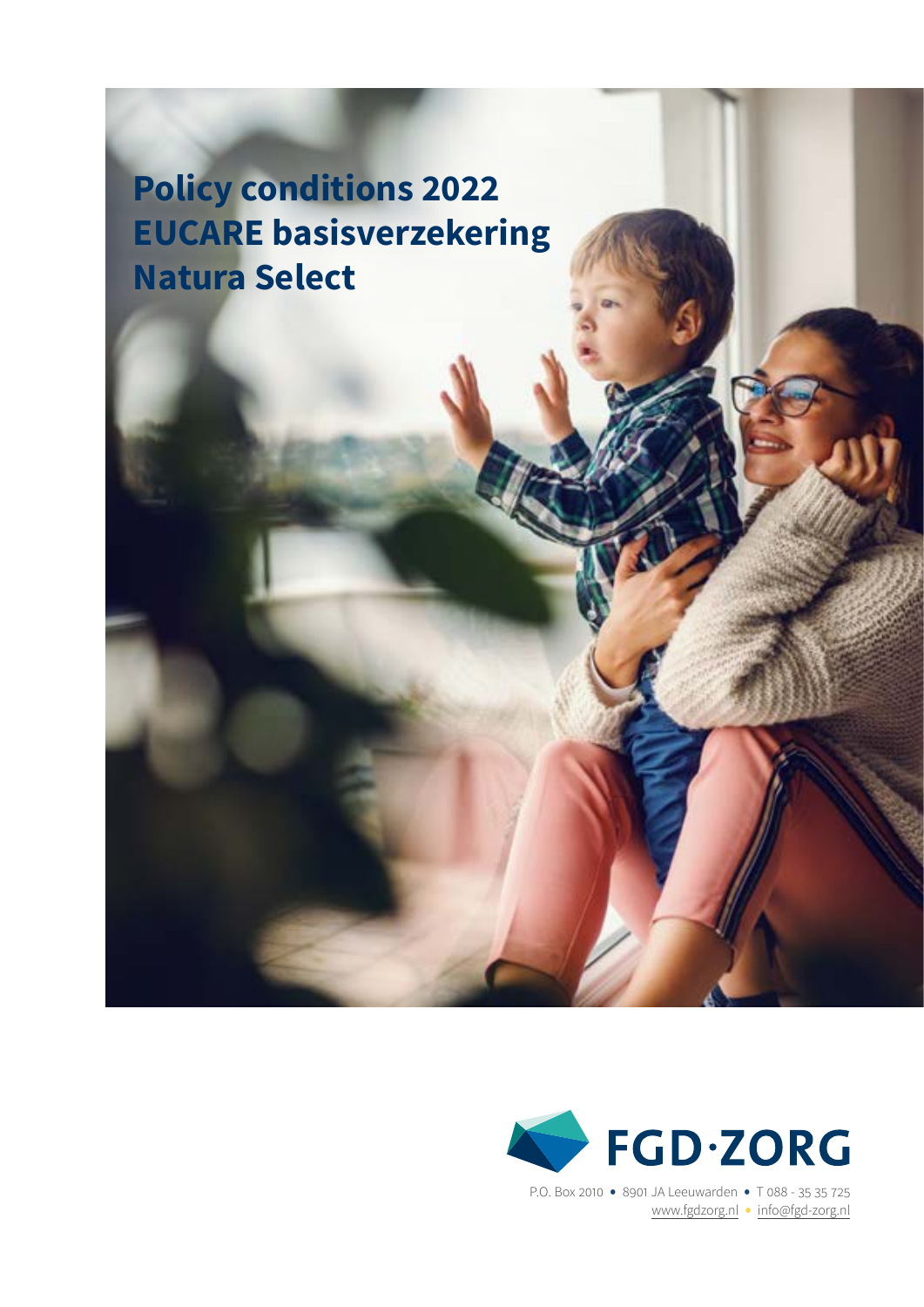# **Important information and service**

If you have questions, or something you think we should know, we will be happy to offer our assistance!

### **Our website**

Comprehensive information about your health insurance is available at [fgdzorg.nl](http://fgdzorg.nl). This is where you can find answers to frequently-asked questions, calculate your premium, submit invoices online, find healthcare providers and review and compare all reimbursements from A to Z.

### **Contact**

You can contact us by phone, e-mail or regular mail. Our Service Desk is open on weekdays from 08:30 to 17:30. We can be reached on 088 353 57 25. During the weeks in December when many people change providers, we offer expanded hours of operation in order to provide you with even better service.

### **Submitting care invoices**

If you have received an invoice for care, you can digitally submit it for reimbursement through Mijn FGD•ZORG. First, log in securely and easily using iDIN. In order to use iDIN, you must first complete the one-time activation process. More information on logging in using iDIN can be found on our website. In the Mijn FGD•ZORG digital environment, you can also easily and conveniently edit your personal details, view your healthcare costs or make changes to your coverage package(s).

You can submit an invoice to us by regular mail as well. To do so, simply print out and fill in a declaration form and mail it, along with the original invoice, to the postal address below. The declaration form is available on our website.

# **Postal address**

P.O. Box 2010 8901 JA Leeuwarden

# **Visiting address**

Balthasar Bekkerwei 70 8914 BE Leeuwarden

# **Need approval for care?**

To find out which healthcare requires our approval in advance, please refer to the policy terms & conditions. You will need to send a request for approval for the treatment in

question to the address above, for the attention of Medisch Advies.

More information on requesting approval can be found on our website. The request forms are also available for download on our website.

# **Complaints**

We do everything we can to provide FGD•ZORG clients like yourself with the best possible service. If you are unsatisfied with a decision we have taken regarding our service, or the service of one of your healthcare providers, please do not hesitate to let us know. For more information on complaints and disputes, please check [page 1](#page-18-0)9.

# **Find a healthcare provider**

Healthcare providers have agreements in place with health insurance companies. Such providers are referred to as 'contracted care providers'. They have signed contracts with the insurers that include agreements on things like quality of care. The healthcare providers with whom we have such agreements are listed in the CareFinder. Our CareFinder is available on our website.

#### **Aevitaal**

Health and vitality are incredibly important to us. This is why we are eager to help you stay healthy and fit as well. On the Aevitaal platform, you'll find information on health, vitality, employability and resilience. Are you experiencing symptoms or having trouble sleeping, or would you like to adopt a healthier lifestyle or enhance your employability? Go to Aevitaal and sign up today!

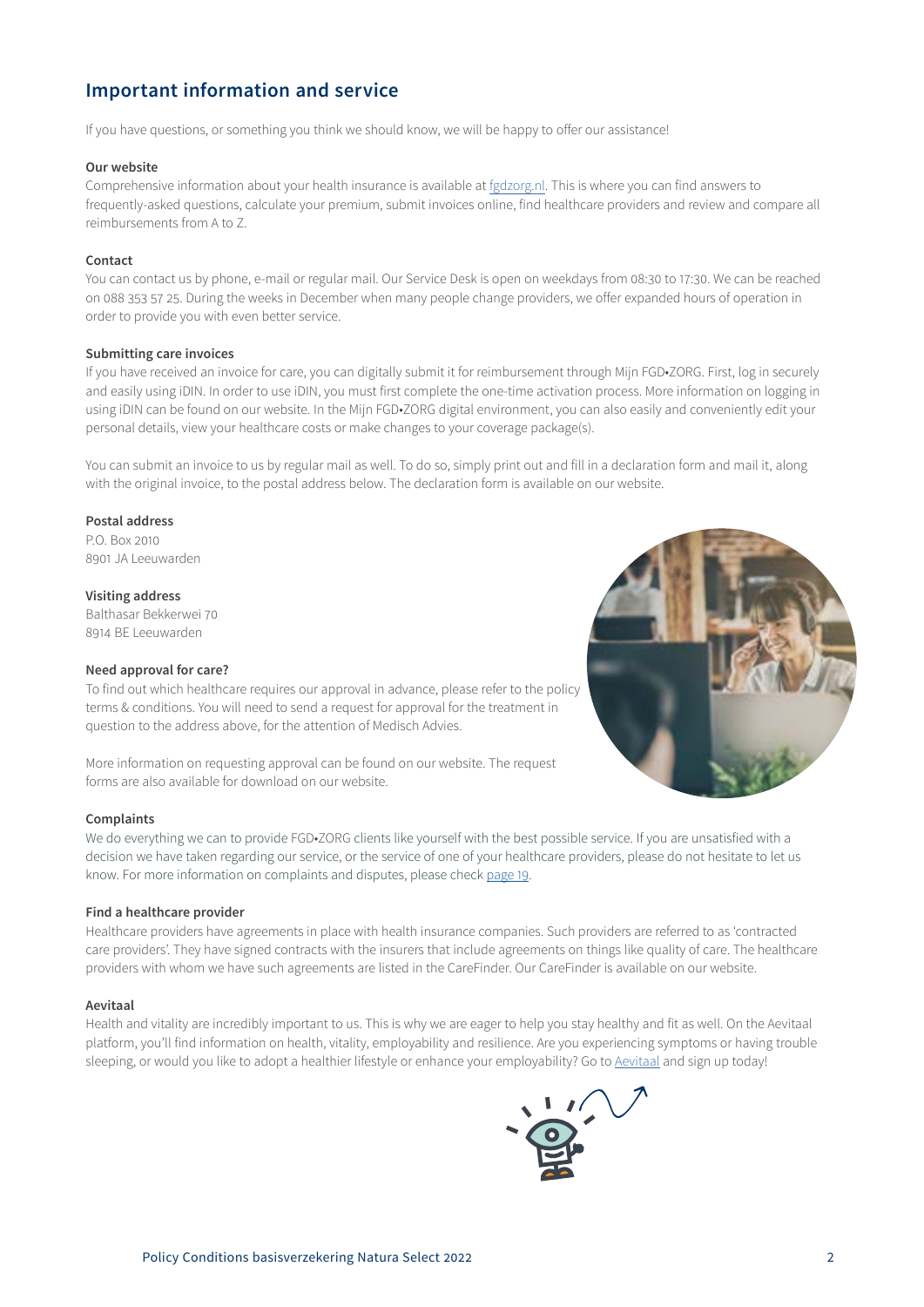# **Index**

page

| ı            | <b>General Section</b>                                                       | 5  |
|--------------|------------------------------------------------------------------------------|----|
| Article 1    | Covered healthcare                                                           | 5  |
| Article 2    | General provisions                                                           | 9  |
| Article 3    | Premium                                                                      | 11 |
| Article 4    | Other obligations                                                            | 13 |
| Article 5    | Change in the premium or premium base                                        |    |
|              | and conditions                                                               | 14 |
| Article 6    | Start date, term and termination of                                          |    |
|              | healthcare cover                                                             | 14 |
| Article 7    | Statutory excess                                                             | 16 |
| Article 8    | Voluntary excess                                                             | 17 |
| Article 9    | Abroad                                                                       | 17 |
| Article 10   | Complaints and disputes                                                      | 19 |
| Article 11   | Long-term Care Act (Wlz)                                                     | 19 |
|              |                                                                              |    |
| н            | <b>Healthcare Provisions</b>                                                 | 20 |
|              |                                                                              |    |
| Medical care |                                                                              | 20 |
| Article 12   |                                                                              | 20 |
| Article 13   | General practitioner care                                                    | 21 |
| Article 14   | Medical care for specific patient groups                                     | 22 |
| Article 15   | Multidisciplinary care (chain healthcare)<br>Combined lifestyle intervention | 23 |
| Article 16   | Nursing and care (district nurses)                                           | 24 |
| Article 17   | Obstetric care and maternity care                                            | 25 |
| Article 18   | Specialist medical care                                                      | 27 |
| Article 19   | Rehabilitation                                                               | 29 |
| Article 20   | Genetic testing                                                              | 30 |
| Article 21   | In-vitro fertilisation (IVF)                                                 |    |
|              | and other fertility-enhancing treatments                                     | 31 |
| Article 22   | Audiological care                                                            | 32 |
| Article 23   | Plastic and/or reconstructive surgery                                        | 33 |
| Article 24   | Tissue and organ transplants                                                 | 34 |
| Article 25   | Sensory disability care                                                      | 35 |

page

|                         | Mental healthcare (GGZ)<br>Article 27 Mental healthcare (GGZ) | 36<br>36 |
|-------------------------|---------------------------------------------------------------|----------|
|                         |                                                               |          |
| <b>Paramedical care</b> |                                                               | 38       |
|                         | Article 28 Physiotherapy and Cesar/Mensendieck                |          |
|                         | remedial therapy                                              | 38       |
|                         | Article 29 Speech therapy                                     | 41       |
|                         | Article 30 Occupational therapy                               | 42       |
| Article 31 Dietetics    |                                                               | 43       |
| Oral care               |                                                               | 43       |
| Article 32              | Dental care for insured persons                               |          |
|                         | under the age of 18                                           | 43       |
| Article 33              | Special dental care                                           | 44       |
| Article 34              | Dental surgery for insured persons                            |          |
|                         | age 18 and older                                              | 46       |
| Article 35              | Prosthetic devices for insured                                |          |
|                         | persons of age 18 and over                                    | 47       |
|                         | <b>Pharmaceutical care</b>                                    | 48       |
|                         | Article 36 Medications                                        | 48       |
|                         | Article 37 Dietary preparations                               | 51       |
| <b>Medical aids</b>     |                                                               | 51       |
|                         | Article 38 Medical aids and bandaging                         | 51       |
|                         | Stay in an institution                                        | 53       |
| Article 39 Stay         |                                                               | 53       |
|                         | <b>Transport of the patient</b>                               | 54       |
|                         | Article 40 Transport by ambulance and                         |          |
|                         | seated transport of the patient                               | 54       |
|                         | <b>Healthcare mediation</b>                                   | 56       |
|                         | Article 41 Healthcare advice and mediation                    | 56       |
| Ш                       | <b>Definitions</b>                                            | 56       |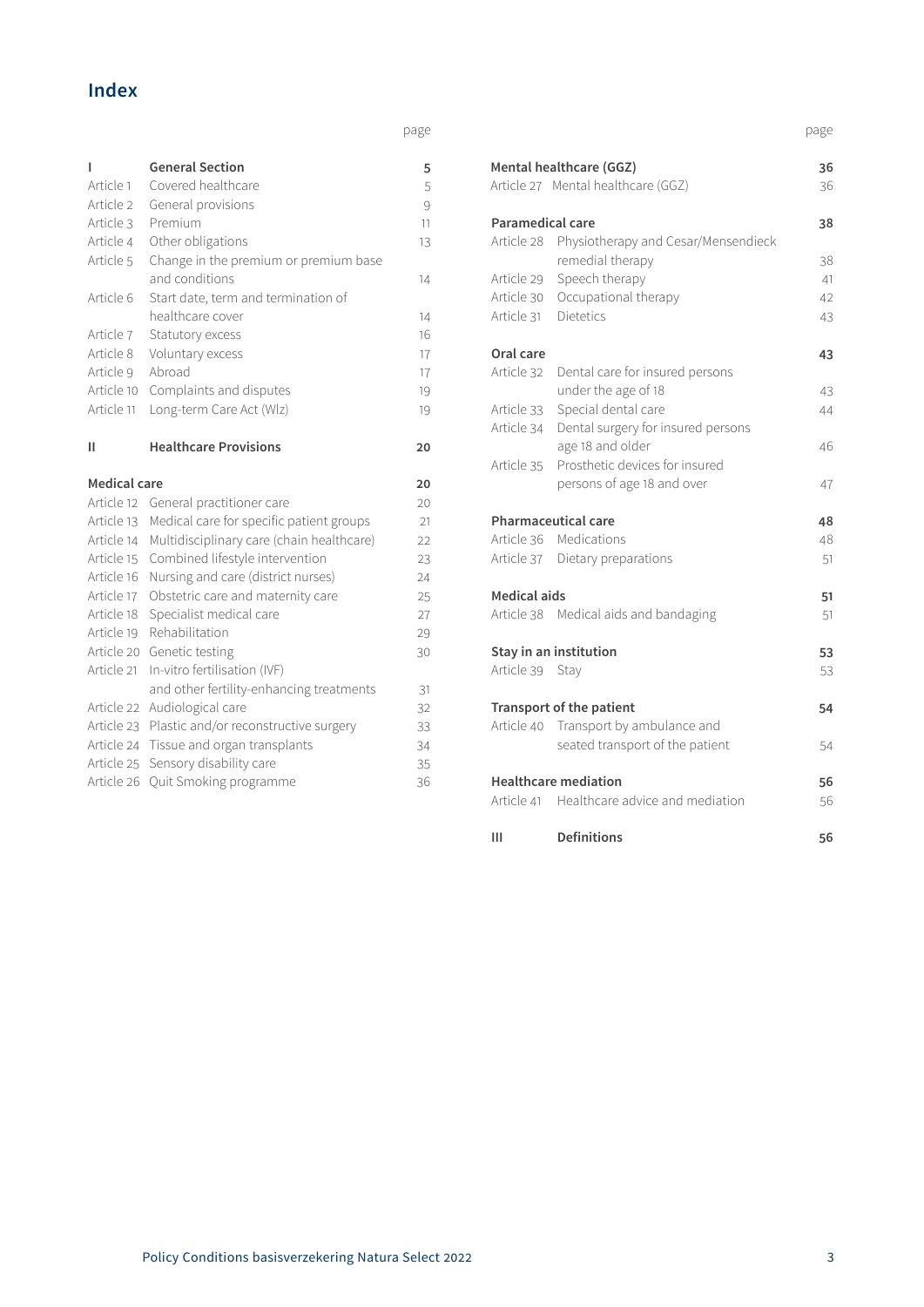# **Welcome to FGD·Zorg**

These are the policy conditions that apply to your public healthcare insurance. This basic insurance is an insurance policy from EUCARE Insurance PCC Limited (NLCare cell). FGD·Zorg takes care of the execution of this insurance on behalf of EUCARE. These conditions include your and our rights and obligations. There are separate policy conditions for supplementary insurance policies. You can consult the conditions of the supplementary insurance policies via our website [www.fgdzorg.nl](http://www.fgdzorg.nl) or you can request them from us.

In these policy conditions we occasionally refer to our website for more information about a specific subject. If you do not have internet access, you can call us. If required, we can send you the requested information.

In the text blocks below you will find an explanation about a number of practical issues. Do you want to know more? Then go to [www.fgdzorg.nl](http://www.fgdzorg.nl). You will find all information about your basic insurance and additional insurance.

Sincerely, FGD·Zorg

# These conditions are divided as follows:

|      | <b>General Section</b><br>(general information about the basic insurance, such as the premium, the deductible<br>and what you must adhere to) | page 5 - 20 |
|------|-----------------------------------------------------------------------------------------------------------------------------------------------|-------------|
| ΙΙ.  | <b>Healthcare Provisions</b><br>(the type of care you are entitled to and the conditions attached to it)                                      | page 20-56  |
| III. | Definitions                                                                                                                                   | page 56-58  |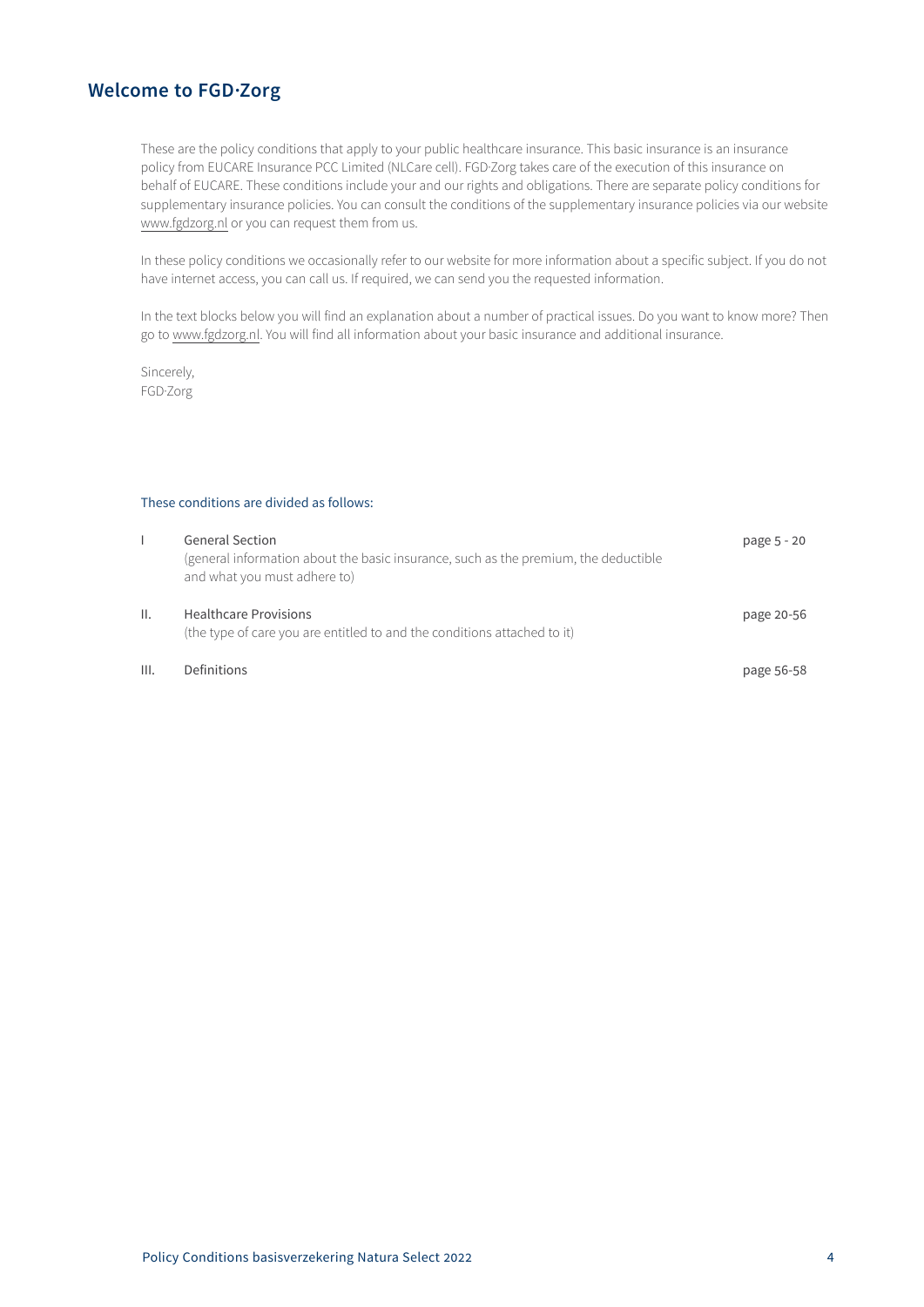# <span id="page-4-0"></span>**I General Section**

As a courtesy we provide you with an English translation of our policy conditions. You can and may not derive any rights, entitlements or obligations from this English translation. Our health insurance policies are regulated by Dutch law and as such, our Dutch conditions and entitlements documents are the only legal documents from which you can derive your rights, entitlements and obligations.

# **Article 1 Covered healthcare**

# **1.1. Contents and scope of covered healthcare**

Basisverzekering Natura is a reimbursement policy of the healthcare insurer, further referred to as 'the healthcare policy'. Pursuant to this healthcare policy, you are entitled to reimbursement of the cost of healthcare as set out in these policy conditions. You are also entitled to healthcare advice and healthcare mediation at request.

### Healthcare advice and mediation

Our Healthcare Advice and Mediation department advises you about the healthcare provider you can consider for your healthcare issue. Please also contact our Healthcare Advice and Mediation department if you are confronted with a nonacceptable long waiting list for visiting a policlinic or for hospitalisation, for example. You can reach this department through our website.

# Medical necessity

You are entitled to reimbursement of the cost of healthcare as set out in these policy conditions if you are in reasonableness relying on the relevant form of healthcare in content and scope, provided that the form of healthcare is effective and efficient. A key factor in the content and scope of the healthcare form is 'what the relevant healthcare providers generally offer'. Other factors in the content and scope of the healthcare are the status of science and medical practice. This is determined using the Evidence-Based Medicine (EBM) method. If information on the state of science and practice is not available, the content and form of the healthcare are determined by what is regarded in the relevant discipline as responsible and adequate care.

### **1.2. Authorised healthcare providers**

Your healthcare provider must comply with certain conditions. The relevant healthcare provision sets out which healthcare providers may provide the healthcare services and the supplementary conditions the healthcare provider must meet. If the healthcare provider does not meet with the imposed conditions, then you are not entitled to reimbursement of the cost.

# **1.3. Healthcare provided by a contracted healthcare provider**

The care in kind is provided by a care provider with whom the health insurer has a agreement: a contracted healthcare provider. The healthcare provider receives reimbursement of the costs of healthcare directly from us. This is done based on the rate agreed to with the relevant healthcare provider.

We make agreements with healthcare providers on the quality, price and service of the healthcare to be delivered. Your interests are our number one priority. And if you select a contracted healthcare provider, this will make a difference in costs for you and us. If you selected a healthcare provider whom we have not contracted for the care in question, then please take into consideration that you will likely have to pay part of the bill yourself.

# **1.4. Healthcare provided by a non-contracted healthcare provider**

Are you going to a care provider whom we have not contracted for the care in question? Then you may have to pay part of the bill yourself. The cost of the (covered) healthcare will be reimbursed up to 70% of the average rates, and in case of medical specialist care up to 75% of the average rates, as agreed with the relevant healthcare providers for the relevant forms of healthcare ('average contracted rates'). If no rates were agreed with healthcare providers for the relevant healthcare and Wmg (Healthcare Market Organisation Act) rates apply, the costs are reimbursed up to 70%, and in case of medical specialist care up to 75%, of the Wmg rates. Part of the bill total may then be charged to you.

Do you wish to go to a non-contracted healthcare provider, but does the amount of the reimbursement (70%) prevent you from getting healthcare? Then you can let us know why this lower reimbursement prevents your from going to your chosen healthcare provider and ask for a higher reimbursement. Please contact our Complaints Management department. We will process your request and inform you within 4 weeks whether we can give you a higher reimbursement. Your the request may be granted mostly depending on the amount of the costs and the type of care. Any personal contributions, mandatory and voluntary excess owed will be deducted from the reimbursed amount.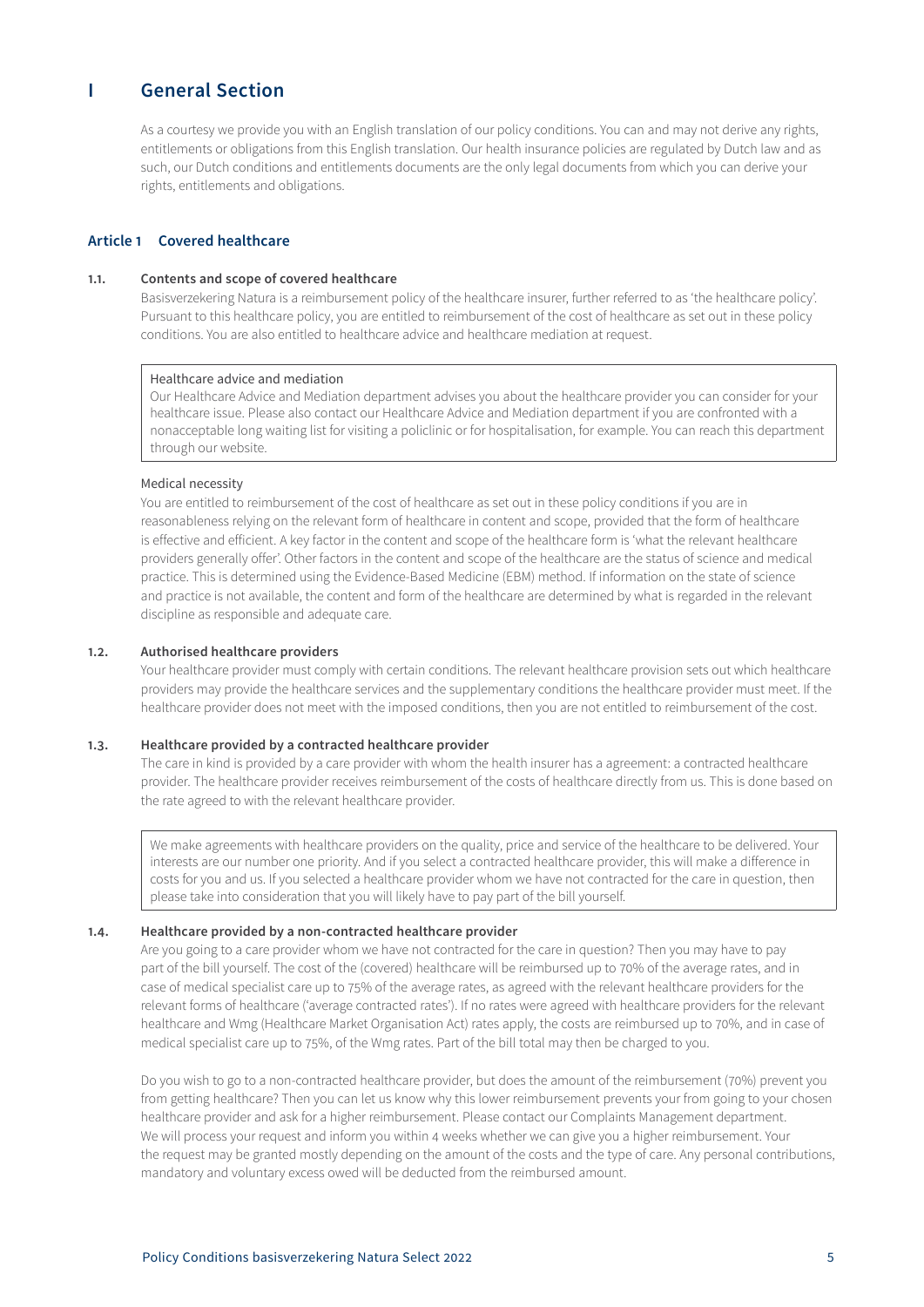Please find the maximum reimbursements in the 'List of maximum reimbursements non-contracted healthcare providers'. This list is available from our website. The maximum reimbursements were determined without factoring in your excess or personal contribution. These amounts will be set off against the maximum reimbursement.

# General practitioner care

Do you use general practitioner care as set out in Article 12, General practitioner care or Article 14, Multidisciplinary care (chain healthcare) at a general practitioner or healthcare group that we have contracted for such healthcare? Then you are entitled to reimbursement up to a maximum of the applicable Wmg rates (Market Regulation Healthcare Act (Wmg Act)). We reimburse the cost of tests requested by your general practitioner to be carried out by another non-contracted healthcare provider (for example X-rays or blood tests) up to a maximum of 70% of the average contracted rate.

# Acute care

If acute care is provided by a non-contracted healthcare provider, you are entitled to reimbursement up to the Wmg rates applicable in the Netherlands. If no Wmg rates apply, we will reimburse the costs up to the market price perceived as reasonable in the Netherlands. Please inform us about such healthcare as soon as possible

### Nursing and care and Mental healthcare (GGZ)

You cannot transfer your claim on us for Nursing and Care and GGZ to care providers or others whom we have not contracted for this care. This is a stipulation as referred to in Article 3:83 paragraph 2 of the Dutch Civil Code.

We have contracted a limited number of care providers for medical aids and specialist medical care. This is called selective contracting.

## **1.4.1 Selective contracting medical aids**

For diabetes aids, mobility aids, aids for nursing and bedside care, and incontinence or stoma materials (Article 38, Medical aids), you are only entitled to the full reimbursement if you order the medical aids online from the care providers specially contracted by us for the Natura Select basic insurance. If you go to to another care provider, when it is possible to receive the medical aids from a care provider contracted for the Natura Select basic insurance, you are entitled to a reimbursement of 70% of the average rate we pay for medical aids purchased from contracted care providers.

Would you like to know which care providers we have contracted specifically for the Natura Select basic insurance? And which aids they can supply? An overview of the contracted care providers and which care they do or do not provide can be found on the website.

# **1.4.2 Selective contracting of specialist medical care**

For medical specialist care (Article 18 Medical specialist care, Article 19 Rehabilitation, Article 21 In vitro fertilisation (IVF) and other fertility-promoting treatments, Article 23 Plastic and/or reconstructive surgery and Article 39 Residence) you can go to a limited number of contracted hospitals in the Netherlands. We call this selective contracting. An overview of the hospitals contracted by us can be found on our website or requested from us. Are you going to a hospital that is not contracted for the Natura Select basic health insurance? Then you will receive a lower compensation. This reimbursement is a maximum of 75% of the average rate for which we have purchased this care (from contracted care providers).

For a number of treatments, the application of the lower reimbursement for non-contracted hospitals in Article 1.4 and this Article does not apply. These are:

- a. emergency care;
- b. obstetrics;
- c. treatments that fall under 'other care products', such as oral surgery, laboratory tests or X-rays;
- d. treatments for which you have been referred by your treating specialist to another healthcare institution (tertiary referral);
- e. care in accordance with the Special Medical Operations Act ('Wet bijzondere medische verrichtingen');
- f. treatments that are part of mental healthcare (GGZ);
- g. follow-up treatments to the treatments from a to f, if they are part of the same demand for care.

For this care you can go to all hospitals in the Netherlands.

The reimbursement of this care is limited by the (maximum) rate that was determined at that time on the basis of the Healthcare Market Regulation Act (Wmg). Is there no (maximum) rate based on the Wmg? Then we will reimburse the costs up to a maximum of the market-based amount applicable in the Netherlands..

This article, with the exception of emergency care, does not apply to treatments abroad. See article 9 of the General section.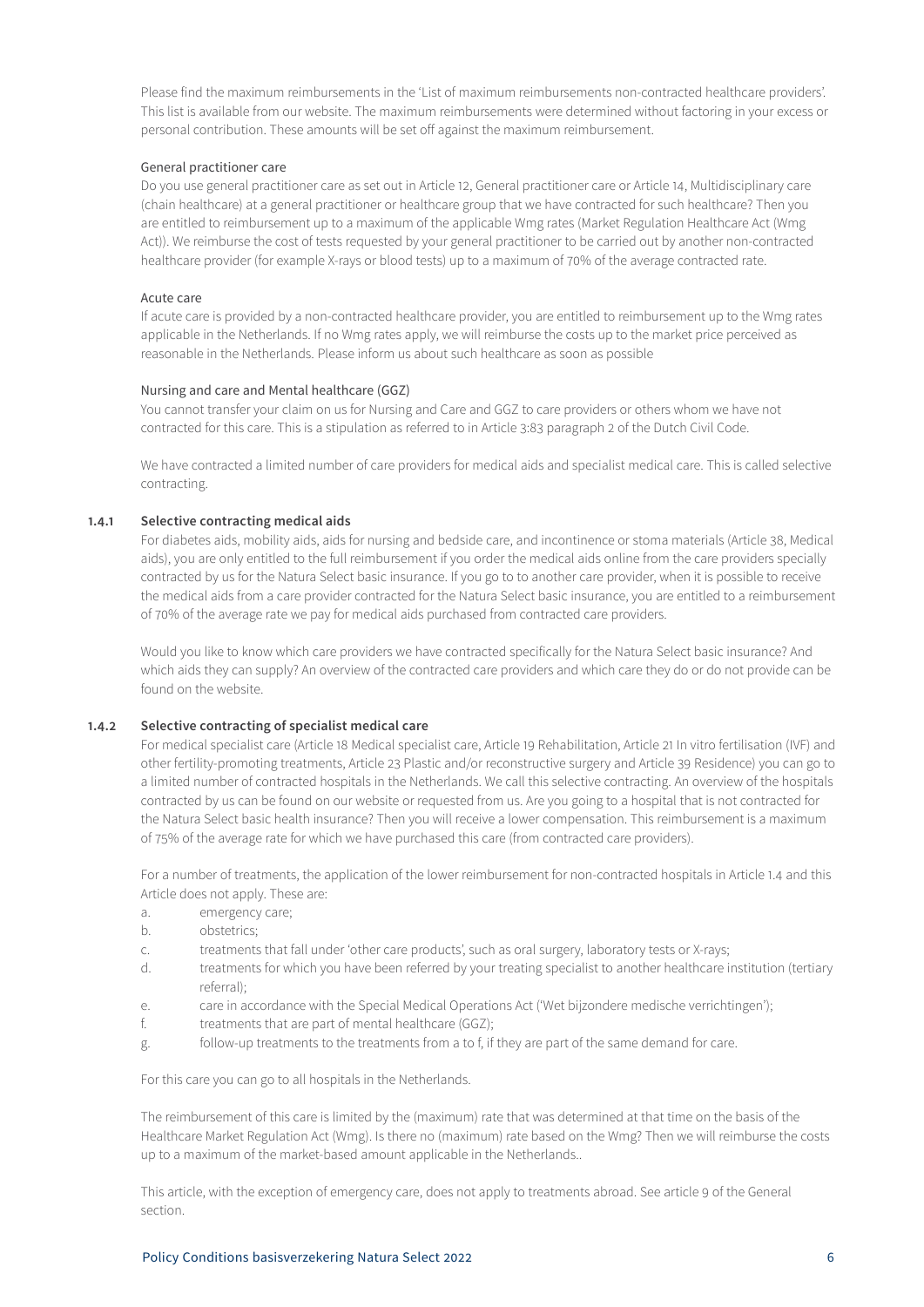Is there a maximum reimbursement for non-contracted care providers based on 75% of the average contracted rate or the Wmg rate? Then you will find a list of the amount of these maximum fees on our website. You can also request it from us.

Is there a maximum compensation based on the amount applicable in the Netherlands? Then you can request an indication of this amount from us. Please note! Do you start a new treatment after these treatments that can be planned? First check with which hospital we have made appointments. You can easily do this via the Care Finder on our website or contact us. This prevents you from having to pay the bill yourself or part of the bill first.

# **1.5. Sending invoices**

Most healthcare providers send us the invoices directly. If you receive an invoice at home, please complete an expense form and submit it together with the original invoice. Please do not send us a copy or a reminder. We can only process originals. You may submit invoices latest up to 3 years after the start of your treatment. Please check that the invoice includes the following details:

- your name, address and date of birth;
- type of treatment, the amount per treatment and the date of treatment;
- the name and address of the healthcare provider;
- AGB code (with a Dutch healthcare provider).

These invoices have to be specified, ensuring that the reimbursements we must pay out can be derived from the specifications directly and without any ambiguity. We deduct any excess and statutory personal contribution from the reimbursement. For conversion of foreign invoices in currencies other than euros, we use the historical rates available from www.xe.com. This is based on the exchange rate on the date of treatment. Invoices must be in Dutch, English, French, German or Spanish. If a translation is necessary to our discretion, we may request you to provide a certified translation of the invoice. We will not refund the translation expenses.

#### Online claim forms

Online submission of claims is quick and easy. Go to Mijn Aevitae. You must retain the original invoice for at least one year after submitting the relevant claim form. We may request the invoices for inspection. If you are unable to submit the invoices, we may recover the amounts paid out from you, or settle the relevant amounts with amounts due to you.

# **1.6. Temporary healthcare provision**

If a contracted healthcare provider is unable to deliver the relevant service or treatment at all or in time, you are entitled to healthcare mediation. We may grant permission to see a non-contracted healthcare provider for the relevant healthcare. In such cases we reimburse the costs up to the statutory Wmg rates. If no Wmg rates have been determined, we will reimburse the costs up to the market price perceived as reasonable in the Netherlands. To determine if healthcare was provided in due time, we take into consideration:

- specific medical factors;
- general, socially acceptable waiting lists based on psychological, social and ethical factors.

# **1.7. Direct payment**

We reserve the right to directly pay the healthcare costs to the healthcare provider. This payment voids your right to reimbursement.

# **1.8. Settlement of costs**

If we pay costs directly to the healthcare provider and we reimburse an amount higher than our contractual obligation pursuant to your healthcare insurance policy, or the costs of the relevant healthcare services are otherwise charged to you, the relevant excess amount is charged to you as the policyholder. We will charge these amounts to you at a later stage. You have a legal obligation to pay such amounts. We reserve the right to settle such amounts with amounts due to you.

### **1.9. Referral, prescription or permission**

For some types of healthcare, you require a referral, prescription and/or prior permission in writing demonstrating that you are dependent on this healthcare. Details are set out in the relevant healthcare article. The healthcare articles are mentioned in chapter II. Does the healthcare article set out that you require a referral or a prescription? Then you can request one from the relevant healthcare provider referred to in the Article. This is generally the general practitioner.

A referral, prescription or request for permission must be given prior to the treatment by the referrer. The referral, the prescription, or the request for permission must include the following data:

- the insured's name, address, and date of birth;
- the referrer's name, position, AGB code, and signature;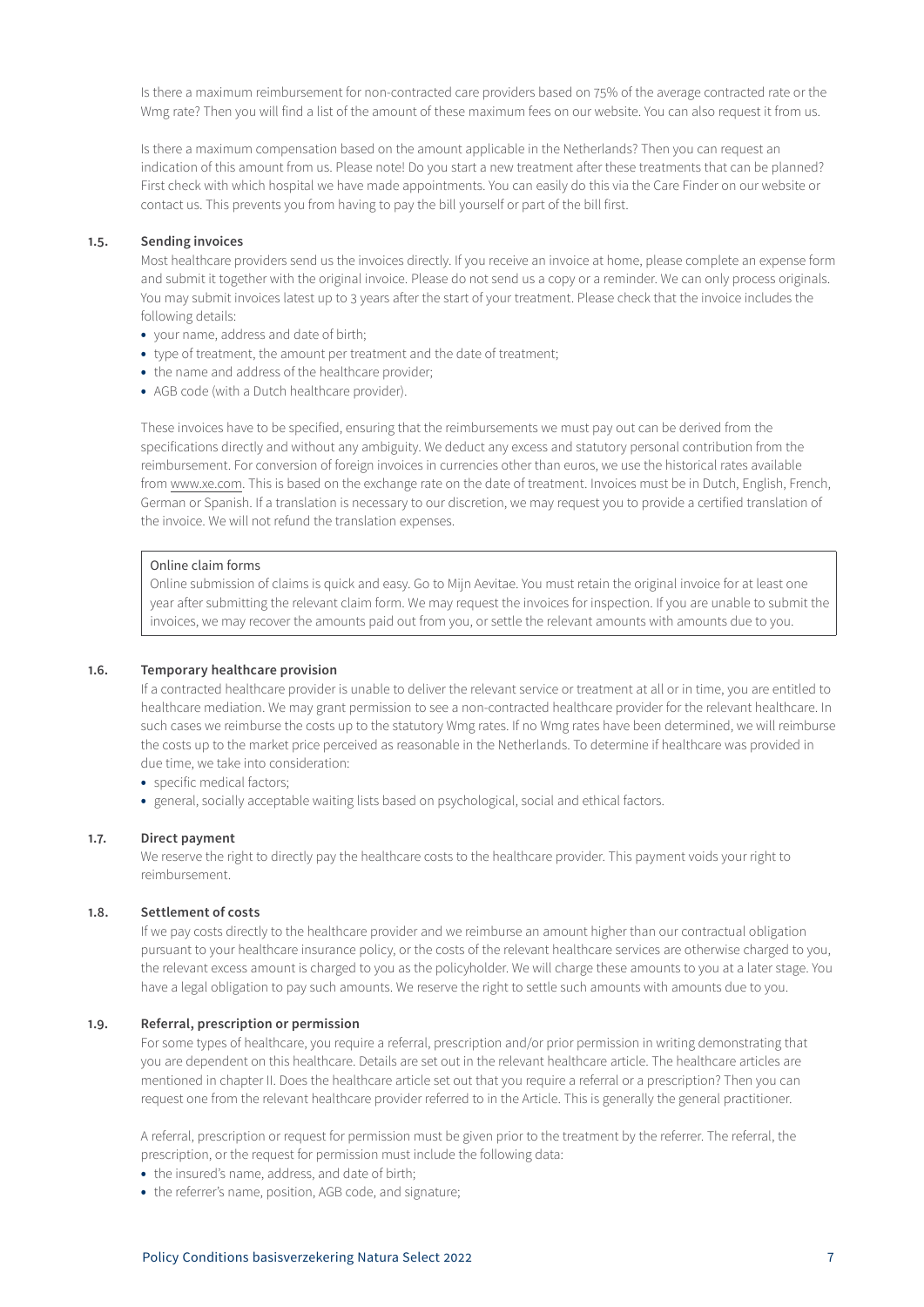- date of issue;
- reason for referral, diagnosis, and any other relevant information.

A refererral is valid for up to 1 year after issue.

A prior referral, prescription and/or permission is not required for emergency healthcare, i.e. healthcare that cannot reasonably be postponed.

## Single diagnosis for chronic conditions

If you have a (permanent) chronic condition, a one-off statement proving this diagnosis is sufficient. In that case, a current version is not required.

# Permission

In some cases you also require our permission prior to receiving the healthcare. This permission is referred to as prior permission. This permission will also include a validity period. If you have not obtained prior permission, or if the care is provided outside the validity period, then you are not entitled to reimbursement of the healthcare in question.

If you selected a healthcare provider whom we have contracted for the care in question, you do not require prior permission. Your healthcare provider will in such cases assess if you fulfil the conditions and/or requests permission from us on your behalf. Alternatively, you may submit a request for permission to us. Please find our address on the cover sheet of the conditions.

If you selected a healthcare provider whom we have not contracted for the care in question, then you need to personally submit the request for permission to us.

If you have permission for insured healthcare, this also applies if you transfer to a different healthcare insurer or if you received permission from your previous insurer.

### **1.10. When are you entitled to reimbursement of the cost of covered healthcare?**

You are entitled to reimbursement of the cost of healthcare if the healthcare was delivered during the term of your healthcare insurance policy.

Should these Policy Conditions refer to a year or calendar year, the actual date of treatment or date on which services/ goods were provided as stated by the healthcare provider will determine the year or calendar year to which the relevant costs should be allocated. If a treatment falls in two calendar years and the healthcare provider may charge the cost as a single amount (for example a Diagnosis Treatment Combination), we will reimburse these costs if the treatment was started within the term of the insurance policy and the cost will be allocated to the calendar year of the first treatment.

We do not process invoices if you declare them later than 3 years after the treatment date and / or the date of delivery of the care. This follows from article 942, Book 7 of the Dutch Civil Code (Burgerlijk Wetboek).

# **1.11. Exclusions**

You are not entitled to:

- reimbursement of forms of healthcare or healthcare services that are funded pursuant to other legal regulations, including the Wlz (Long-Term Healthcare Act), the Youth Act or the Wmo (Social Support Act) 2015;
- reimbursement of personal contributions or excess payable under the terms of the healthcare insurance, except if and where these policy conditions determine otherwise;
- reimbursement of fees for not appearing at your appointment with a healthcare provider (the 'no-show fee');
- reimbursement of costs related to not collecting medical aids, medicines and/or dietary preparations;
- reimbursement of fees for written statements, mediation fees charged by third parties without our prior permission in writing, administrative fees or charges incurred by past-due payment of invoices from healthcare providers;
- reimbursement of healthcare costs caused by or resulting from armed conflict, civil war, uprising, civil disorder, riots or mutiny occurring in the Netherlands, as defined in Section 3.38 of the Wet op het financieel toezicht (Financial Supervision Act);
- reimbursement of losses that are an indirect result of our actions or omissions;
- reimbursement of the costs of healthcare if the costs of care are charged by yourself, your partner, child, parent, or resident (other) family member, unless we have given prior permission;
- reimbursement of the costs of healthcare if you are referred by yourself, your partner, child, parent, or resident (other) family member, unless we have given prior permission.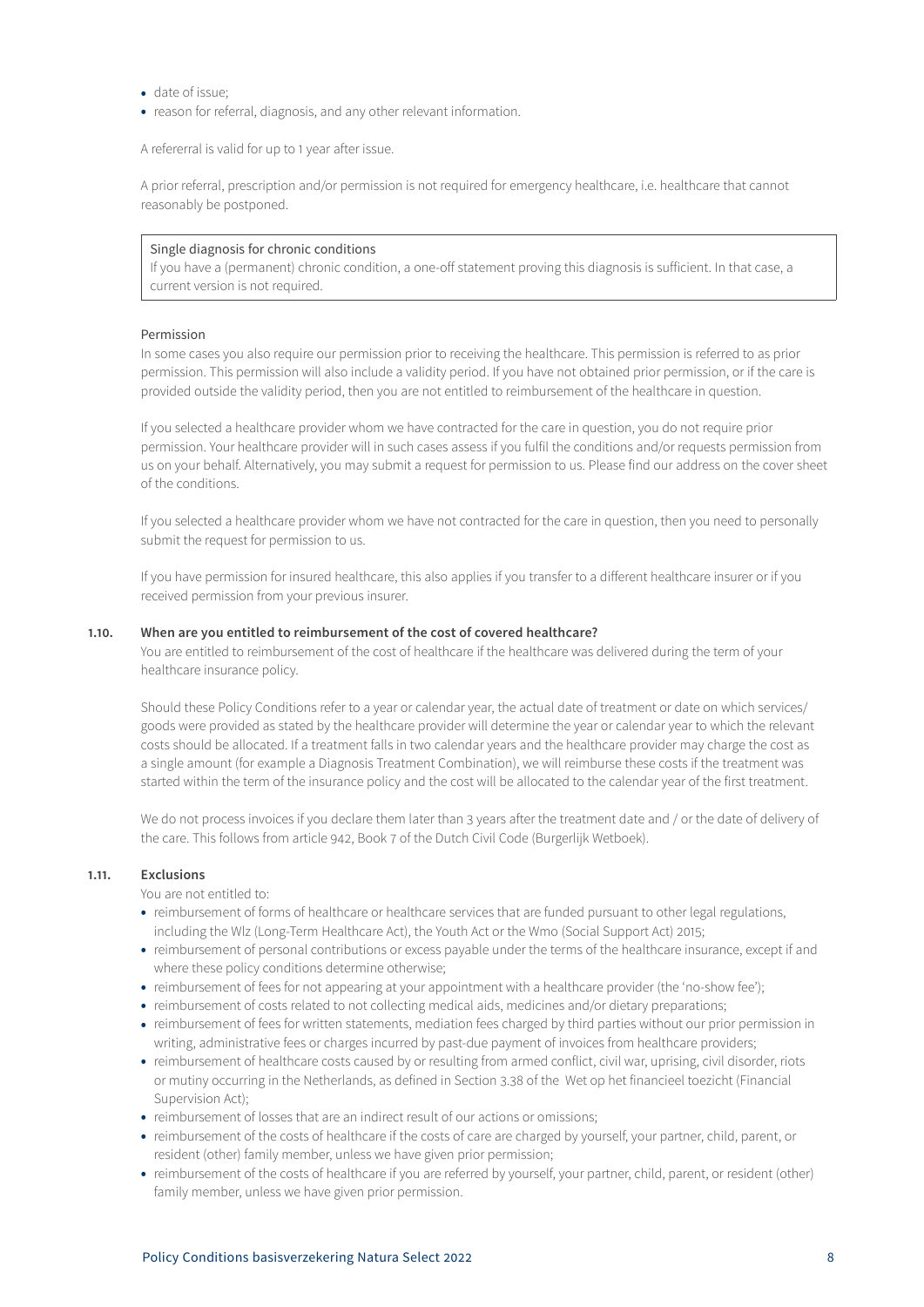# <span id="page-8-0"></span>**1.12. Right to care and other services as a result of terrorist acts**

If you need healthcare as a result of one or more terrorist events, then the following rule applies.

If the total amount of claims submitted within a year or calendar year for non-life, life or in-kind funeral insurers (including healthcare insurers) according to the Nederlandse Herverzekeringsmaatschappij voor Terrorismeschaden N.V. (NHT or Dutch Reinsurance Company for Terrorism-Related Claims) exceeds the maximum amount that this company reinsures annually, you are entitled to only a certain percentage of the cost or value of the healthcare. The NHT determines the exact percentage. This applies for non-life, life and funeral insurers (including healthcare insurers) that are subject to the Financial Supervision Act.

The exact definitions and provisions for the above-mentioned entitlement are included in NHT's Clauses Sheet Terrorism Cover.

If after a terrorist act an additional amount is provided under Section 33 of the Zorgverzekeringswet (Healthcare Insurance Act) or Section 2.3 of the Besluit Zorgverzekering (Healthcare Insurance Decree), you are entitled to an additional scheme as set out in Section 33 of the Healthcare Insurance Act or Section 2.3 of the Healthcare Insurance Decree.

# Guarantee pay-out on terrorism-related claims

In order to be able to guarantee that you will receive payment on terrorism-related claims, (almost all) insurers in the Netherlands are party to NHT (the Dutch Reinsurance Company for Terrorism-Related Claims). We are also a member. The NHT issued regulations that ensure pay-out of at least part of any terrorism-related claim.

The NHT has set a maximum to the total amount to be paid out relating to terrorist actions. The maximum amounts to 1 billion euros per year for all insured together. If the total claim amount is higher, each insured that submitted a claim will receive pay-out at an equal percentage of the maximum amount. NHT set out the rules for due processing of loss claims in the Protocol for Processing Claims.

In reality, this may mean you are not paid out the full amount claimed. However, you are at least assured that you will receive payment of at least part of your claim.

# **Article 2 General provisions**

# **2.1. Basis and contents of the healthcare insurance**

The insurance contract was concluded based on the details you submitted in the application form or in writing. After taking out the healthcare insurance policy, you will receive a healthcare policy from us as soon as possible. Furthermore, you will receive a new healthcare policy prior to each new calendar year.

These policy conditions form an integral part of the healthcare policy. The policy cover will state the persons insured and the healthcare insurance taken out for them.

# **2.2. Scope of application**

The healthcare policy is available to all persons subject to mandatory insurance, residing in the Netherlands or abroad.

The healthcare insurer operates throughout the Netherlands. If you are subject to mandatory insurance, you may continue this healthcare policy. Persons subject to mandatory insurance residing abroad are also entitled to concluding this insurance.

# **2.3. Corresponding documents**

These policy conditions refer to documents. These documents are part of the conditions. It concerns the following documents:

- Appendix 1 to the Healthcare Insurance Decree;
- Health Insurance Regulation;
- Clauses Sheet Terrorism Cover;
- Premium Appendix;
- List of maximum reimbursements for non-contracted healthcare providers;
- Landelijk Indicatie Protocol Kraamzorg (LIP National Indication Protocol Maternity Care);
- Overview of contracted healthcare providers;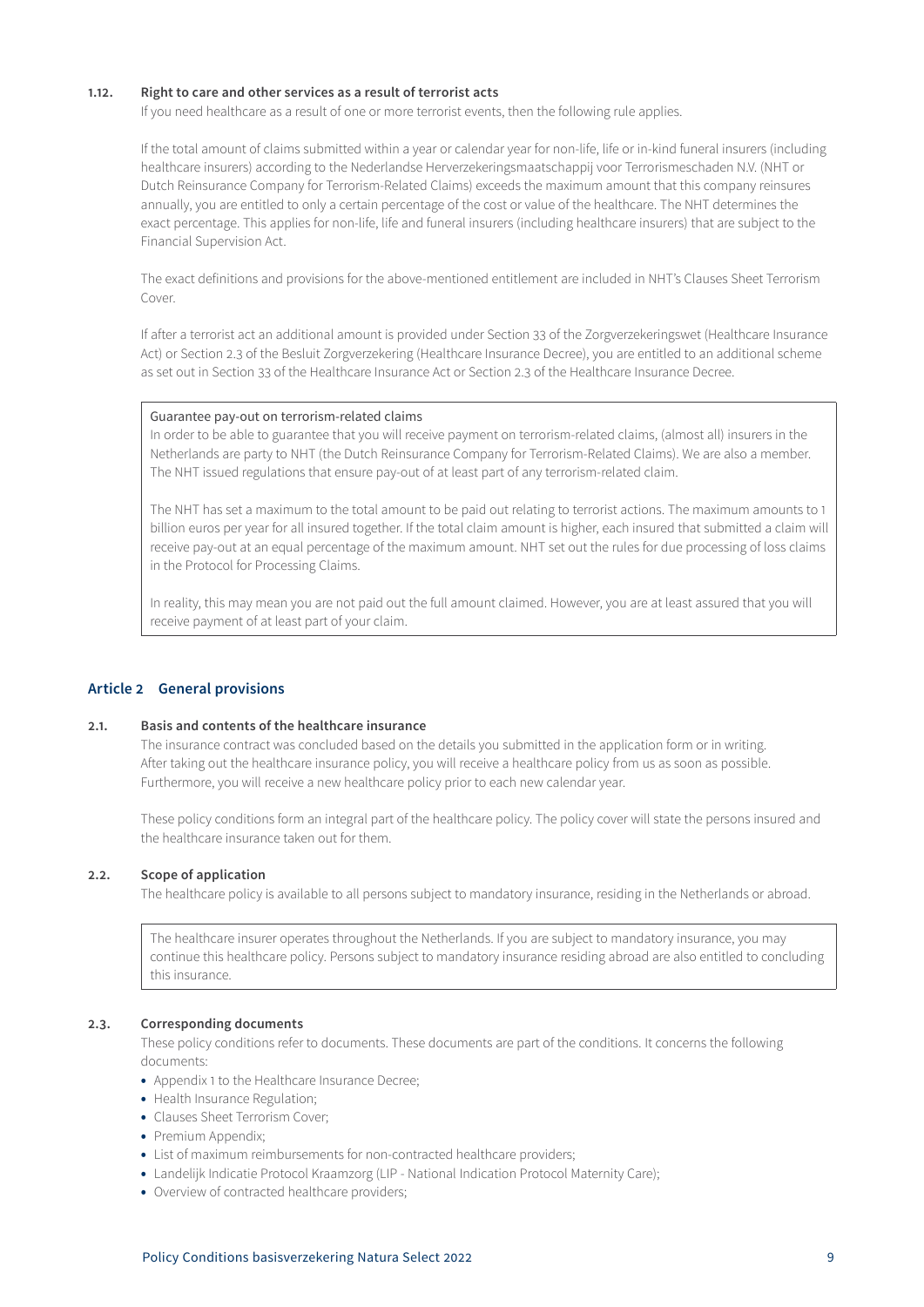- Healthcare Module Prevention Diabetic Foot Ulcers;
- Standard of care for Diabetes mellitus, VRM, COPD and Asthma;
- Standard of care for Obesity;
- Limitative list of DBCs (Diagnosis Treatment Combinations) issued by Zorgverzekeraars Nederland (Healthcare Insurers Netherlands) to be requested in advance;
- Pharmaceutical Care Regulation;
- Medical Aids Regulation;
- Nursing and care personal budget regulations;
- Reference guide assessment plastic surgery treatments;
- List GGZ Therapies (Mental Healthcare);
- Information documet IVF abroad.

You can find these documents on our website. You may also request these documents from our customer service desk.

# **2.4. Fraud**

Fraud (full or partial) will result in claims not being paid out, and/or recovery of claims already paid out. If you commit fraud, your entitlement to healthcare or reimbursement of healthcare costs lapses. This applies to healthcare provided by contracted as well as non-contracted healthcare providers.

We will claim any amounts paid out from you in a recovery process. You will also be charged the cost ensuing from the fraud audit/inspections.

In case of fraud, we register your personal data and the personal data of the accomplice(s) or co-perpetrator(s) in our Incident register. RYour personal data and the personal data of the accomplice(s) and co-perpetrator(s) may also be registered:

- with the Centre for Countering Insurance Fraud (CBV Centrum Bestrijding Verzekeringsfraude) of Dutch Association of Insurers (VvV - Verbond van Verzekeraars);
- in the external referral register of the foundation Central Information System (CIS).

We can also report the fraud to the police and investigative authorities.

If you commit fraud, we will terminate your healthcare insurance policy. In that event, you will not be accepted for a new healthcare insurance policy for 5 years. We will also terminate your supplementary insurance. In that event, any applications for supplementary insurance will be rejected for a period of 8 years by EUCARE.

# **2.5. Private data protection**

We take your privacy seriously. The collection and processing of your personal data is necessary for entering and carrying out your (additional) (health) insurance(s). We will include your personal data in our insurance administration.

# Processing personal data

We process your personal data for the following purposes:

- for entering into and carrying out your insurance contract(s) or financial service;
- for checks and/or research among insured parties, care providers and/or suppliers to see whether the care has actually been provided;
- for research into the quality of the care received by insured parties;
- for statistical analysis;
- to comply with legal obligations;
- in the context of security and integrity of the financial sector (preventing and combating fraud);
- if you participate in a group contract: for data exchange with the contractor of the group contract for the assessment of your right to premium discount;
- recruitment for this insurance and recruitment for own and similar services and products and associated marketing activities (up to 1 year after termination of the insurance contract).

The privacy legislation applies to the processing of your personal data, including the General Data Protection Regulation (AVG), the ZN Code of Conduct for the Processing of Personal Data for Healthcare Insurers, the General Provisions BSN Act, the Use of BSN in Healthcare Act and our Privacy Statement.

You will find the code of conduct and the privacy statement on our website.

We are legally obliged to use your citizen service number (BSN) in our administration and in communications (data exchange) with healthcare providers. The BSN is also used for claims traffic. For the security and integrity of the financial sector, we can consult your data at the CIS, www.stichtingcis.nl.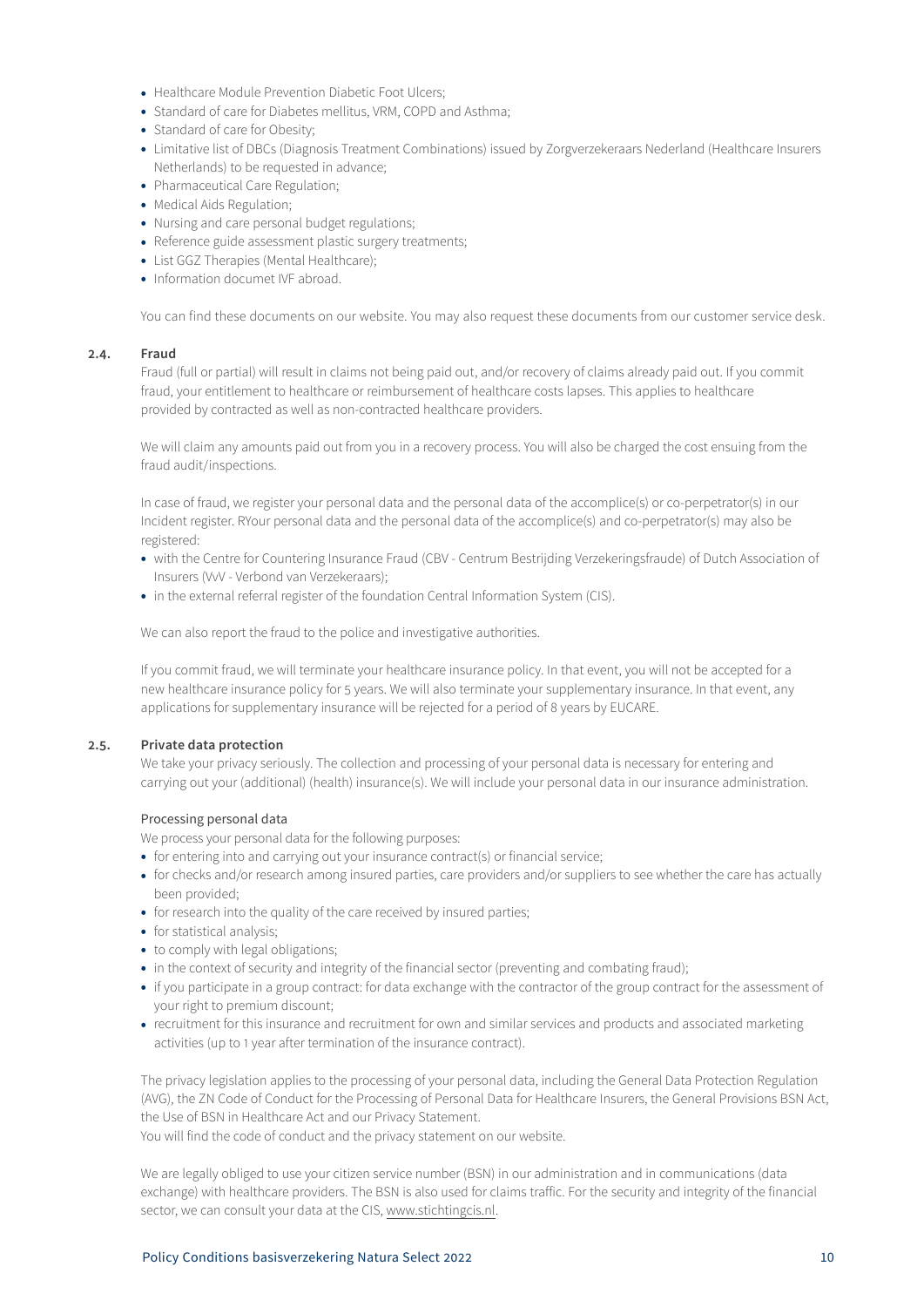<span id="page-10-0"></span>Do you want more information, view, correct or object to your personal data? You can read all about it in our www.aevitae.com/privacy-statement.

### Use of personal data by healthcare providers

If we receive your bills directly from healthcare providers and pay them, your healthcare insurance will be carried out faster and easier. This may require the care provider to know how you are insured. For that reason, the healthcare providers can view your address, policy details and citizen service number (BSN) in a secure manner. They are only allowed to do this if they actually treat you. If there is an urgent reason to not allow healthcare providers access to your personal details, please let us know. You can submit this request in writing and send it to the attention of the Data Protection Officer of Aevitae. We will then ensure that this data is protected.

# **2.6. Notifications**

Any notifications sent to the most recent address in our system are deemed to have reached you. If you choose to contact us electronically, we will also send you notices electronically.

# E-mail

Where the insurance terms and conditions refer to "in writing" it is also understood to mean "by e-mail" if you do have chosen this method of communication. In that case, "address" means "e-mail address".

### **2.7. Cooling-off period**

Upon taking out your healthcare insurance policy, you have a 14-day cooling-off period as the policyholder. You are entitled to cancel the insurance policy in writing within 14 days of signing the contract. In that event the insurance contract is deemed to have never been concluded.

# **2.8. Prioritisation**

Insofar as the provisions set out in Title 7.17 of the Dutch Civil Code or in the Healthcare Insurance Act have or ought to have an effect on the healthcare policy, these will be deemed to form an integral part of these policy conditions. Insofar as the provisions set out in Title 7.17 of the Dutch Civil Code or in the Healthcare Insurance Act are conflicting with the provisions of this contract, the provisions of the Healthcare Insurance Act will be leading, followed by the provisions of Title 7.17 of the Dutch Civil Code, followed by the provisions of this healthcare insurance.

# **2.9. Dutch law**

This healthcare insurance is governed by Dutch law.

# **Article 3 Premium**

# **3.1. Premium base and premium discounts**

The premium base is the premium without premium discount for any voluntary excess and/or discount as agreed in a group contract. The premium base and the premium discount for voluntary excess is set out in the premium appendix as amended annually. Please find this premium appendix on our website.

The premium base and premium discounts applicable to you are set out in your policy cover.

# **3.2. Premium discount for group contract**

- 3.2.1. If you participate in a group contract, you will receive a discount on the premium base.
- 3.2.2. The premium discount and conditions as set out in the group contract will lapse on the date you can no longer participate in the group contract. From this date onwards, the healthcare insurance is continued on an individual basis.
- 3.2.3. You may not participate in more than one group contract at the same time.

# **3.3. Who pays the premium?**

The policyholder has the obligation to pay premiums. No premium is due for an insured person under age 18 until the first day of the calendar month following the person's 18th birthday. Upon death of an insured, premium is due only up to the date of death. After a change of the insurance policy, we will recalculate the premium as per the effective date of the change.

### Example

Someone who turns 18 on 1 July pays premium commencing on 1 August.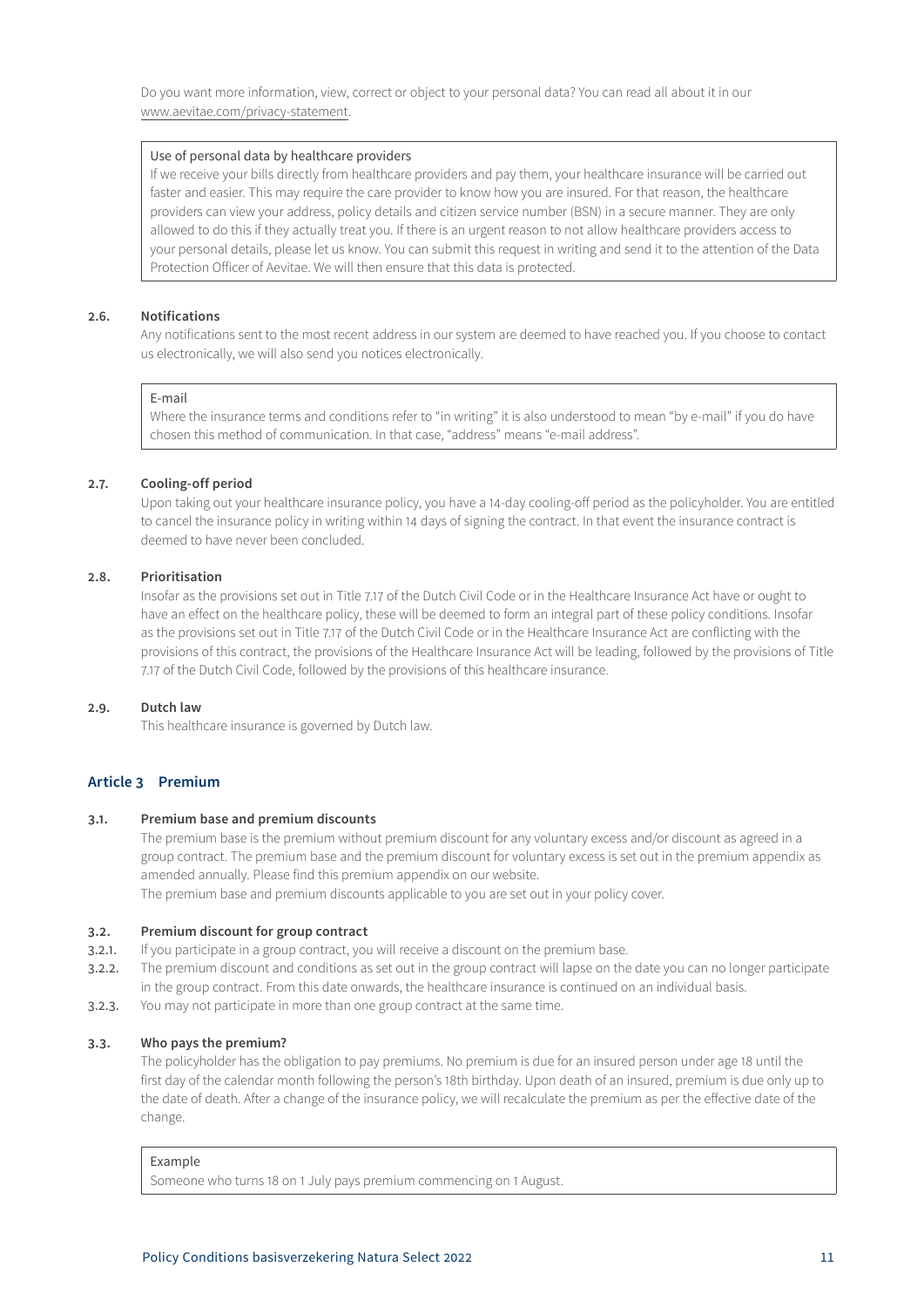# **3.4. Payment of premium, statutory contributions, excess and costs**

- 3.4.1. Payment of the premium and domestic and/or foreign statutory contributions must be pre-paid for all insured in advance, unless agreed otherwise. If you pay an annual premium in advance, you will receive a payment discount on the premium due. The amount of the discount is stated on the policy cover.
- 3.4.2. You pay the premium, excess, personal contributions and any reimbursement amounts paid out to you unjustified in the payment method as agreed with us.

# Payment options free of charge

a. You authorise us for automatic direct debit of the amounts due (see also Article 3.4.3).

b. Your employer withholds the premium from your salary and transfers it to us. This payment option only applies to the premium.

No extra fees are charged for the above payment options.

Do you (the policyholder) choose to pay in a different way than the aforementioned options? Then you (the policyholder) may have to pay administration costs.

3.4.3. Your authorisation for direct debit is valid for payment of the premium, the excess, personal contributions and any reimbursement amounts paid out to you unjustified. Such an authorisation applies during and if necessary after expiration of the insurance contract. Please refer to your policy schedule to check the date of direct debit collection of the premium for the entire calendar year. For the other costs, we will notify you at least 2 days before the date on which the amount is collected, stating the amount to be taken out of your account and the direct debit transaction date. If you disagree with a processed payment, you can have the payment reversed later. Please contact your bank within 8 weeks of processing the payment.

# **3.5. Settlement**

You may not settle any amounts due with any amounts payable to you.

# **3.6. Overdue payments**

3.6.1. If you do not pay the premium, statutory contributions, personal contributions, the excess and any reimbursement amounts paid out unjustified in due time, we will send you a reminder. If you do not pay within the period of at least 14 days as specified in the reminder, we may decide to suspend cover of this healthcare insurance policy. In that case you are not entitled to healthcare and reimbursement of healthcare costs from the last premium due date before the reminder. Your obligation to pay the premium will continue during any period of suspension. Entitlement to (reimbursement of the cost of) healthcare is restored on the date following the date on which the amount due plus any fees were received.

We reserve the right to terminate the healthcare insurance policy if payments are in arrears. The insurance will not be terminated with retroactive effect in that case.

- 3.6.2. We may charge the following fees in the event of overdue payment:
	- statutory interest from the day following the due date of the original invoice;
	- debt collection fees from the day following the due date of the original invoice.
- 3.6.3. If you have received a reminder for overdue payment of premiums, statutory contributions, excess, personal contributions or reimbursements paid out to you that prove unjustified, then we do not have a legal obligation to send you a separate written reminder if payment for the subsequent invoice is overdue.
- 3.6.4. We reserve the right to settle any arrears in premiums, costs and statutory interest due with any healthcare expense forms or other amounts payable to you.
- 3.6.5. If we terminate the healthcare insurance policy due to overdue payment of the premium, we reserve the right to reject any applications from you for insurance contracts for 5 years.

# 3.6.6. Consequences of non-payment of 2 or more monthly premiums

If you have payment arrears amounting to two monthly premiums, we offer you as policyholder a payment schedule. We do this no later than 10 working days after we have established this payment arrears. This payment arrangement consists of at least:

- a your authorization for direct debit of new premium owed, or; - your assignment to your employer, pension fund, benefits agency or another third party from whom you receive periodic payments, to pay the new premiums owed directly to us on your behalf as the policyholder;
- b agreements on how you will pay us your debts, including interest and collection costs, and within what terms;
- c our commitment that we will not terminate, suspend or suspend your health insurance policy as long as you do not withdraw your authorization or order for payment as stated under a and comply with the agreements as included in the payment arrangement.

We will give you 4 weeks to decide to accept our offer for a payment schedule. We will also inform you of the consequences of not acceptancing our offer and your arrears run up to 6 or more monthly premiums; also see article 3.6.8.

# Policy Conditions basisverzekering Natura Select 2022 12 12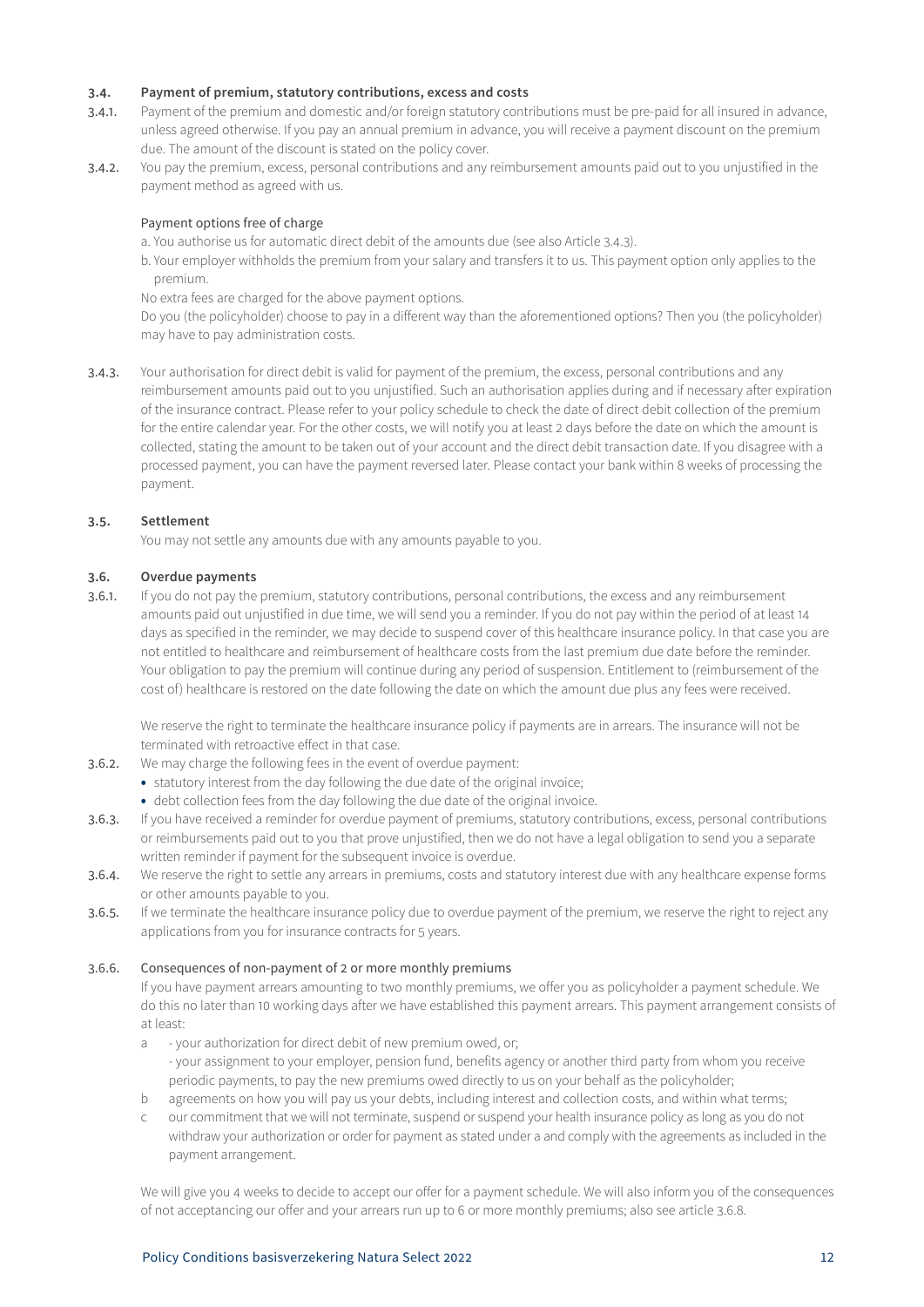<span id="page-12-0"></span>It may also be that you have insured someone else for health insurance with us, where premiums are in arrears. In that case, we will also include a statement of willingness to cancel the insurance in our offer for a payment arrangement per the day on which the payment arrangement takes effect, on condition that:

- the insured has taken out another health insurance policy with effect from the same day;
- or the insured has issued the authorization or order for payment as described under a in case the new health insurance has also been taken out with us.

We will send this insured a copy of all the documents referred to in this article at the same time that the documents are sent to you as a policyholder.

# 3.6.7. Consequences of not paying 4 monthly premiums

- a If you, as the policy holder, have a payment arrears of 4 monthly premiums, we will notify you that we will register you with the CAK for the defaulters scheme once the payment arrears reaches 6 monthly premiums, as explained in article 3.6.8.
- b You or the insured must inform us within no more than 4 weeks in case you dispute the existence or the amount of the debt. If we have received your dispute on time, we will start an investigation. When we inform you that we are maintain our position, you can submit a dispute to the Complaints and Disputes Foundation (SKGZ) within 4 weeks or to the civil court.
- c If the payment arrangement described in article 3.6.6 commences after the payment arrears has reached 4 monthly, we will not send you a notification as stated under a as long as you pay the new premiums.

# 3.6.8. Consequences of not paying 6 monthly premiums

If you, as the policy holder, have a payment arrears of 6 or more monthly premiums, we will report you to the CAK. After the registration confirmation from the CAK you are obliged to pay an administrative premium between 110% and 130% of the average premium to the CAK. For the period that you owe the premium to the CAK, you do not owe us any premium. The CAK collects this premium until you have paid all due amounts including interest and collection costs.

We do not register you with the CAK if:

- a you have disputed the premium arrears on time and we have not yet communicated our position to you;
- b you have submitted the dispute to the SKGZ or the civil court within 4 weeks after we have informed you that we will maintain our position and report the premium debt to the CAK, and as long as the dispute has not been irrevocably decided;
- c you have signed up with a professional debt counselor and show that you have a written agreement to stabilize your debts;
- d you have agreed a payment arrangement with us for both the premium arrears and any arrears in the payment of the excess and/or personal contribution.

Our statement that we have complied with Article 18b and the second paragraph of Article 18c Health Insurance Act is part of the notification to the CAK.

- 3.6.9. We will immediately inform you and the CAK of the date on which:
	- a the debts arising from the health insurance have been paid in full or have been canceled;
	- b the court declares that the debt rescheduling scheme for natural persons, as referred to in the Bankruptcy Act, applies to you;
	- c you are going to participate in a debt (reorganization) arrangement established through the intervention of a professional debt counselor, or when we have agreed a payment arrangement with you to pay off the debt in full, or;
	- d you meet conditions to be determined by ministerial regulation.

The obligation to pay the administrative premium to the CAK ends on the first day of the month following the dates mentioned above. From this moment on you are obliged to pay us the premium.

- 3.6.10. You do not owe us any premium for the period referred to in Article 18d, first paragraph, or Article 18e of the healthcare law.
- 3.6.11. Do you apply for insurance from us after non-payment? And do we register you? Then you (policyholder) must have 2 months prepay premium.

# **Article 4 Other obligations**

You are required to:

- inform us of any facts that mean (or could mean) that expenses may be recovered from third parties with actual or potential liability, and to provide us with the necessary information in this context. You may not make any arrangements with a third party without our prior permission in writing. You must refrain from any actions that may harm our interests;
- cooperate with our medical advisor or employees in order to obtain all information required for (inspection of) the actual execution of the healthcare insurance cover;

# Policy Conditions basisverzekering Natura Select 2022 13 13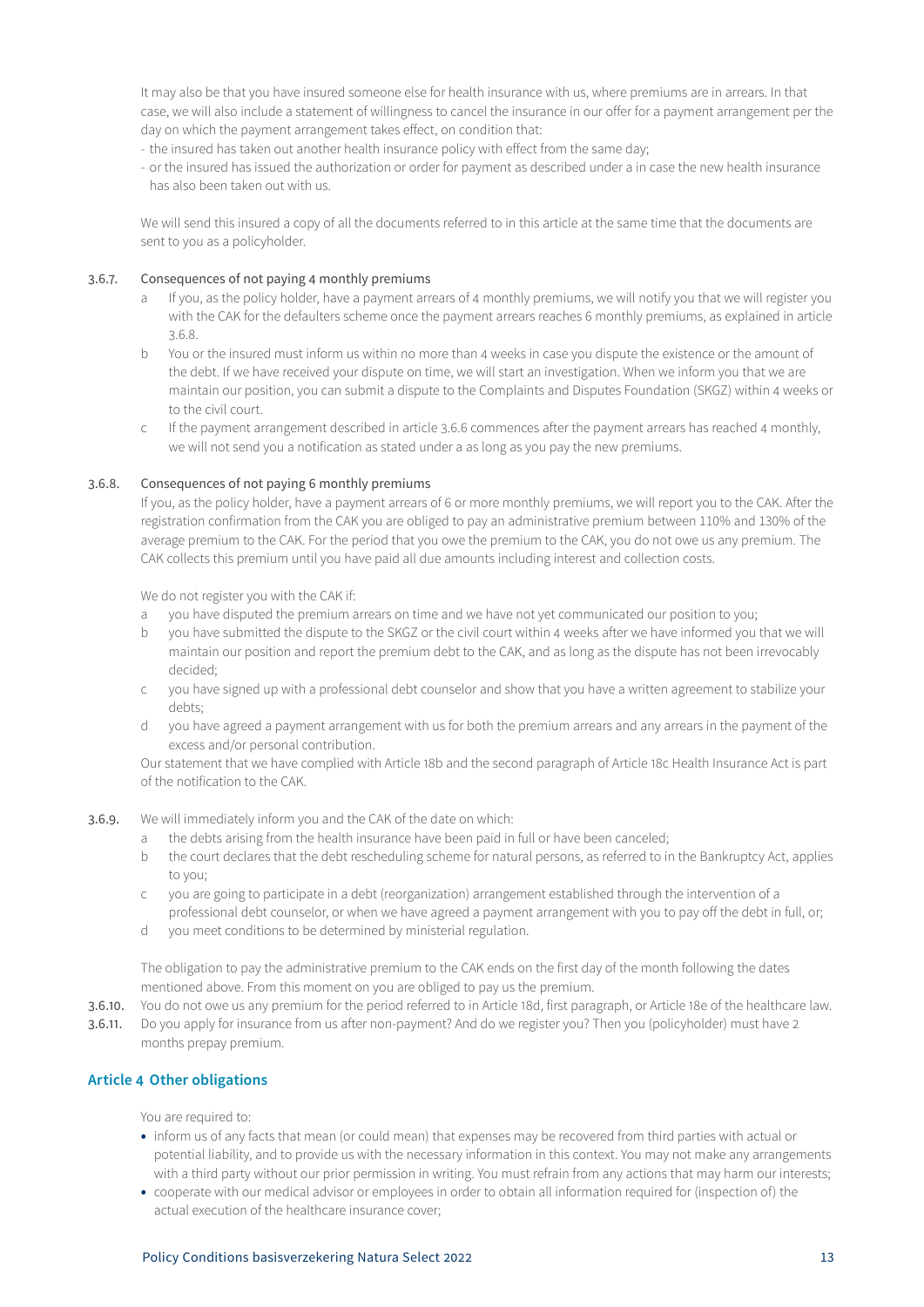- <span id="page-13-0"></span>• ask the healthcare provider to disclose the reason for hospitalisation to our medical advisor;
- report to us any facts and conditions that may be relevant to correct execution of the insurance policy as soon as possible. This includes end of mandatory insurance, start and end of detention, separation or divorce, birth, adoption, or a change in bank or giro account number. We do not bear any risk relating to non-compliance with the above mandatory disclosures.

If you fail to fulfil your obligations and this harms our interests, we reserve the right to suspend your right to (reimbursement of the costs of) the covered healthcare.

# **Article 5 Change in the premium or premium base and conditions**

### **5.1. Change in conditions**

We reserve the right to change the conditions and the premium or premium base of the insurance policy at any time. We will inform you, the policyholder, in writing accordingly. A change in the premium base will only become effective 7 weeks after the date on which you were notified of such change. A change in the conditions will only become effective one month after the date on which you were notified of such change.

# **5.2. Cancellation right**

If we change any conditions and/or the premium base of the healthcare insurance policy to your disadvantage, you, as the policyholder, have the right to cancel the insurance contract as per the effective date of the change. You may cancel the contract in any case during one month after being notified of the amendment. However, you do not have this right to give notice if a change in the insured healthcare cover results directly from amendment of the provisions set out in Sections 11 through 14a of the Health Insurance Act.

# **Article 6 Start date, term and termination of healthcare cover**

# **6.1. Start date and term**

- 6.1.1. The insurance contract becomes effective on the date on which we receive your application or application form. You will receive a confirmation of receipt stating the date on which we received your application. If you are subject to mandatory insurance and you do not yet have a BSN (citizen service number), you can still be registered as an insured.
- 6.1.2. Sometimes we are unable to derive from the application whether or not concluding a healthcare policy with the person to be insured is mandatory for us. In such cases we will request information from you that would prove that concluding a healthcare policy with you is mandatory. The healthcare policy will only become effective on the day we receive such additional information. You will receive a confirmation of receipt stating the date on which we received your additional information.
- 6.1.3. If you have a different healthcare policy on the day as set out in Article 6.1.1 or 6.1.2, the healthcare insurance policy will become effective on the later date you indicated.
- 6.1.4. If the previous insurance policy has been terminated effective 1 January of a calendar year or due to a change in the conditions, the new insurance policy will commence at the new insurer as per the termination date of the old insurance policy. In that case you must register with the new healthcare insurer within one month of termination of the previous insurance policy.
- 6.1.5. If the insurance contract becomes effective within 4 months of the start date of mandatory insurance, the healthcare policy will become effective on that start date.

#### Example

It is mandatory for you to insure your child within 4 months of childbirth, ensuring that your child is insured from the date it was born.

6.1.6. The Health Insurance Act contains an insurance obligation. We are not obliged to take out a health insurance with or for a person who is already insured under the Health Insurance Act.

# **6.2. Termination by operation of law**

The healthcare insurance terminates by operation of law from the day following the day on which:

- the healthcare insurer is no longer permitted to offer or execute healthcare insurance policies due to a change in or suspension of its licence to operate a non-life insurance business. We will disclose any such changes at least 2 months in advance;
- the insured person dies;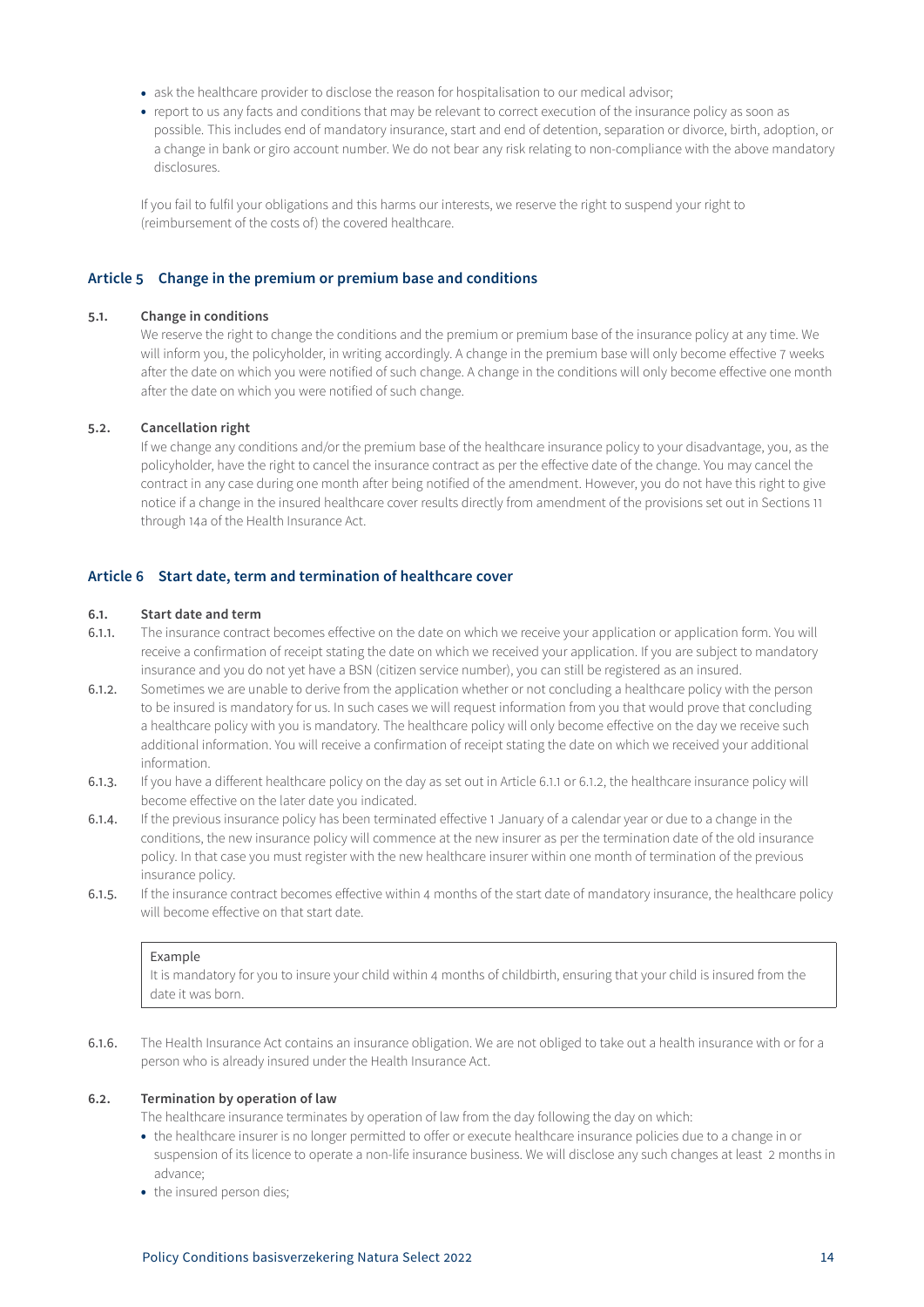• the insured person's obligation to take out insurance terminates.

You, as the policyholder, have the obligation to inform us of the death of an insured or of the end of mandatory insurance of an insured as soon as possible. If you do not notify us of the end of mandatory insurance of an insured on time and we pay the cost of healthcare to a healthcare provider, we will claim these costs from you. If we conclude that the healthcare insurance cover has terminated, we will send you a confirmation accordingly as soon as possible.

# **6.3. When can you change or cancel your insurance policy?**

# 6.3.1 Change

Do you want to change your basic insurance policy to a different basic insurance policy? Then please send us the instructions latest by 31 January. Your new insurance policy will start on 1 January (with retroactive effect).

# 6.3.2. Annual cancellation

As the policyholder, you are entitled to terminate the healthcare insurance policy annually as per 1 January, subject to receiving your notice in writing latest by 31 December of the previous year. You will then have until 1 February to find another insurer who will insure you with retrospective effect to 1 January.

# 6.3.3. Intermediate termination

You, as the policyholder, are entitled to intermediate termination of the healthcare insurance policy in writing:

- of another insured if this insured has taken out a different healthcare policy. If you cancel the healthcare policy before the other healthcare policy becomes effective, the termination date will coincide with the start date of the new healthcare policy. If the cancellation notice was received later, the cancellation date will be the first day of the second calendar month after receipt of your cancellation notice;
- within six weeks after you received a notification about us as referred to in Section 78c, second subsection, or Section 92, first subsection, of the Healthcare Market Organisation Act. The cancellation date will be the first day of the second calendar month after receipt of your cancellation notice;
- in the event of changes to the premium and/or conditions as set out in Article 5.2;
- if you participate in one of our group contracts with your former employer, and you are offered to participate in the group contract of your new employer. You may then cancel the healthcare insurance at any time up to 30 days after the new employment commences. In that event both the cancellation and the registration become effective on the start date of the employment at the new employer if that is the first day of the calendar month, and, if not, then on the first day of the calendar month following the start date of the employment.

### Cancellation upon 18th birthday

You may cancel your child's insurance upon his/her 18th birthday. Your child may then conclude his/her own healthcare insurance policy.

### 6.3.4. Cancellation service

For cancellation of the insurance policy as set out in Articles 6.3.2 and 6.3.3, you may also make use of the cancellation service of the Dutch healthcare insurers. This means you authorise the insurer of your new healthcare policy to cancel the healthcare policy with the previous insurer.

# 6.3.5. When is cancellation not possible?

If we sent you a reminder for arrears in premium payments, you are not permitted to cancel your healthcare policy during that period until full payment of the premium, interest and collection fees has been received. You may cancel the healthcare policy if we suspended cover or if we confirm your cancellation within 2 weeks.

#### **6.4. When are we entitled to cancel, dissolve or suspend the insurance contract?**

We are entitled to cancel, dissolve or suspend the insurance policy in writing:

- in the event of past-due payments as set out in Article 3.6;
- in the event of fraud (see Article 2.4);
- if you intentionally have not provided any, incomplete or incorrect information or documents that have or could have worked to our disadvantage;
- if you acted with the intent of misleading us, or if we had not accepted your application for a healthcare insurance policy/ policies if we had known the actual circumstances.

In such cases we reserve the right to cancel the healthcare policy within 2 months of detection and with immediate effect. In such cases we are not liable for paying out any amounts, or we may reduce the amount to be paid out. We reserve the right to set off such recovery claims against other payments.

# **6.5. Certificate of cancellation**

Upon termination of the healthcare policy, you will receive a termination confirmation with the following details:

### Policy Conditions basisverzekering Natura Select 2022 15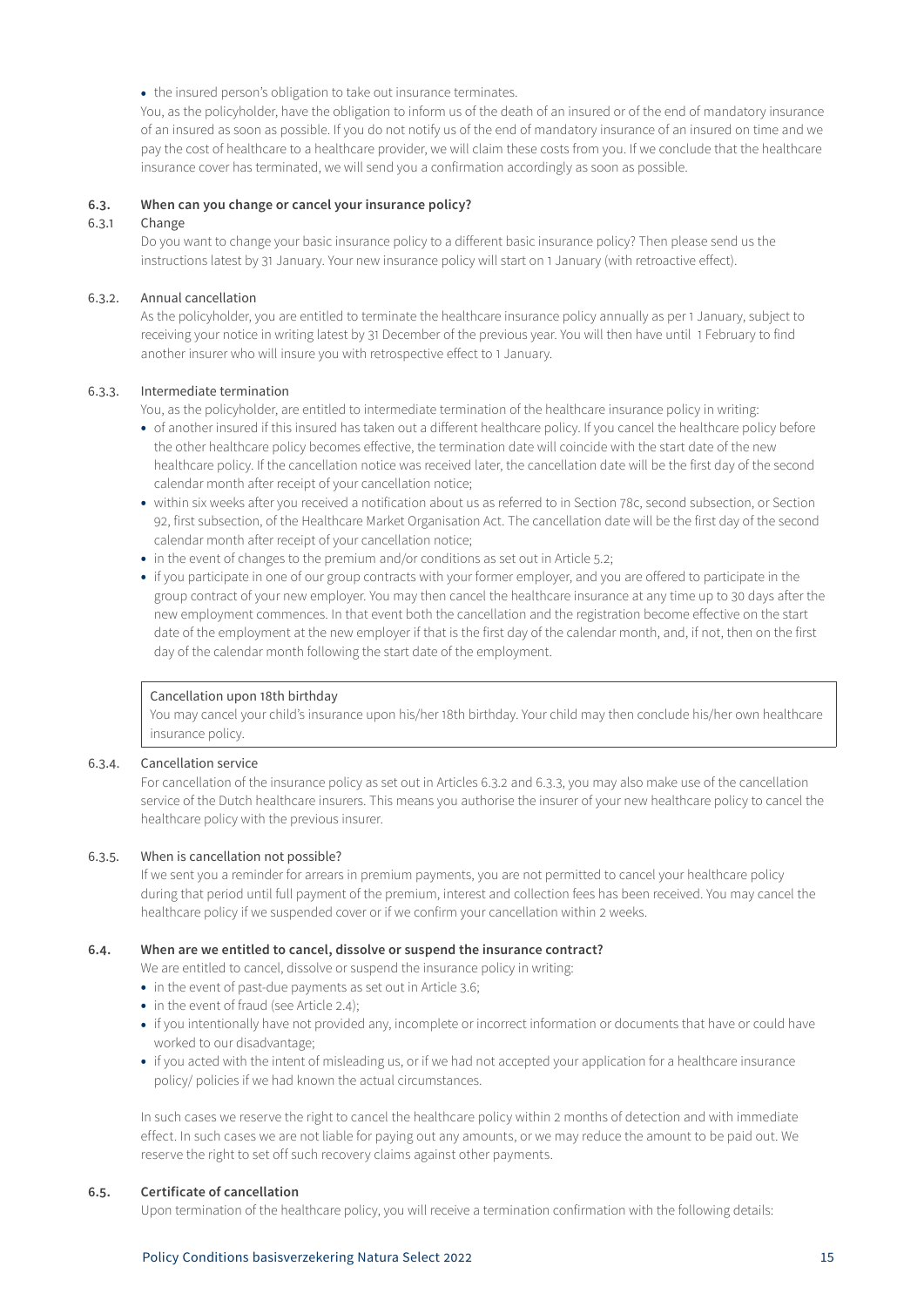- <span id="page-15-0"></span>• name, address, place of residence and citizen service number (BSN) of the insured;
- name, address and place of residence of the policyholder;
- the day on which the healthcare policy terminates;
- whether on that day an excess applied and if yes, the amount of this excess.

Upon termination of mandatory insurance, the end date is also stated in the confirmation.

# **6.6. Insuring non-insured persons**

If the CAK concluded this healthcare policy on your behalf pursuant to Section 9d, subsection 1 of the Health Insurance Act, the following applies:

- a. you may deem this healthcare policy null and void if you can demonstrate within 2 weeks to both us and the CAK that you already have healthcare insurance. This 2-week period starts on the date on which the CAK informed you that it concluded this healthcare policy on your behalf;
- b. we may lawfully reverse this healthcare policy due to error if you demonstrate that you are not subject to mandatory insurance;
- c. you are not permitted to cancel this healthcare policy during the first 12 months. After these 12 months, the customary termination options as stated in Article 6.3 become effective.

# **Article 7 Statutory excess**

# **7.1. Amount of statutory excess**

If you are age 18 or older, a statutory excess of € 385 per calendar year applies. The costs of healthcare are charged to you up to this amount. If you reach age 18 in the course of a calendar year, the statutory excess applies from the first day of the calendar month following the calendar month after your 18th birthday. The amount of the statutory excess will then be determined in accordance with the calculation method stated in Article 7.4.

# **7.2. The types of care to which the statutory excess is applicable**

The statutory excess is applicable to all types of care as included in these policy conditions, with the exception of:

- general practitioner care as described in Article 12. Please take into account that medicines prescribed by your GP do not fall under GP care. The same applies to laboratory tests related to GP care performed and charged by another care provider at the request of the GP. For this care, the statutory excess applies. See Article 12, General practitioner care;
- care programs as described in article 14, Multidisciplinary care (chain healthcare). The deductible does apply to medicines and laboratory tests;
- a combined lifestyle intervention as set out in Article 15; The deductible does apply to medicines and laboratory research;
- nursing and care as set out in Article 16;
- obstetric care by an obstetrician, general practitioner or gynaecologist. No excess applies for prenatal screening, excepting for the NIPT. The excess applies to NIPT. Any fees associated with obstetric care are also subject to the excess. This means that medications, blood tests or patient transport are subject to the excess. See Article 17.1, Obstetric care, and Article 18, Specialist medical care;
- maternity care. Please refer to Article 17.2, Maternity care;
- leased medical aids. Please refer to Article 38, Medical aids and bandaging;
- post-op check-ups after a kidney or liver donation, after the period set out in Article 24, item d, Tissue and organ transplants has expired;
- transport of a donor as set out in Article 24, Tissue and organ transplants;
- care by a care provider specifically designated by us. You can find this care provider(s) on our website;
- any personal contributions and/or personal payments.

# **7.3. Calculation method of amount of statutory excess**

f the healthcare policy does not start or end on 1 January, we calculate the excess as follows:

Excess x number of days that the healthcare policy was effective

the number of days in the relevant calendar year

This amount will be rounded off to the nearest whole euro.

# Example

The healthcare policy term is 1 January through 30 January. This is a total of 30 days. The calendar year 2022 has 365 days. The excess is: € 385 x 30 divided by 365 is € 31.64 and is rounded off to € 32.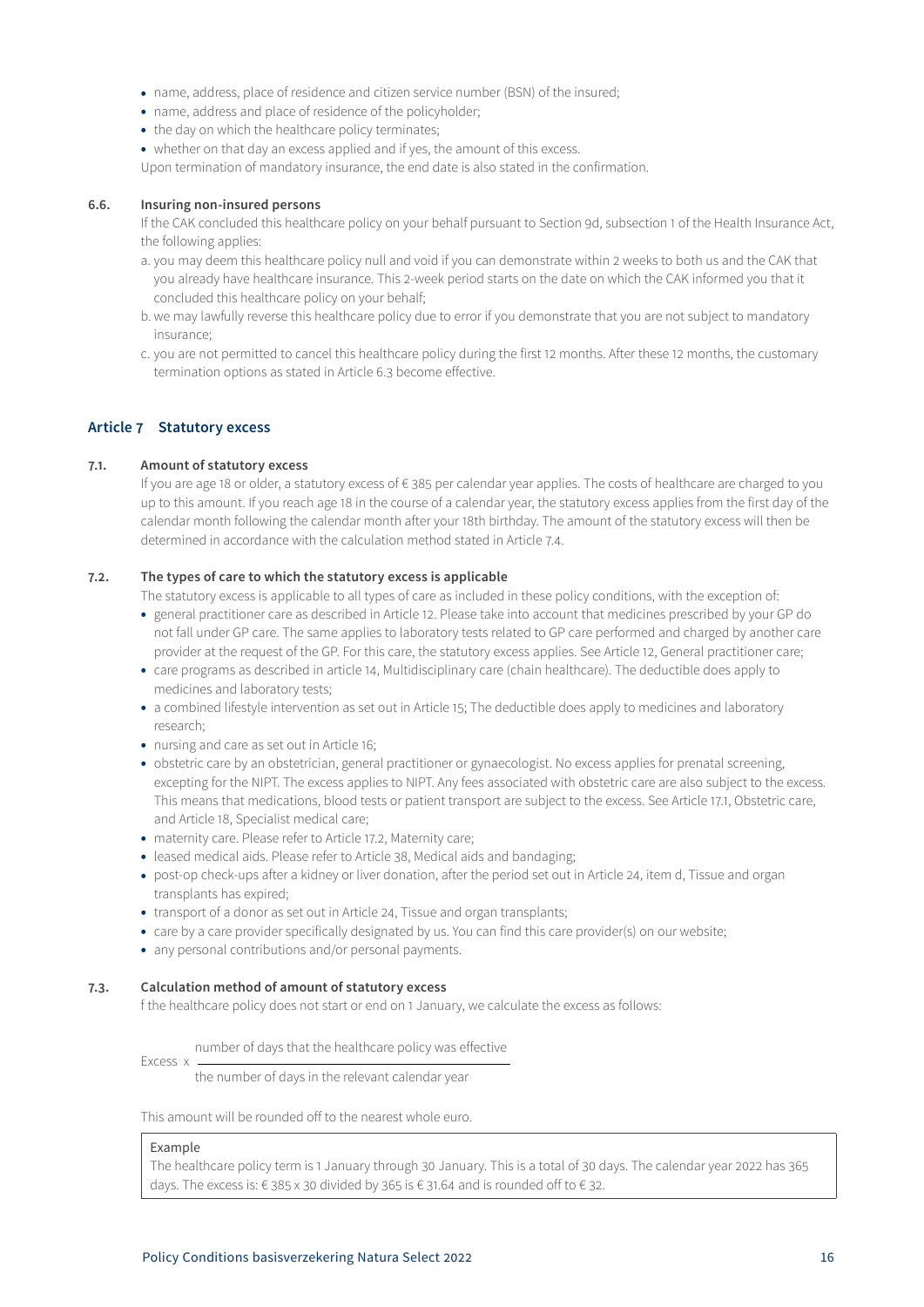# <span id="page-16-0"></span>**7.4. Calculation of statutory excess**

When calculating the excess, the costs of care or another service will be allocated to the calendar year in which the care was received. If a treatment falls in 2 calendar years and the healthcare provider may charge the costs as a single amount (for example the Diagnosis and Treatment Combination), these costs will be charged to the excess of the calendar year in which the treatment started

# **Article 8 Voluntary excess**

# **8.1. Variations voluntary excess**

If you are age 18 or older, you may select a healthcare policy with a voluntary excess amounting to: € 0 or € 500 per calendar year. The costs of healthcare are charged to you up to this amount. Depending on the selected amount of the voluntary excess, you will receive a discount on the premium base. The selected voluntary excess and any discounts are stated on the policy schedule.

# **8.2. The relevant types of care to which the voluntary excess is applicable**

The voluntary excess is applicable to the same healthcare types as set out in Article 7.2.

### **8.3. Calculation method of amount of voluntary excess**

8.3.1. If the healthcare policy does not start or end on 1 January, we calculate the voluntary excess as follows:

Excess x number of days that the healthcare policy was effective

the number of days in the relevant calendar year

This amount will be rounded off to the nearest whole euro.

#### Example

You selected a voluntary excess of € 500. The healthcare policy term is 1 January through 30 January. This is a total of 30 days. The calendar year 2022 has 365 days. The voluntary excess is: € 500 x 30 divided by 365 is € 40,10 and is rounded off to € 41. The statutory excess is € 385 x 30 divided by 365 is € 31.64 and is rounded off to € 32. The total excess amounts to € 73 (€ 32 statutory excess and € 41 voluntary excess).

- 8.3.2. If the healthcare insurance policy does not become effective on 1 January and you had taken out a healthcare policy with us previously with a different voluntary excess amount, then the total voluntary excess is calculated as follows:
	- a each amount of voluntary excess x the number of days that the voluntary excess is applicable;
	- b the sum of the amounts stated under a divided by the number of days in the relevant calendar year;

c the result of this amount will be rounded off to the nearest whole euro.

### **8.4. Amendments to voluntary excess**

You may change the voluntary excess annually as per 1 January. You are required to forward us such changes in writing or via Mijn Aevitae no later than 31 January.

# **8.5. Calculation of statutory and voluntary excess**

If a voluntary excess applies, the healthcare costs will first be deducted from the statutory excess and subsequently from the voluntary excess. The provisions set out in Article 7.4 apply for the calculation of the voluntary excess amount relating to treatment spread over 2 calendar years.

# **Article 9 Abroad**

### **9.1 General**

We make the following distinctions for the reimbursement of treatments abroad:

- insured persons living in the Netherlands (see Article 9.4);
- insured persons who live or stay in another EU/EEA country or treaty country and stay in the Netherlands or another treaty country, whether temporarily or not (see Article 9.5);
- insured persons who live or stay abroad, but not in an EU/EEA country or treaty country (see Article 9.6)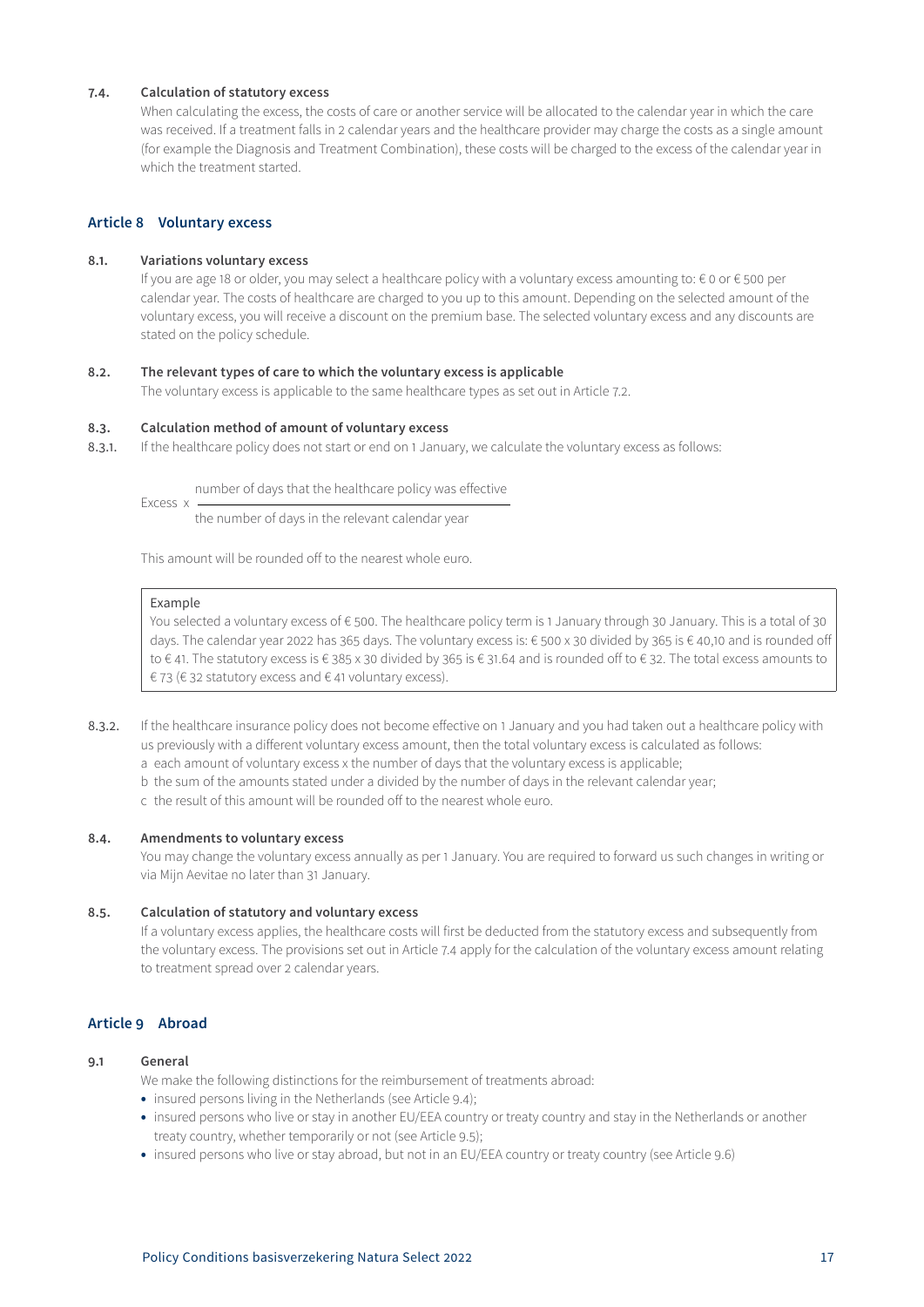# **9.2 Permission requirement for care abroad**

Do you wish to receive treatment abroad? If you are admitted to a hospital or other institution for 1 or more nights for this treatment, you will require our prior permission. You can request this via the 'Application form for medical treatment abroad' on our website. You do not need permission if you are unexpectedly admitted and the treatment cannot reasonably be postponed until you have returned to your country of residence. If you are admitted for 1 or more nights, you must call our emergency center. You will find the telephone number on your health insurance card and on our website.

# **9.3 Referral and/or permission requirement**

Is a specific referral, prescription and/or permission required aside from the permission for requesting care (Article 9.2)? Then you can find this in the relevant healthcare article (see also Article 1.9 of this General section).

# **9.4 You live in the Netherlands and receive care abroad**

If you live in the Netherlands, you are entitled to reimbursement of insured care provided by a care provider outside the Netherlands contracted by us. A list of [contracted healthcare providers](https://www3.aevitae.com/zoek-eucare-zorgverlener) is available from our website.

Are you going to a care provider who has no contract with us for the care in question? Then we will reimburse the costs up to the amount you would have received if the treatment had taken place in the Netherlands. Therefore, keep in mind that you may have to pay a (large) part of the costs yourself for treatments abroad.

# **9.5. If you are living in or residing in an EU/EEA or treaty country outside the Netherlands**

If you are living in or residing in an EU/EEA or treaty country outside the Netherlands, you are entitled to the following healthcare:

- healthcare in accordance with the statutory insurance package in an EU/EEA country or treaty country, if applicable to you. This right to healthcare is set out in the EU social security regulations or a social security treaty;
- healthcare provided by a contracted healthcare provider or healthcare institution;
- reimbursement of healthcare costs by a non-contracted healthcare provider. We will reimburse the costs up to a maximum of the Wmg rates applicable in the Netherlands. If no Wmg rates apply, we will reimburse the costs up to a maximum of the market price perceived as reasonable in the Netherlands.

# Please note!

In the event of emergency care provided by a non-contracted healthcare provider, you are entitled to reimbursement of the costs up to the Wmg rates applicable in the Netherlands or the reasonable market-level rates as applicable in the Netherlands. In the event of foreseeable healthcare where a contracted healthcare provider knows or expects that it cannot be delivered or not in time, we may reimburse the healthcare costs for a non-contracted healthcare provider up to a maximum of the Wmg rates applicable in the Netherlands or the reasonable marketlevel rates as applicable in the Netherlands.

# European health card (EHIC)

On the reverse of your healthcare card, you can find the EHIC. If you travel to an EU/EEA country or Switzerland, this card entitles you to necessary medical care abroad. You can use the EHIC in Australia for emergency medical care. You may only use this EHIC if you are insured with us. If you use this EHIC abroad, while you know or could reasonably know that it is no longer valid, the cost of healthcare will be charged to you.

# **9.6. If you are living in or residing in a non-EU/EEA country or non-treaty country**

If you are living in or residing in a non-EU/EEA country or non-treaty country, you may choose healthcare in your country of residence or temporary residence and select:

- reimbursement of healthcare costs by a contracted healthcare provider or healthcare institution;
- reimbursement of healthcare costs by a non-contracted healthcare provider. We will reimburse the costs up to a maximum of the Wmg rates applicable in the Netherlands. If no Wmg rates apply, we will reimburse the costs up to a maximum of the market price perceived as reasonable in the Netherlands.

# Please note!

The costs of treatment abroad may be higher than the costs of the same treatment in the Netherlands. We will reimburse the costs up to the amount you would receive if you had the treatment in the Netherlands. Therefore please take into consideration that you will likely have to pay for a (large) part of the bill yourself if you are having treatments abroad.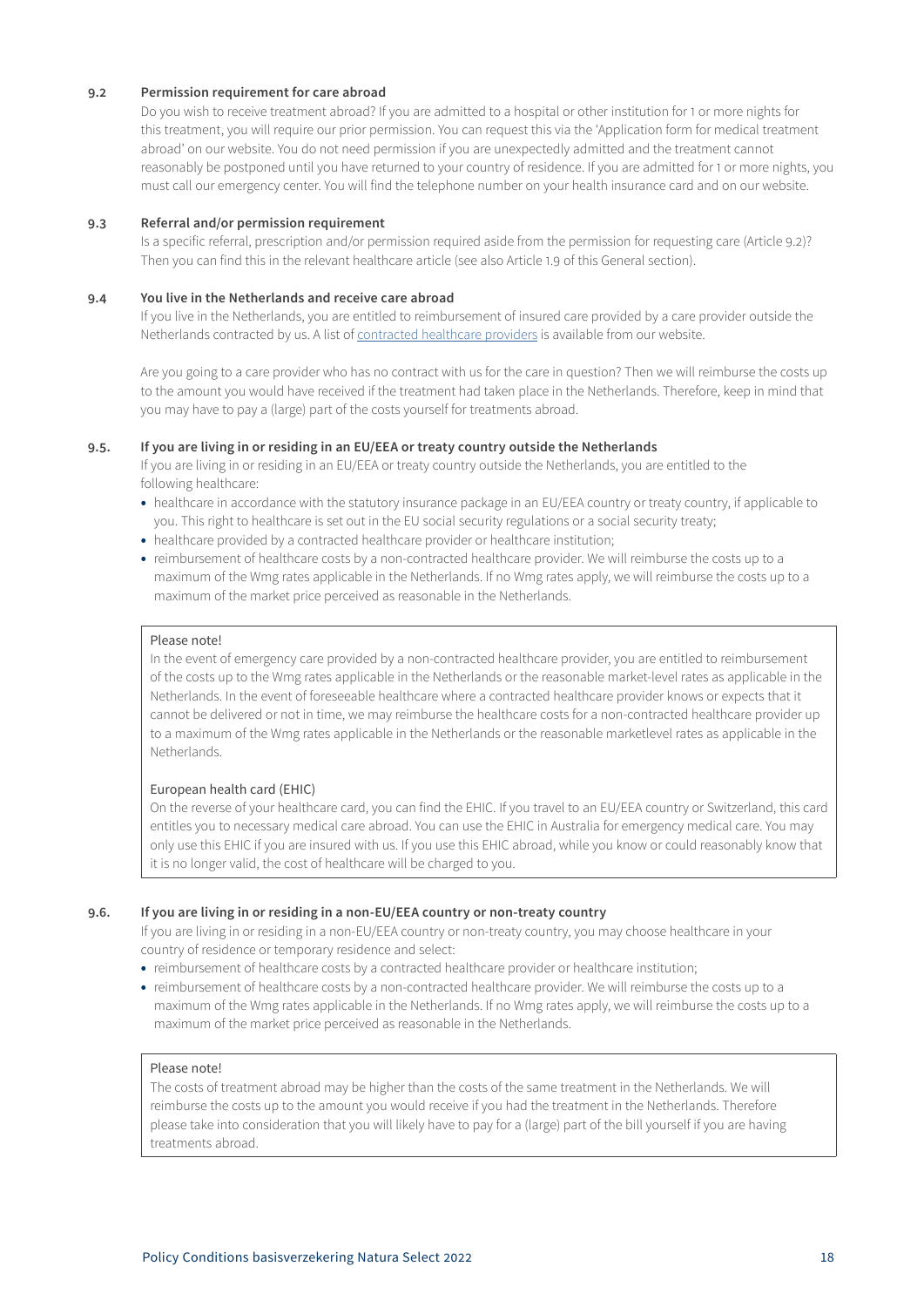# <span id="page-18-0"></span>**Article 10 Complaints and disputes**

# **10.1. Do you have a complaint? Please submit your complaint to the Complaints Management department**

You may rest assured that we organise everything carefully relating to your healthcare insurance policy. However, one hundred percent satisfaction is not always achievable. We are open to hearing your complaints and suggestions. Please contact our customer service. The telephone number is available from our website. Please feel free to submit your complaint in writing to Aevitae, afdeling Klachtenmanagement' (the Complaints Management department), PO Box 2705, 6401 DE Heerlen, the Netherlands. The Complaints Management department acts on behalf of the management board.

# Tips for submitting a complaint

- Please indicate in as much detail as possible what happened, what you are dissatisfied with, what you think is the best solution and when you can best be reached.
- Please attach all relevant documents. Please do not send any originals with your complaint. After all, you may still need the originals.
- If you are unable or unwilling to submit your complaint, you can have someone else do this on your behalf and designate a proxy. However, for privacy reasons, we will require your permission in writing to deal with such a proxy. We cannot process the complaint until we receive your permission.

You will receive a response from us within 15 days. If you are not satisfied with the decision or if you have not received any response within 15 days, please feel free to submit your complaint or dispute to SKGZ (Foundation Complaints and Disputes Healthcare Insurance), PO Box 291, 3700 AG Zeist, the Netherlands, www.skgz.nl. Instead of going to the SKGZ, you can file your complaint also to the arbiter for financial services in Malta (Office of the Arbiter for Financial Services, 1st Floor, St Calcedonius Square, Floriana FRN 1530, Malta, telephone +356 8007 2366 or +356 21 249 245 or complaint.info@ financialarbiter.org.mt). We would like to point out that the arbitrer in Malta will only investigate your complaint if you have received a final decision received from us on your complaint. Alternatively, you may submit the dispute to the competent court of law.

# **10.2. Complaints about our forms**

Do you find a form superfluous or complicated? You can submit your complaint via our website. It is also possible to add your to submit a complaint about this in writing to the 'afdeling Klachtenmanagement', PO Box 2705, 6401 DE Heerlen, the Netherlands.

You will receive a response from us about your complaint about forms within 15 days. If you are not satisfied with the answer or if you have not received a response within 15 days, you can submit your complaint to the Dutch Healthcare Authority for the attention of the Information Line/the Notification Centre, PO Box 3017, 3502 GA Utrecht, the Netherlands, email: info@nza.nl. The website of the Dutch Healthcare Authority, www.nza.nl, sets out how to submit a complaint about forms.

# **Article 11 Long-term Care Act (Wlz)**

In addition to your health insurance, you are insured under the Long-term Care Act (Wlz) for certain long-term forms of care. For the implementation of the Long-Term Care Act, EUCARE collaborates with the Long-Term Care provider Zilveren Kruis Zorgkantoor NV. This means that all EUCARE policyholders are registered with Zilveren Kruis Zorgkantoor NV for the implementation of the Wlz for the duration of the health insurance. You authorize EUCARE to register you for the Long-Term Care Act at Zilveren Kruis Zorgkantoor NV on your behalf. For this, EUCARE will share your name and citizen service number with Zilveren Kruis Zorgkantoor NV.

The actual implementation of the Long-Term Care Act does not take place by the Wlz implementer, but by the 'care office' of the region where you live. You can find out which care office is active in your place of residence at [www.zn.nl](http://www.zn.nl) and then choose 'care offices.'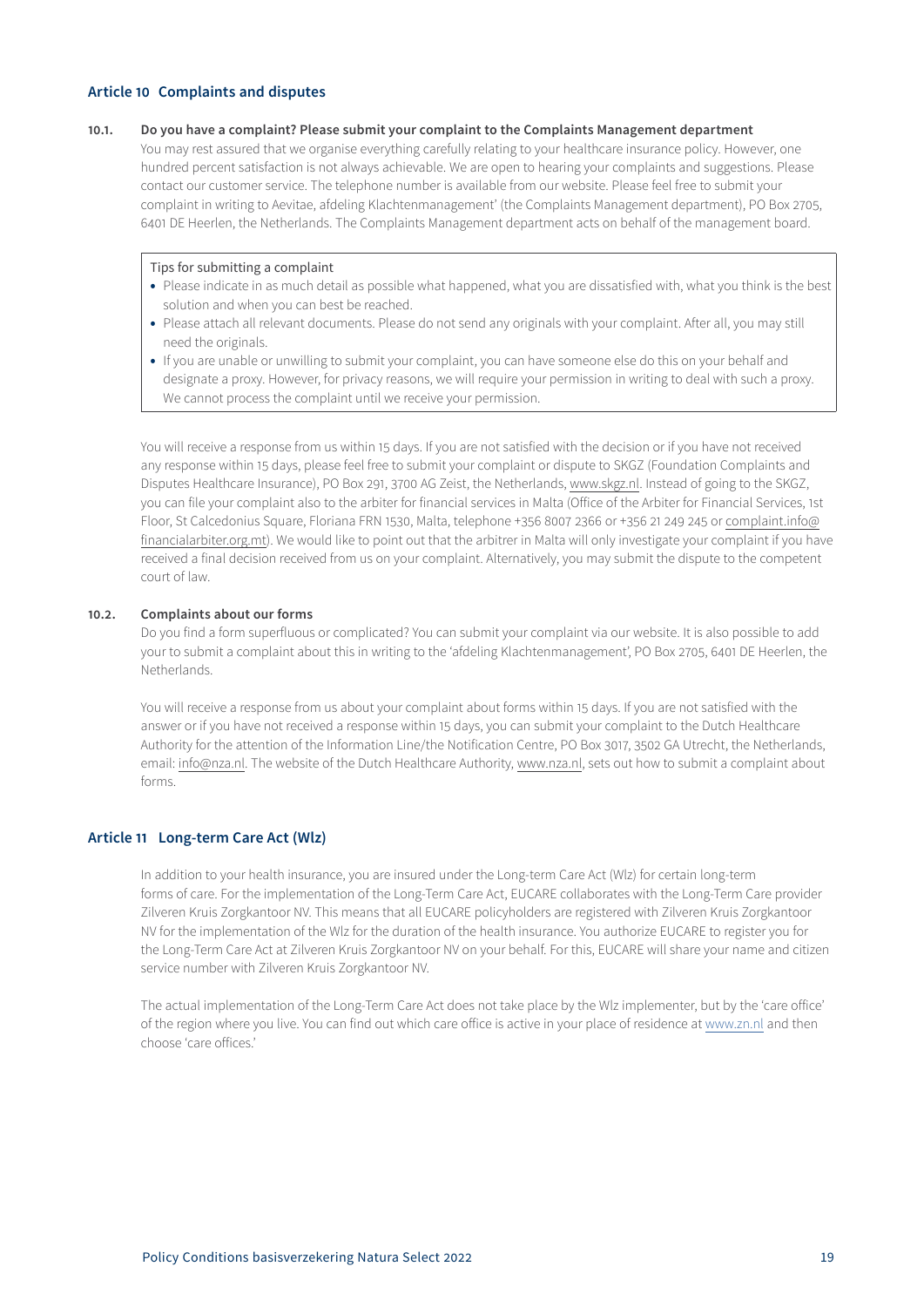# <span id="page-19-0"></span>**MEDICAL CARE**

# **Article 12 General practitioner care**

This is your cover You are entitled to:

1. Medical care as offered by general practitioners including the associated laboratory tests and diagnostics Healthcare provided by general practitioners also includes health advice, counselling for quitting smoking, preconception healthcare (pregnancy wish visit) and foot care if you have diabetes mellitus type 1 or 2.

# Quit smoking

Counselling on how to quit smoking is defined as:

- short treatments, such as one-off short counselling sessions on how to quit smoking;
- intensive forms of treatment aimed at behavioural change (in a group or as an individual).

If you attend a Quit Smoking programme with your general practitioner in accordance with the 'Zorgstandaard Tabaksverslaving 2019', please refer to Article 26. Your general practitioner can provide more details.

### Pre-conception healthcare

Pre-conception healthcare (pregnancy wish visit) is defined as:

- advice on healthy nutrition;
- advice on intake of folate acid;
- advice on intake of vitamin D;
- advice on how to quit smoking, alcohol and drugs, if necessary with active counselling to realise this;
- advice on using medication;
- advice on treatment of existing conditions and previous pregnancy complications;
- advice on infectious diseases and vaccinations;
- tracking risks based on your health history and offering genetic counselling if you are not (yet) pregnant.

### Foot care for diabetes mellitus

The aforementioned foot care for diabetes mellitus is defined as:

- from care profile 1: annual foot examination consisting of an anamnesis, examination and risk inventory;
- from care profile 2: more frequent foot examinations, check-ups and use of diagnostics, treatment of skin and nail problems, foot shape and position abnormalities or other risk factors.

These foot treatments do not include foot care such as removing calluses for purely cosmetic or personal care reasons and general nail care such as clipping nails.

The care profiles are set out in the Healthcare Module Prevention Diabetic Foot Ulcers. Care profiles give insight into the foot care required based on a risk classification of patients with diabetes mellitus. The Healthcare Module is available from our website. Your general practitioner, medical specialist, physician assistant, nurse specialist or specialist geriatric medicine can tell you which care profile applies to you.

### Foot care as part of multidisciplinary care

Do you have diabetes mellitus type 2 and do you receive foot care through a care program as described in article 13? In that case you are not entitled to the foot care described in this article.

# 2. Specialist medical care closely linked to the medical domain of the general practitioner

Examples of such healthcare include:

- regular or minor surgery interventions;
- ECG diagnostics (heart images);
- lung function test (spirometrics);
- diagnostics based on the Doppler test (testing the blood flow in the vascular system);
- MRSA screening (screening for Meticillin Resistant Staphylococcus Aureus);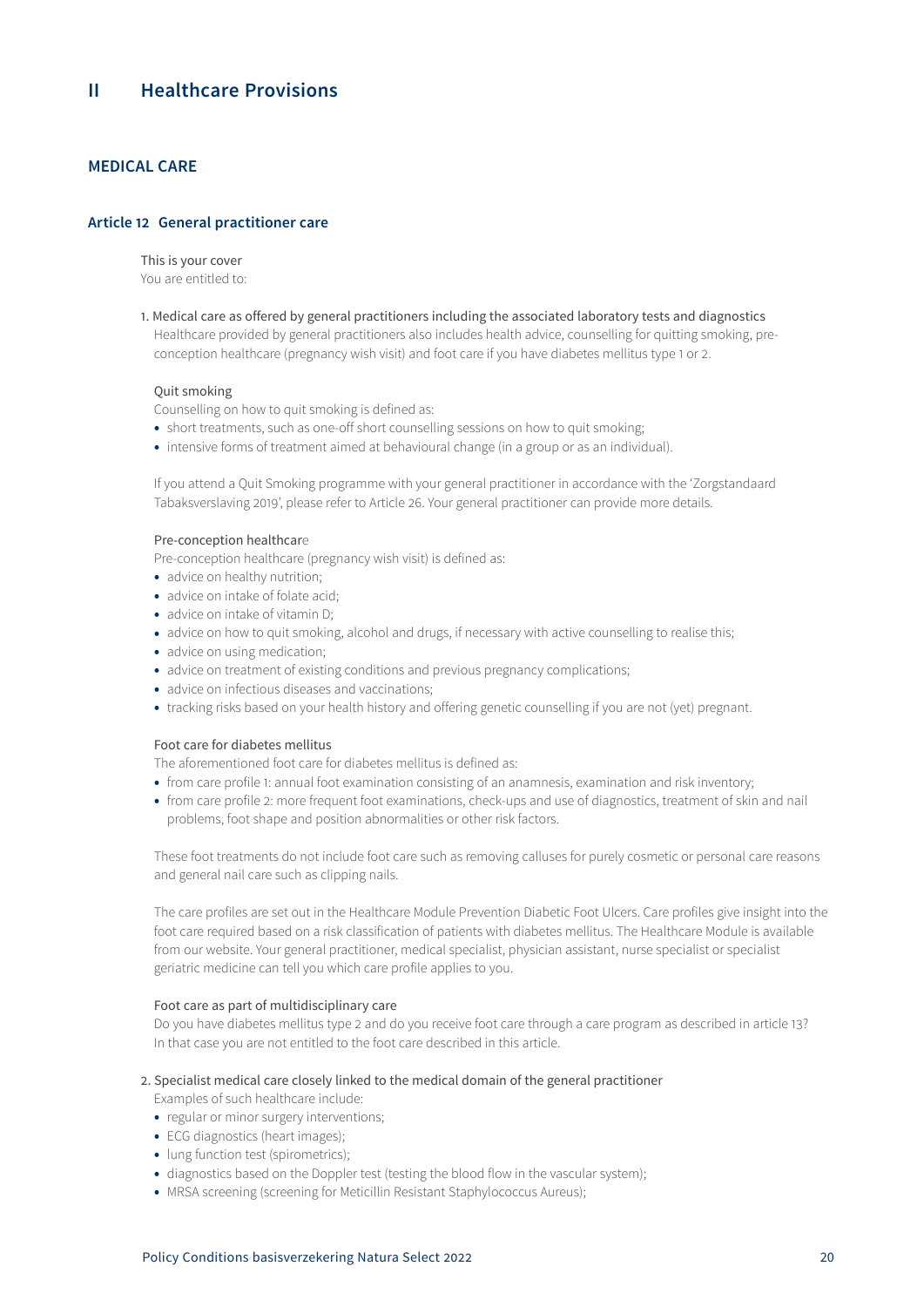- <span id="page-20-0"></span>• audiometrics (hearing system testing);
- IUD (pessary) application or removal, implantation or removal etonogestrel implantation rod. If you are age 21 and up, you are not entitled to reimbursement of a contraceptive, excepting for treatment of endometriosis or menorrhagia (if suffering from anaemia). See Article 37;
- medically necessary circumcision;
- therapeutic injections (Cyriax).

### Excess

No excess applies to this care. Please note that medicines prescribed by the general practitioner are not classified as GP care. The same applies to laboratory tests related to GP care and requested by the general practitioner but carried out and charged by another care provider. The excess applies to these forms of care. For more information, see Articles 7 and 8 of these insurance conditions.

## This is where to go

General practitioner, care providers within the practice and care providers outside the practice, insofar as competent and competent. Under the medical responsibility of a general practitioner, this care may also be provided by a doctor's assistant, nurse, social worker, nurse practitioner (NP), physician assistant (PA) or practice assistant (Somatic or GGZ).

You can also go to a certified midwife to place or remove a coil. Your midwife can inform you about this.

For the foot care referred to in this article you may visit:

- a podiatrist registered in the Paramedics Quality Register;
- medical pedicure or pedicure registered in the Quality Register for the pedicure (KRP) of ProCert, Quality Register for Medical Foot Care Providers (KMV) of the Dutch Foot Care Providers Society (NMMV) or Register for Paramedic Foot Care (RPV) of the Foundation pedicure in healthcare (Stipezo), in case of cooperation with the podiatrist.

A list of [contracted healthcare providers](https://www3.aevitae.com/zoek-eucare-zorgverlener) is available from our website. The partnerships between podotherapists and pedicures are also available from our website.

Are you going to a general practitioner with whom we do not have a contract for general practitioner care? Then you are entitled to reimbursement up to the then current (maximum) rate based on the Healthcare Market Regulation Act (Wmg).

Are you going to a care provider other than a general practitioner whom we have not contracted for the care in question? Please take into account that you may have to pay some of the costs yourself. For more information, see articles 1.4 and 1.6 of these policy conditions.

# **Article 13 Medical care for specific patient groups**

#### This is your cover

- 1. You are entitled to medical care and care in a group offered by specialists in geriatric medicine (SO), doctors for the mentally handicapped (AVG) and behavioural scientists. This concerns generalist medical care aimed at vulnerable elderly people, people with chronic progressive degenerative diseases, non-congenital brain injury or an intellectual disability.
- 2. This care also includes:
	- a. Day treatment in a group of vulnerable patients aimed at learning to deal with and compensate for limitations in order to allow the patient to live at home for as long as possible. For example, elderly people with multiple problems, people with Parkinson's, Korsakov, Multiple Sclerosis (MS) or an intellectual disability;
	- b. Day treatment in a group of people with a physical disability or non-congenital brain injury;
	- c. Day treatment in a group of people with Huntington's disease;
	- d. Care for people with severely disturbed behavior and a slight intellectual disability.

The directing practitioner draws up your treatment plan and manages the multidisciplinary team. In the treatment plan, the care and the number of half-days of care in a group are recorded.

### Specific patient groups

Do you have, for example, dementia, MS, Parkinson's, a non-congenital brain injury or an intellectual disability? Then you need specific care in your own environment. The specialist in geriatric medicine and the doctor for the mentally handicapped play an important role in this. These care providers are specifically trained to provide expert guidance and care. As a result, the care you need is better aligned.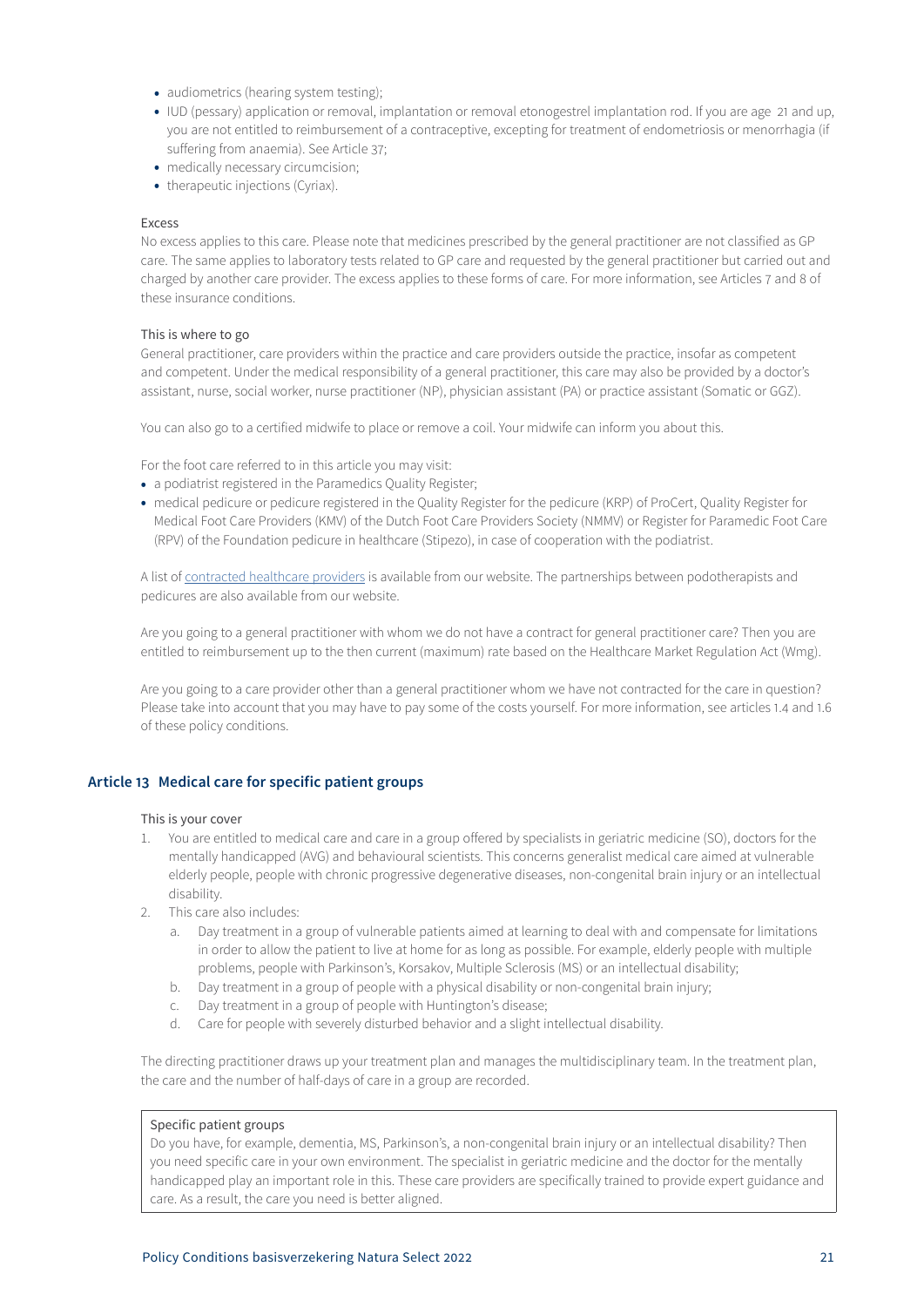## <span id="page-21-0"></span>Group care

This care makes it possible to offer specific, vulnerable patient groups an integral program in a group. Within this form of care, the professional therapeutic climate is paramount. Care in a group can be used by your directing practitioner as part of the individual treatment plan.

#### Excess

The excess applies to this care. For more information, see Articles 7 and 8 of these policy conditions.

### This is where to go

- 1. For care mentioned under 1: a specialist in geriatric medicine (SO), doctor for the mentally handicapped (AVG), or a behavioral scientist.
- 2. For care mentioned under 2: a multidisciplinary team led by a directing practitioner. The coordinating practitioner is responsible for drawing up the treatment plan, which also includes collaboration with the various care providers are described. The coordinating practitioner also ensures that you have a say about your treatment options.

The coordinating practitioner may be a:

- GZ psychologist;
- Generalist remedial educationalist;
- Specialist geriatric medicine (SO);
- Doctor for the Mentally Handicapped (AVG);
- Clinical Psychologist;
- Clinical Neuropsychologist;
- Psychiatrist.

A list of contracted healthcare providers is available from our website.

Are you going to a care provider whom we have not contracted for the care in question? Please take into account that you may have to pay some of the costs yourself. For more information, see articles 1.4 and 1.6 of these policy conditions.

### Referral letter required from

General practitioner or medical specialist.

# Particularities

- For paramedical care that is not provided as an integral part of care in a group, see Articles 28 to 31;
- Please see our website for information about the nationally established minimum starting points for individual performance or care in a group GZSP a healthcare provider must comply with.

# **Article 14 Multidisciplinary care (chain healthcare)**

#### This is your cover

You are entitled to one of the following care programs (chain care):

- 1 Diabetes mellitus type 2 (DM type 2);
- 2 Vascular risk management (VRM; this is the management of (risks of) cardiovascular disease);
- 3 Chronic obstructive pulmonary disease (COPD; this is a collective term for the chronic bronchitis and emphysema)
- 4 Asthma (if you are 16 or older).

All care components of the care program must comply with the Diabetes mellitus, VRM, COPD or Asthma standard of care. The care programs are funded in accordance with the Dutch Healthcare Authority's policies for general practitioner care and multidisciplinary care. You can find the care standards on our website.

### Excess

No excess applies to this healthcare. The excess does apply to medicines and laboratory tests. For more information, please refer to Articles 7 and 8 of these policy conditions.

# This is where to go

A contracted healthcare group. A list of contracted healthcare providers is available from our website. You could also ask your general practitioner about the options for multidisciplinary care.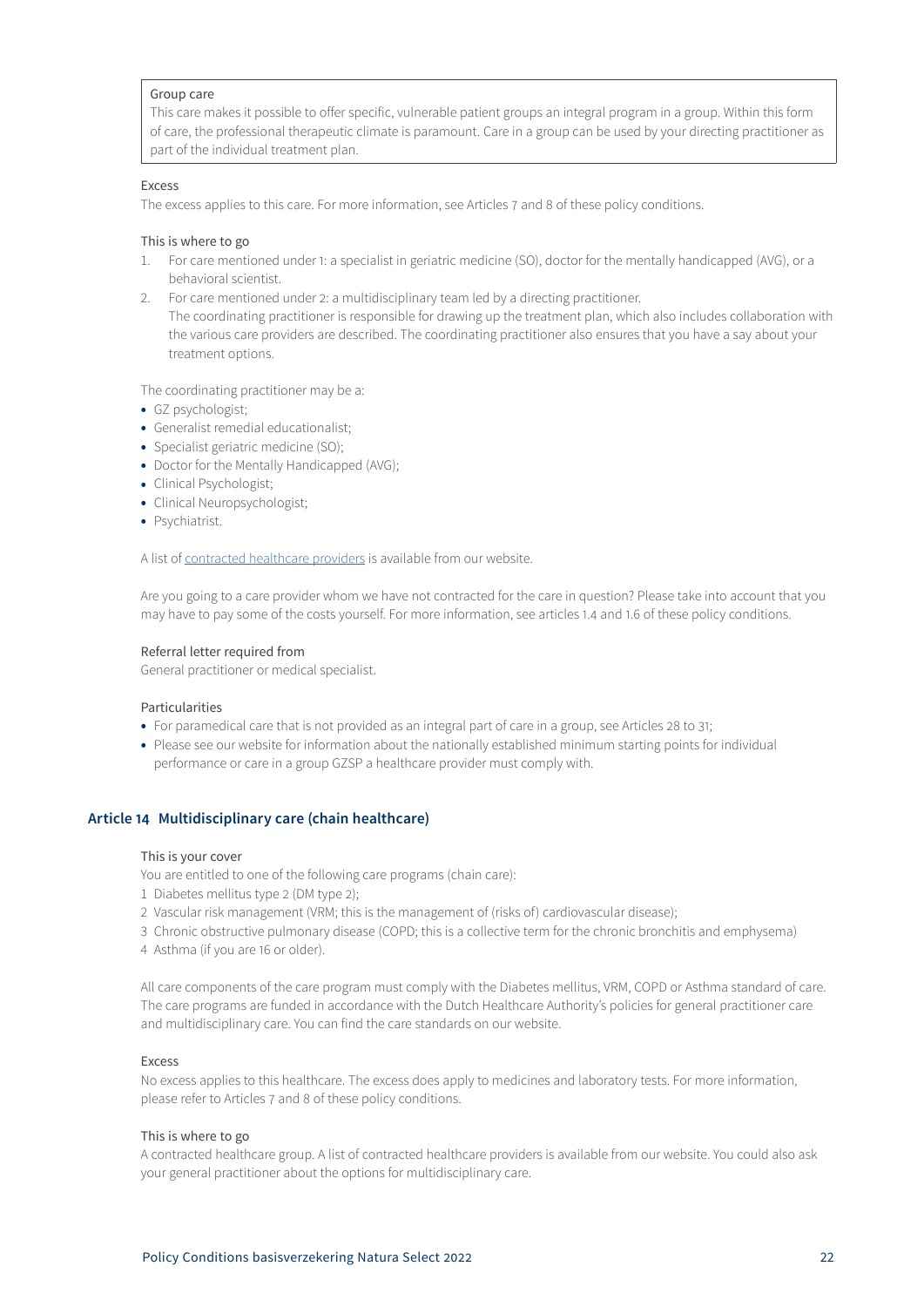<span id="page-22-0"></span>Do you receive multidisciplinary care from a care provider with whom we do not have a contract for multidisciplinary care? Then you are entitled to reimbursement up to the then current (maximum) rate based on the Healthcare Market Regulation Act (Wmg).

If you do not receive multidisciplinary care or if multidisciplinary care is not available in your region, you are entitled to healthcare provided by individual healthcare providers pursuant to the relevant healthcare provisions, including general practitioner healthcare services (Article 12) and dietetics (Article 31).

# Particularities

Specialist medical care is not covered by the multidisciplinary care program (chain care). Please see Article 18, Specialist medical care.

# Multidisciplinary care (chain healthcare)

Multidisciplinary care programs have been specially developed to improve the quality and efficiency of care for the chronically ill organizing within a region. The care providers work closely together in a care group to ensure better coordination of the care you need. An integral rate applies to all care within the program. That is why you can only go to care providers affiliated with the care group we have contracted.

### Healthcare group

The healthcare group is a partnership of healthcare providers with various disciplines under supervision of a general practitioner. Together, they provide chain healthcare. Aside from the general practitioner, healthcare may also be delivered by a nurse, physician's assistant, dietician, podotherapist or pedicure.

# **Article 15 Combined lifestyle intervention**

#### This is your cover

If you are age 18 or older, you are entitled to a combined lifestyle intervention (GLI). A GLI is an accredited programme concerning healthy diet, eating habits and increased exercise to develop and maintain a healthy lifestyle.

You are eligible for an accredited programme if you are at a medium increased weight-related health risk (GGR). The GGR is determined based on the standard of care for obesity.

A combined lifestyle intervention is only reimbursed if it is recognized by the health insurer and the RIVM (National Institute for Public Health and the Environment). A program lasts 24 consecutive months.

You are not entitled to:

- reimbursement of (guidance with) exercise;
- reimbursement of a fitness subscription, registration at a sports club, sportswear;
- reimbursement of psychological treatment in addition to a GLI, unless there is a separate, specific indication for this. See Article 27 for the reimbursement of mental healthcare;
- reimbursement of dietetics in addition to a GLI, unless there is a separate, specific indication for this. See Article 31 for the reimbursement of dietetics.

### Excess

No excess applies to this healthcare.

# This is where to go

A combined lifestyle intervention may be provided by:

- 1 a lifestyle coach that is included in the KABIZ quality register;
- 2 a physiotherapist, remedial therapist or dietician registered as a lifestyle coach.

A list of contracted healthcare providers is available from our website.

Are you going to a care provider whom we have not contracted for the care in question? Please take into account that you may have to pay some of the costs yourself. For more information, see articles 1.4 and 1.6 of these policy conditions.

#### Referral letter required from

General practitioner or medical specialist.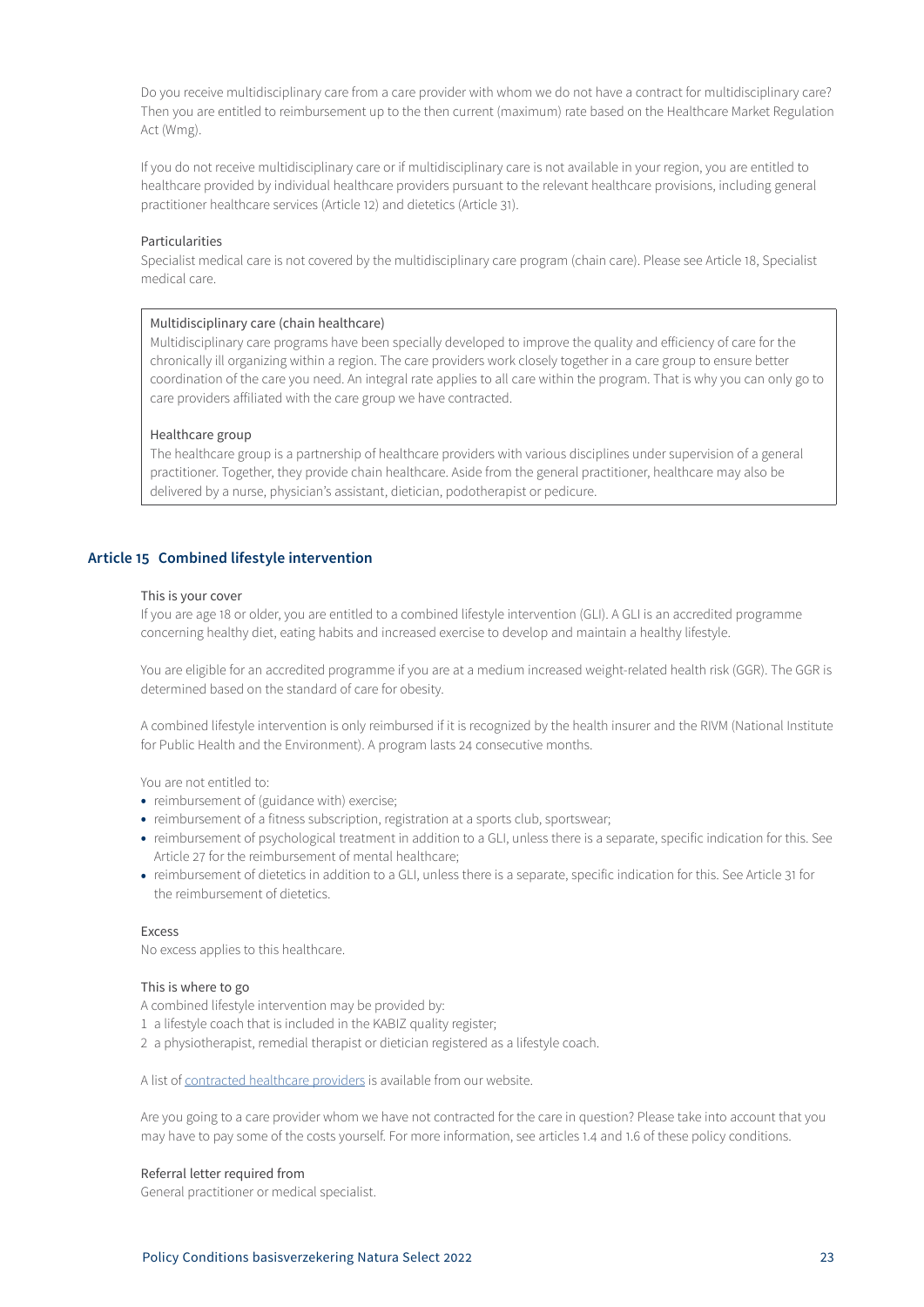# <span id="page-23-0"></span>**Article 16 Nursing and care (district nurses)**

### This is your cover

You are entitled to nursing and/or care as nurses tend to provide without having this care be accompanied by a stay in an institution. This care includes nursing, care, coordination, signaling, prevention, instruction, strengthening of the client's personal control and self-reliance, and the client system and case management. The care is related to the need for medical care as described in Article 2.4 of the Health insurance decree (Besluit zorgverzekering) or a high risk thereof. You also have the right to care as a nurse usually provides if you have used an emergency call via a personal alarm (for example, if you have fallen at home).

This care also includes intensive child care in a nursing day care center or childcare home. Intensive child care (IKZ) is care for children up to 18 years old, who are dependent on nursing and care because of a complex general medical condition or physical disability. They are in need of medical care such as nurses generally provide or have a high risk of needing such care. They also require permanent supervision or 24-hour care in the vicinity.

### Personal Budget (pgb)

You may be entitled to reimbursement of nursing and care in the form of a Personal Budget (PGB). This requires our prior permission. You can request this permission with the Personal Budget Application Form. You can find this form on our website. In the Personal Budget Regulations for nursing and care you will find the conditions under which you are eligible for a PGB. The Personal Budget Regulations for nursing and care can be found on our website under Documents & Forms.

#### Excess

No excess applies for this healthcare. For more information, please refer to Articles 7 and 8 of these policy conditions.

### This is where to go

Nurse specialist, nurse, level 3 carer or carer in individual health care (VIG-er).

The care provider provides the care in accordance with the 'Standards for indication and organization of nursing and care in the personal environment' of the professional association of Nurses and Carers in the Netherlands (V&VN).

A list of [contracted healthcare providers](https://www3.aevitae.com/zoek-eucare-zorgverlener) is available from our website.

Are you going to a care provider whom we have not contracted for the care in question? Please take into account that you may have to pay some of the costs yourself. For more information, see articles 1.4 and 1.6 of these policy conditions.

#### Permission

You require our prior permission for care provided by a care provider whom we have not contracted for the care in question.

You can request this permission using the Application Form non-nontracted Nursing and/or Care. This form can be found on our website. The reimbursement of care by a non-contracted care provider will be paid out to you. No reimbursement will be made until we have given permission.

# Referral letter required from

A pediatrician: for nursing or care for insured persons under the age of 18.

# Particularities

- 1. You are only entitled to this care if you have an indication for nursing and care and a care plan has been drawn up. The indication is made by an HBO nurse with a certificate 'Vakbekwaam indiceren'. The nurse will draw up a care plan in consultation with you meets the guidelines of the Dutch nursing & care professional group. The care plan describes the care that you needs in nature, scope and duration, with the associated goals.
- 2. The indication for nursing and care for insured persons younger than 18 years is determined by a BIG registered HBO pediatric nurse and/or a nurse-specialist who works for a care provider affiliated with BINKZ. This states draw up a care plan together with the parents and pediatrician. This care plan describes the required care in nature, scope and duration, with the corresponding goals.
- 3. In the case of specialized nursing, an execution request must be drawn up by the attending physician if it concerns a reserved act. In the case of risky actions, it must be demonstrated that these are carried out on behalf of a doctor. The specialized nursing must be provided by a BIG-registered nurse who is qualified and competent for the care needed for the condition. The nature, scope and content of care is elaborated in the care plan.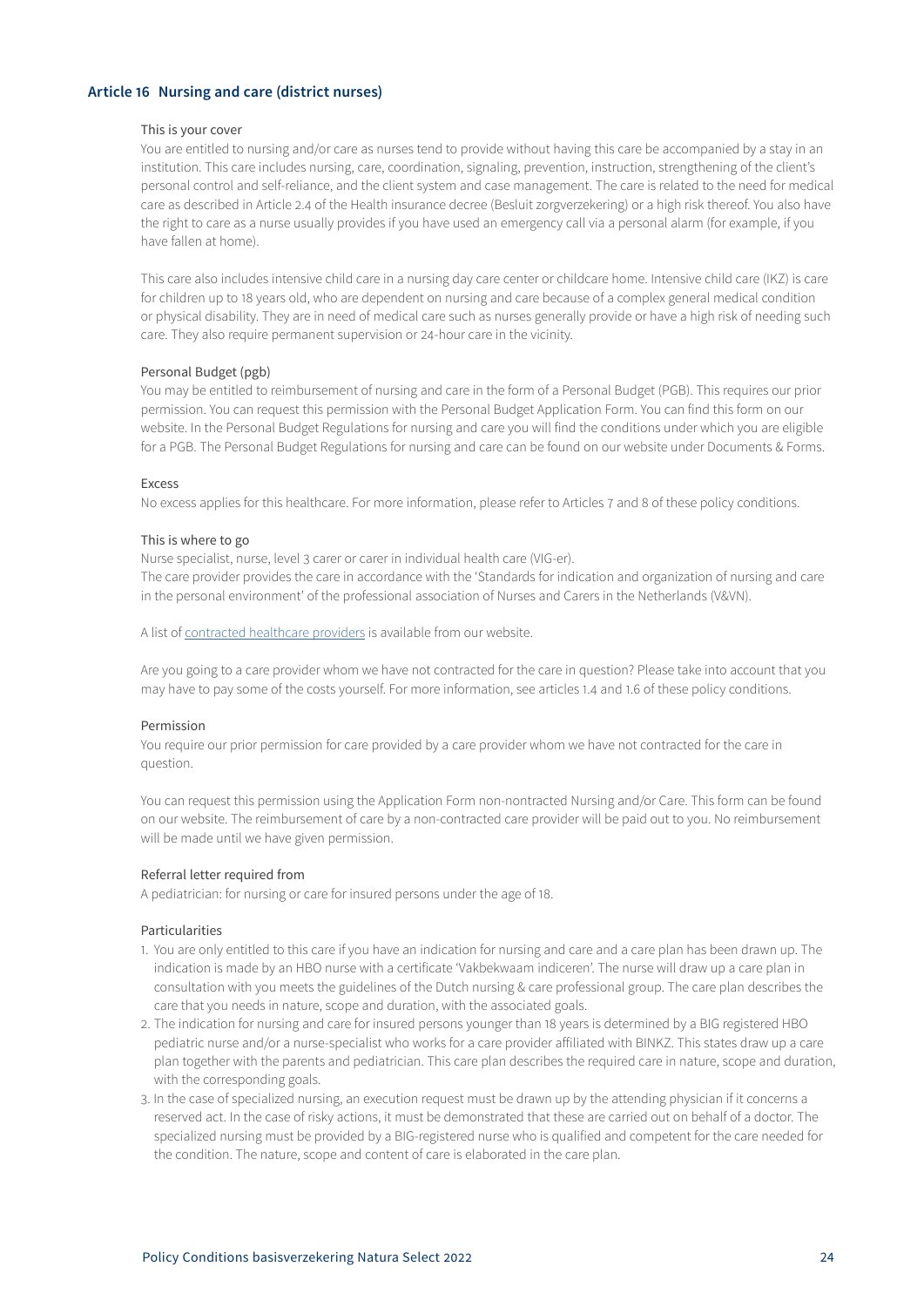# <span id="page-24-0"></span>**Article 17 Obstetric care and maternity care**

### **17.1. Obstetric care**

### This is your cover

You are entitled to obstetric care, including prenatal and postnatal care, as offered by obstetricians. Obstetric care includes the use of a delivery room if the delivery takes place in a hospital or birth clinic due to medical necessity.

This care also comprises:

- pre-conception healthcare (pregnancy wish consultation): if you wish to get pregnant, you can make use of preconception healthcare. Article 12, item 1 indicates the elements included in this type of care;
- counselling: if you are pregnant and you are considering pre-natal screening for birth defects, you will generally require an extensive consultation with your general practitioner, obstetrician or medical specialist first. This consultation is referred to as counselling. During this consultation you will receive information on the content and scope of pre-natal screening. You are then well equipped to make a decision on this screening. This refers primarily to the screening for Down syndrome and the twenty-week ultrasound testing (SEO; Structural Echoscopic Testing);
- the non-invasive prenatal test (NIPT) if you have a medical indication;
- invasive diagnostics (chorionic villus testing or amniocentesis) if a NIPT shows that you have a significant risk of having a child with a chromosome anomaly;
- twenty-week ultrasound (anomaly scan, or SEO): the anomaly scan can be used to check if your baby may have a physical anomaly, such as spina bifida. This test is called the Structural Ultrasound Test (SEO, second trimester). The test is done around the twentieth week of pregnancy.

### The NIPT and invasive diagnostics (chorionic villus testing or amniocentesis)

Do you have a medical indication?

If your medical healthcare provider indicates you have an elevated risk of a child with Down syndrome, Edwards syndrome or Patau's syndrome (trisomy 21, 18 or 13), you are entitled to the reimbursement of prenatal diagnostics.

Do you have no medical indication?

- If you do not have a medical indication, you may decide on a NIPT at your own expense.
- Does the NIPT show that you have a significant risk of having a baby with a chromosomal anomaly? Then you are entitled to invasive diagnostics.

# Excess

No excess applies to obstetric care or prenatal screening, except for the NIPT. Aside from the NIPT, the excess also applies to costs related to obstetric care, such as medications, blood tests or patient transport. For more information, please refer to Articles 7 and 8 of these policy conditions.

#### This is where to go

An obstetrician or general practitioner with further training and who specialises in physiological obstetrics. Integral maternity care may be supplied by an Integral Maternity Care Organisation contracted by us.

The twenty-week ultrasound may only be performed by a healthcare provider with a permit pursuant to the Population Screening Act (Wet op het bevolkingsonderzoek), or a healthcare provider with a partnership agreement with a Regional Centre for Prenatal Screening. In case of a medical indication, the examination may be performed without such a permit. You may select a university centre for the NIPT and a centre for pre-natal diagnostics for the invasive diagnostics.

A list of [contracted healthcare providers](https://www3.aevitae.com/zoek-eucare-zorgverlener) is available from our website.

Are you going to a care provider whom we have not contracted for the care in question? Please take into account that you may have to pay some of the costs yourself. For more information, see articles 1.4 and 1.6 of these policy conditions.

# Particularities

For obstetric care provided by a gynecologist, see Article 18, Specialist medical care.

# **17.2. Maternity care**

# This is your cover

You are entitled to nursing as generally offered by maternity assistants to the mother and child in connection with childbirth, during a period of no more than 10 days counting from the day of the childbirth.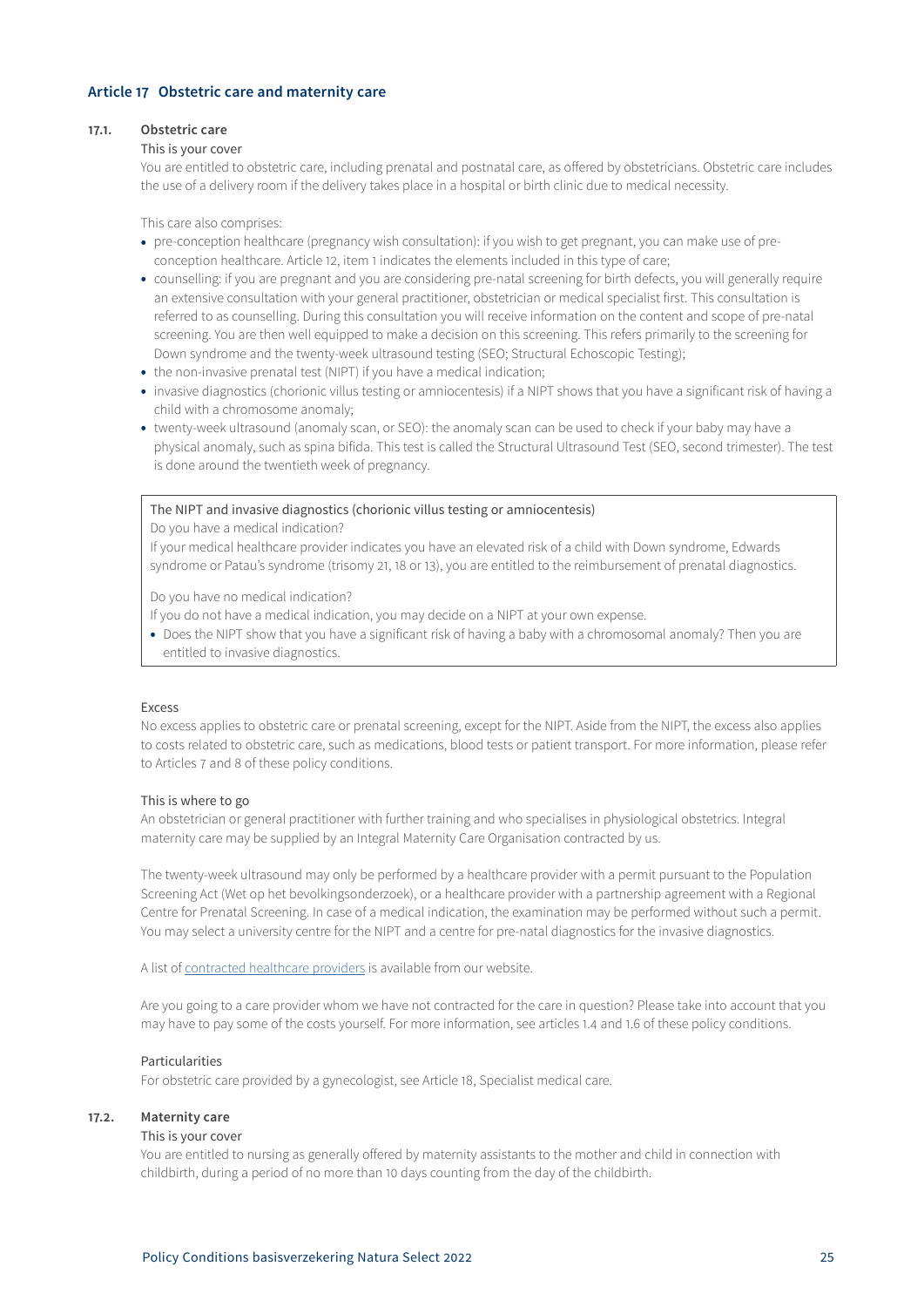# Personal contributions

You owe a statutory personal contribution of:

- $\bullet \in 4.70$  per hour for maternity care at home or in a birth center;
- € 19 per day for both mother and child when giving birth in a birth center or in a hospital, without this being medically necessary. In addition to the personal contribution, you must pay the difference in costs between the rate charged by the birth center or hospital and the maximum reimbursement of € 134 per day for both mother and child.

# Excess

No excess applies to this healthcare.

# This is where to go

Certified maternity nurse or nurse. Maternity care as part of integral birth care may be provided by an Integrated Birth Care Organization (IGO) contracted by us.

A list of [contracted healthcare providers](https://www3.aevitae.com/zoek-eucare-zorgverlener) is available from our website.

You can make an appointment directly with a maternity care agency, birth or maternity center. You do not have to inform us of your choice.

Are you going to a care provider whom we have not contracted for the care in question? Please take into account that you may have to pay some of the costs yourself. For more information, see articles 1.4 and 1.6 of these policy conditions.

# Particularities

- 1 The obstetrician or general practitioner providing the obstetric care determines the number of maternity care hours based on the National Referral Protocol Maternity Care (LIP - Landelijk Indicatie Protocol Kraamzorg). You are entitled to at least 24 hours up to 80 hours, divided over a maximum of 10 days. Please find this protocol on our website.
- 2 Did you select a non-contracted maternity assistant or obstetrician? Along with your invoice for maternity care, please also send us:
	- the assessment in accordance with the National Referral Protocol Maternity Care (LIP Landelijk Indicatie Protocol Kraamzorg); and
	- if the care is provided by a maternity care assistant: the certificate Maternity Care Assistant (diploma Kraamverzorgende).
- 3 For every day of hospitalisation during which maternity care was provided in hospital for some part, we will deduct the average number of hours of maternity care (this is the number of indicated hours of maternity care divided over 10 days) per day from the number of maternity care hours as indicated.
- 4 If more than one healthcare institution (for example hospital and maternity care organisation) has charged maternity care for the same day, you are also entitled to maternity care on this 'double day'.

# Note

Request maternity care with a maternity care agency at least 5 months before the expected delivery date. Then you can be sure that your application will be processed on time.

| Which obstetric care and maternity care are included in your healthcare policy? |                                                                                                                                                 |  |  |
|---------------------------------------------------------------------------------|-------------------------------------------------------------------------------------------------------------------------------------------------|--|--|
| Delivery and maternity care at home                                             |                                                                                                                                                 |  |  |
| Delivery at home                                                                | Yes.                                                                                                                                            |  |  |
| Maternity care at home                                                          | Maximum of 10 days, counting from the date of childbirth. Subject to a<br>personal contribution for maternity care amounting to €4.70 per hour. |  |  |
| Delivery and maternity care in birth clinic or hospital with medical necessity  |                                                                                                                                                 |  |  |
|                                                                                 |                                                                                                                                                 |  |  |
| Delivery in birth clinic or hospital with<br>medical necessity                  | Yes.                                                                                                                                            |  |  |
| Maternity care in a birth clinic                                                | Maximum of 10 days, counting from the date of childbirth. Subject to a<br>personal contribution for maternity care amounting to €4.70 per hour. |  |  |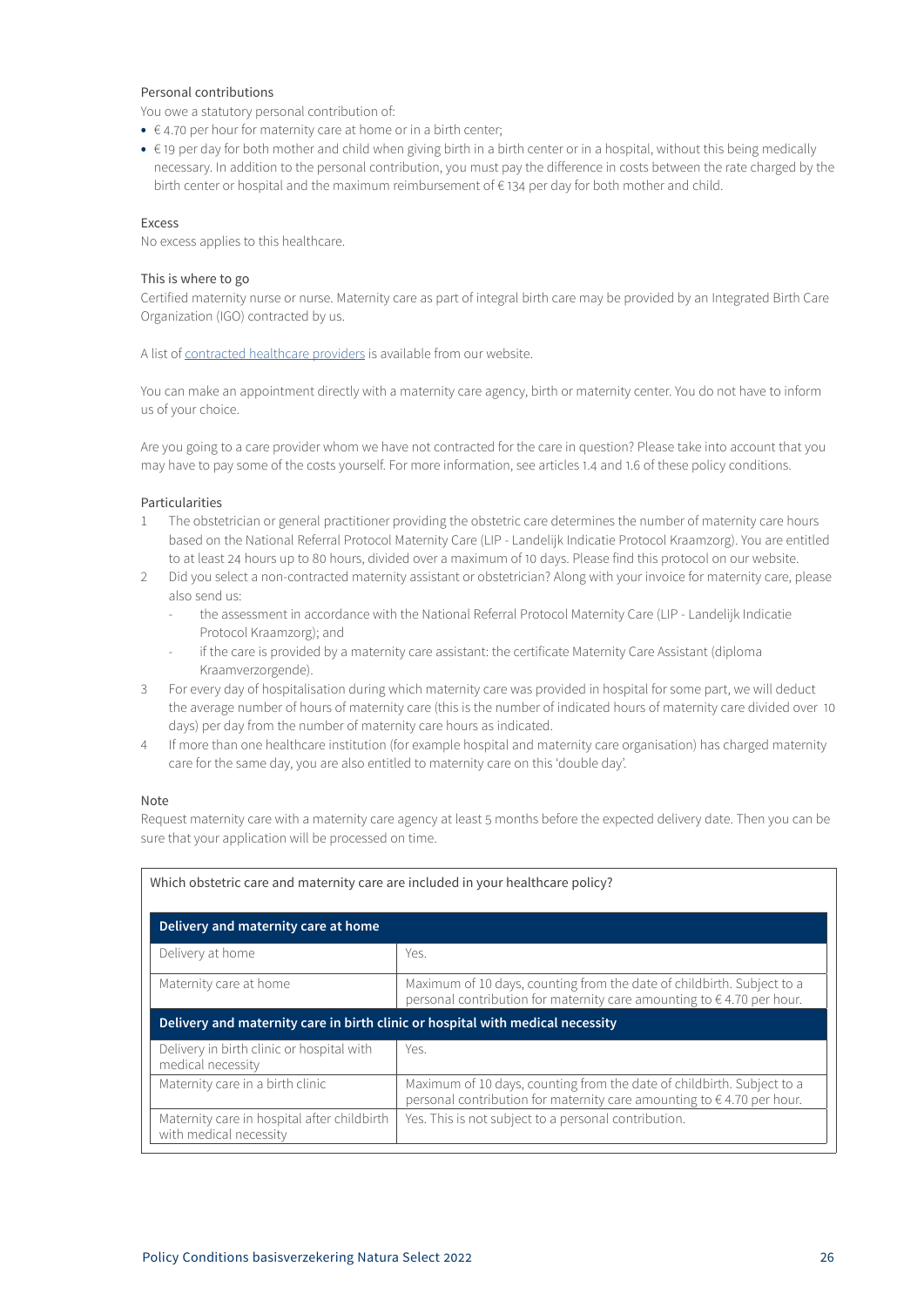<span id="page-26-0"></span>

| Delivery without medical necessity and maternity care in birth clinic or hospital |                                                                                                                                                                |               |  |
|-----------------------------------------------------------------------------------|----------------------------------------------------------------------------------------------------------------------------------------------------------------|---------------|--|
| Delivery in birth clinic delivery room<br>without medical necessity               | Yes. The total reimbursement for mother and child is $\epsilon$ 230 per day.<br>This reimbursement is calculated as follows:                                   |               |  |
| Delivery and maternity care without<br>medical necessity for stay in a hospital   | • Maximum reimbursement $2 \times 134$ : $\quad 268$ per day<br>• Minus: contribution $2 \times 6$ 19:                                                         | € 38 per day  |  |
|                                                                                   |                                                                                                                                                                | € 230 per day |  |
|                                                                                   | The difference between the rates charged by the birth clinic or the<br>hospital and the maximum reimbursement of €230 per day is charged to<br>you personally. |               |  |
| Maternity care in a birth clinic                                                  | Maximum of 10 days, counting from the date of childbirth. Subject to a<br>personal contribution for maternity care amounting to $\epsilon$ 4.70 per hour.      |               |  |

# Medical necessity

If necessary, your midwife or general practitioner can refer you to a medical specialist. The medical specialist determines whether the delivery in hospital is medically necessary.

The healthcare costs that are for your own account may be reimbursed if you have additional insurance. For more information, see the conditions of your additional insurance.

# Integrated maternity care

Obstetricians, maternity nurses and gynecologists who work together in a birth care organization are allowed to agree on an integral rate for maternity care with us. Integrated maternity care aims to make cooperation between the various care providers easier and to improve the quality of care for mother and child.

The birth care organization may only charge this maternity care if it has an agreement with us. An overview of these organizations can be found on our website.

You may also change healthcare providers during pregnancy, birth and aftercare.

# **Article 18 Specialist medical care**

# This is your cover

You are entitled medical care as provided by medical specialists, including related care (laboratory tests, medicines, bandages and medical aids). Specialist medical care also includes:

- care provided by a thrombosis unit;
- second opinion from a medical specialist. You will need a referral from the healthcare provider treating you. This may be your general practitioner, obstetrician or medical specialist, for example. The second opinion must relate to the medical care that you have already discussed with your first healthcare provider. You are required to return to your original healthcare provider with the second opinion, your original healthcare provider will supervise your treatment;
- dialysis in a dialysis centre, hospital or at home;
- chronic intermittent respiration and the required equipment;
- medically necessary circumcision:
- costs directly related to deployment of an AED (Automatic External Defibrillator).

# Conditional admission

The Minister for Medical Care and Sport can temporarily admit care that has not yet been proven effective to the basic package. The minister sets the condition that during the period of temporary admission the researchers collect data about the effectiveness and cost-effectiveness of healthcare. This concerns promising new care for which the treatment results are being scientifically investigated. For the most current overview, please see Article 2.2 of the Healthcare Insurance Regulation. You can find the Healthcare Insurance Regulation on our website or at www.wetten.overheid.nl. Article 2.2 of the Healthcare Insurance Regulation.

Research is defined as:

- main research into the effectiveness of the healthcare funded by the Dutch organisation for healthcare research and healthcare innovation (ZonMW), and/or;
- supplementary national observational research into the healthcare set up and performed in collaboration with the main research if you:
	- 1 meet all the criteria relating to the content of the healthcare, but you do not meet other criteria for participation in the research, or;

# Policy Conditions basisverzekering Natura Select 2022 27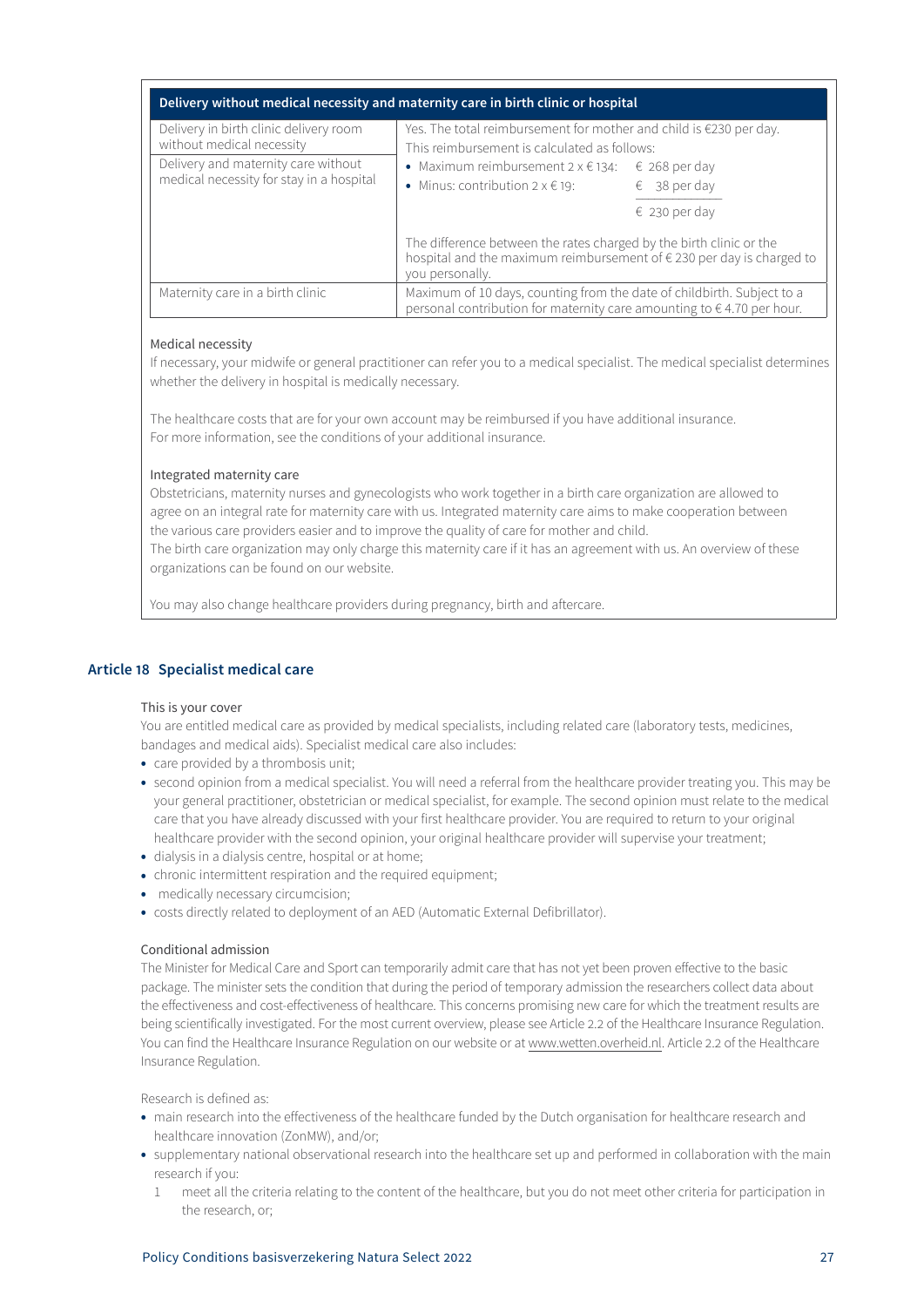- 2 have not participated in the main research and the inclusion for the main research has been completed, or;
- 3 have participated in the main research without having received the healthcare and participation to the main research is completed for you.

You are not entitled to:

- a treatments with uvuloplastic surgery for snoring;
- b treatments aimed at sterilisations (for both male and female);
- c treatments aimed at reversing sterilisations (for both male and female);
- d treatment of plagiocephaly and brachycephaly without craniosynostosis with a cranial band;
- e fertility-related care if you are a woman age 43 or older, unless it concerns an in-vitro fertilisation attempt that was started before reaching age 43.

# Excess

The excess applies to specialist medical care.

No excess applies to obstetric care or prenatal screening, except for the NIPT. Aside from the NIPT, the excess also applies to costs related to obstetric care, such as medications, blood tests or patient transport. For more information, please refer to Articles 7 and 8 of these policy conditions.

# This is where to go

Medical specialist affiliated with a hospital or independent treatment center (ZBC). If the care belongs to the area of expertise of the care provider, the care may also be provided by a clinical physicist, audiologist, specialist in geriatric medicine, emergency room physician KNMG (emergency care physician), nurse specialist or physician assistant (PA).

# Please note!

Selective contracting applies to this article. You can read more about this in article 1.4.2. of the General Section.

Are you going to a care provider whom we have not contracted for the care in question? Please take into account that you may have to pay some of the costs yourself. For more information, see articles 1.4 and 1.6 of these policy conditions.

# Referral letter required from

General practitioner, nurse specialist, physician assistant (PA), emergency room doctor KNMG (emergency room doctor), triage hearing care professional (to the ENT doctor), company doctor, youth doctor, specialist in geriatric medicine, doctor for the mentally handicapped, dentist, orthodontist, prosthodontist, midwife, optometrist (to the ophthalmologist), orthoptist (to the ophthalmologist), medical specialist (including sports doctor), oral surgeon, GGD doctor (in case of applications for laboratory diagnostics (IZB, TB and STD)) or clinical physicist audiologist (ENT doctor).

# Permission

Some treatments are subject to prior permission if specific conditions apply. Such treatments are included in the Limitative list of DBCs (Diagnosis Treatment Combinations) issued by Zorgverzekeraars Nederland to be requested in advance. Please refer to our website to see this list. Please find more information about requesting permission in Article 1.9 of these conditions.

# For which care do you need prior permission?

Some treatments in the context of Ophthalmology, Otorhinolaryngology, Surgery and Dermatology are subject to our prior permission because specific conditions apply.

| Ophthalmology: | refractory surgery (eye laser treatments or lens implants aimed at reducing dependency<br>on spectacles or contact lenses), eyelid corrections. |
|----------------|-------------------------------------------------------------------------------------------------------------------------------------------------|
|                | Otorhinolaryngology (ENT): ear treatments and treatment of nasal shape deviations.                                                              |
| Surgery:       | gynaecomasty (breast formation in men), mammary hypertrophy (abnormal breast size),                                                             |
|                | abdominal wall corrections.                                                                                                                     |
| Dermatology:   | benign (non-malignant) tumours, pigment disorders, vascular dermatosis (wine spots).                                                            |

If in doubt, we recommend contacting us to check if prior permission is required for any treatment. Your medical specialist must notify you that you need to pay the cost of healthcare personally unless prior permission was issued.

# Please note!

Any treatments with a plastic surgery nature are always subject to prior permission. For details, please refer to Article 23, Plastic and/or reconstructive surgery.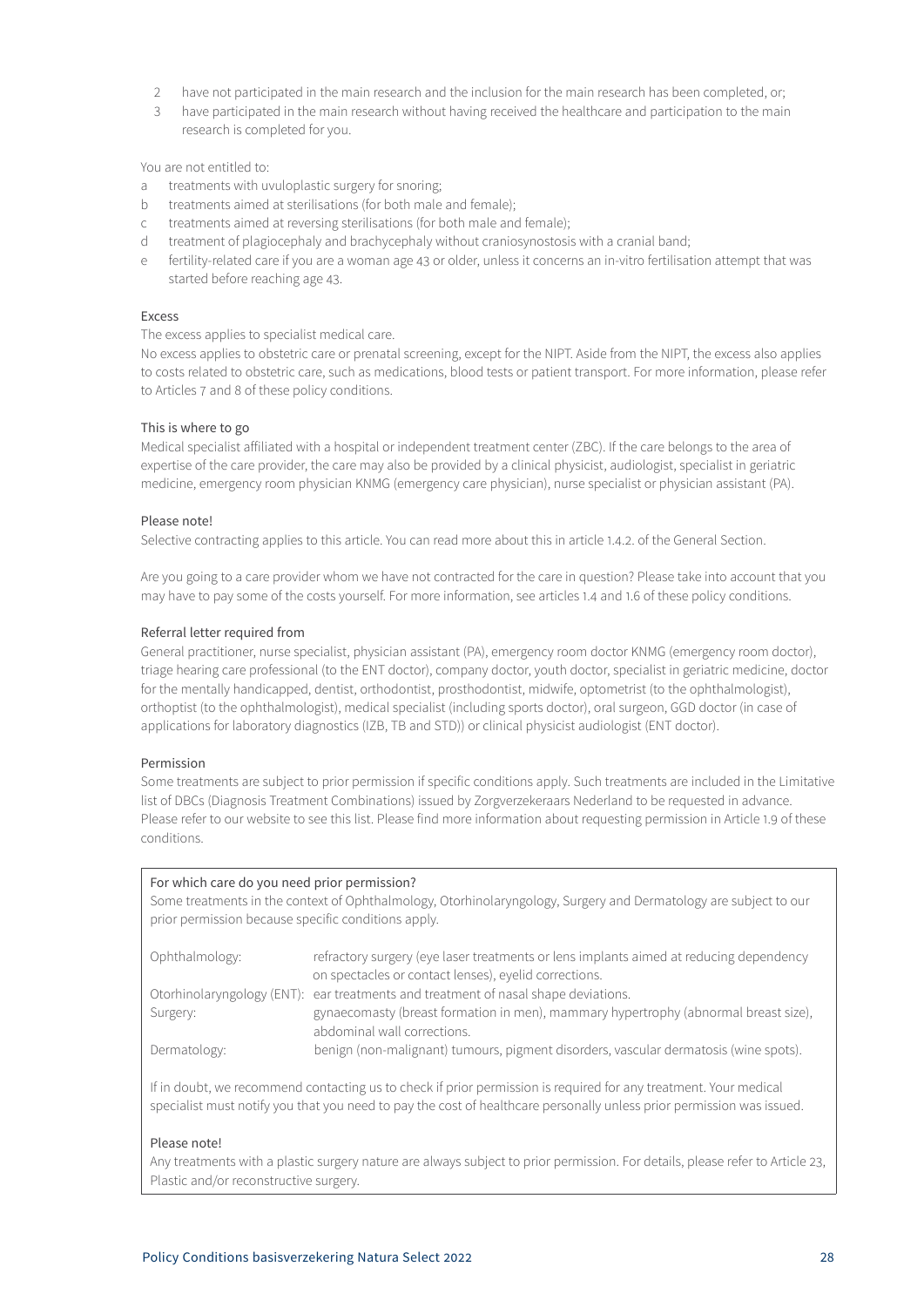# <span id="page-28-0"></span>Particularities

- 1 The equipment and accessories with which you can measure the clotting time of your blood fall under medical aids, see Article 38, Medical aids and bandaging.
- 2 Please find more information on home dialysis on our website.
- 3 The Healthcare Insurance Regulation may exclude certain forms of medical care as generally offered by specialists. The Healthcare Insurance Regulation (Regeling zorgverzekering) is available from our website.
- 4 For specialist medical care provided by a general practitioner, see Article 12, General practitioner care.
- 5 For care provided by psychiatrists and clinical psychologists, see Article 27, Mental healthcare.
- 6 For oral care by a dental surgeon, see Article 33, Special dentistry and Article 34, Oral surgery for insured persons aged 18 and older.

# **Article 19 Rehabilitation**

# **19.1 Rehabilitation**

# This is your cover

Your right to medical care as referred to in Article 12 (General practitioner care) and Article 18 (Specialist medical care) during rehabilitation includes: examination, advice and treatment of a combined medical-specialist, paramedical, scientific-behavioural and technical rehabilitation nature, exclusively if and insofar as:

- this care is considered to be the most effective for you to prevent, reduce or overcome a disability that is the result of impairments or limitations in the ability to move or a disability that is the result of a central nervous system disorder that leads to limitations in communication, cognition or behavior, and;
- this care enables you to achieve or maintain a degree of independence which, given your restrictions, is within reason.

The rehabilitation as set out above also includes:

- the quick scan as part of early interventions for long-term a-specific complaints of the position and locomotor system. A-specific complaints refers to complaints for which no clear cause can be found;
- cancer rehabilitation. This healthcare is aimed at functional, physical, psychological and social problems relating to cancer, including post-treatment healthcare and rehabilitation that is part of the oncology healthcare. This concerns advice and counselling where necessary relating to managing the disease, recovery, improving and maintaining the health condition. Cancer rehabilitation must be aimed at all phases you may be in (diagnosis - treatment - aftercare).

### Excess

The excess applies to this care. For more information, please refer to Articles 7 and 8 of these policy conditions.

# This is where to go

A multidisciplinary team of experts attached to a rehabilitation institution or hospital under the guidance of a medical specialist. The quick scan as set out above must be performed with a rehabilitation doctor in charge.

A list of [contracted healthcare providers](https://www3.aevitae.com/zoek-eucare-zorgverlener) is available from our website.

# Please note!

Selective contracting applies to this article. You can read more about this in article 1.4.2. of the General Section.

Are you going to a care provider whom we have not contracted for the care in question? Please take into account that you may have to pay some of the costs yourself. For more information, see articles 1.4 and 1.6 of these policy conditions.

# Referral letter required from

General practitioner, company doctor, youth doctor, nursing specialist, physician assistant, specialist geriatrics doctor, doctor for mentally handicapped or medical specialist.

# Permission

You need our prior permission if:

- the care is provided by a care provider whom we have not contracted for the care in question;
- the care is provided in an independent treatment center (ZBC);
- the care concerns a second treatment trajectory of medical specialist rehabilitation in a rehabilitation institution.

Your healthcare provider can request permission for this with the 'Aanvraagformulier medisch specialistische revalidatiezorg'. This form can be found on our website.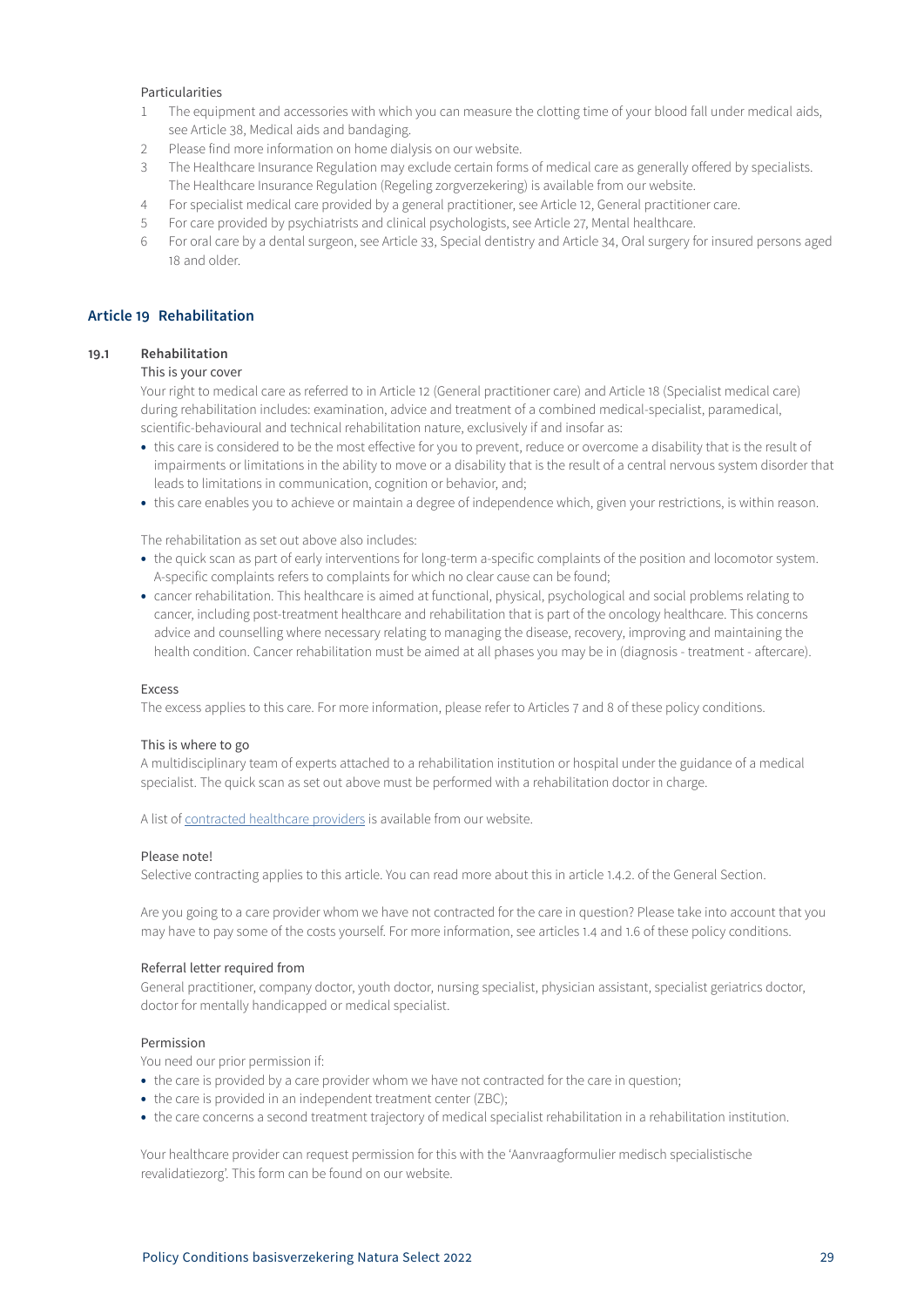# <span id="page-29-0"></span>**19.2. Geriatric rehabilitation**

### This is your cover

Your right to geriatric rehabilitation includes integral and multidisciplinary rehabilitation healthcare such as geriatric medicine specialists generally offer in the context of vulnerability, complex multi-morbidity (simultaneous presence of 2 or more conditions) and reduced learning and training ability, aimed at reducing the function limitations to such extent that it enables returning to the home situation. You are entitled to geriatric rehabilitation for a maximum of 6 months. In special cases, we may allow for a longer rehabilitation period.

You are entitled to this healthcare only if:

- 1 the healthcare is consecutive within a week to hospitalisation as set out in Section 2.12 of the Healthcare Insurance Decree (see Article 39, Stay), where the hospitalisation was not preceded by a stay as set out in Section 3.1.1 of the Long-Term Healthcare Act;
- 2 you have an acute condition that caused acute mobility disorders or reduced independence, and you received prior specialist medical care for the same condition. The assessment of this (geriatric assessment) takes place by a specialist in geriatric medicine from the home situation or a primary care stay (ELV) or by a (clinical) geriatrician, internist in geriatric medicine or specialist in geriatric medicine in the emergency room or via an emergency consultation at the geriatric outpatient clinic. The geriatric rehabilitation must be in line with the geriatric assessment within a week. You must have been referred by a general practitioner, specialist in geriatric medicine or doctor for the mentally handicapped;
- 3 the healthcare is initially paired with hospitalisation as set out in Section 2.12 of the Healthcare Insurance Decree.

# Geriatric rehabilitation

Geriatric rehabilitation is aimed at vulnerable elderly people undergoing specialist medical treatment. For example due to a stroke, bone fracture or a replacement joint. Such elderly clients need a multidisciplinary rehabilitation programme adjusted to their individual rehabilitation possibilities and training pace, taking any other conditions into consideration (complex multi-morbidity). The aim is to help them return to their home situation and continued participation in society.

# Excess

The excess applies to this care. For more information, please refer to Articles 7 and 8 of these policy conditions.

# This is where to go

A multidisciplinary team of experts in geriatric rehabilitation led by a specialist geriatric medicine.

A list of [contracted healthcare providers](https://www3.aevitae.com/zoek-eucare-zorgverlener) is available from our website.

Are you going to a care provider whom we have not contracted for the care in question? Please take into account that you may have to pay some of the costs yourself. For more information, see articles 1.4 and 1.6 of these policy conditions.

#### Referral letter required from

General practitioner, specialist geriatric medicine (SO), internist geriatric medicine, doctor for the mentally handicapped (AVG) or medical specialist.

# **Article 20 Genetic testing**

# This is your cover

Your right to medical care as set out in Article 18 (Specialist medical care) in the context of genetic testing includes: research into and testing of genetic disorders by means of family tree research, chromosome testing, biochemical diagnostics, ultrasound testing and DNA testing, genetic counselling and the psychosocial counselling associated with this form of care. If required for the advice to you, the research will also include research with regard to persons other than the insured. In that case those persons may also receive advice.

# Excess

The excess applies to this care. For more information, please refer to Articles 7 and 8 of these policy conditions.

#### This is where to go

A centre for genetic counselling. This is an institution admitted as such and holds a licence for the application of clinical genetic research and genetic counselling.

A list of [contracted healthcare providers](https://www3.aevitae.com/zoek-eucare-zorgverlener) is available from our website.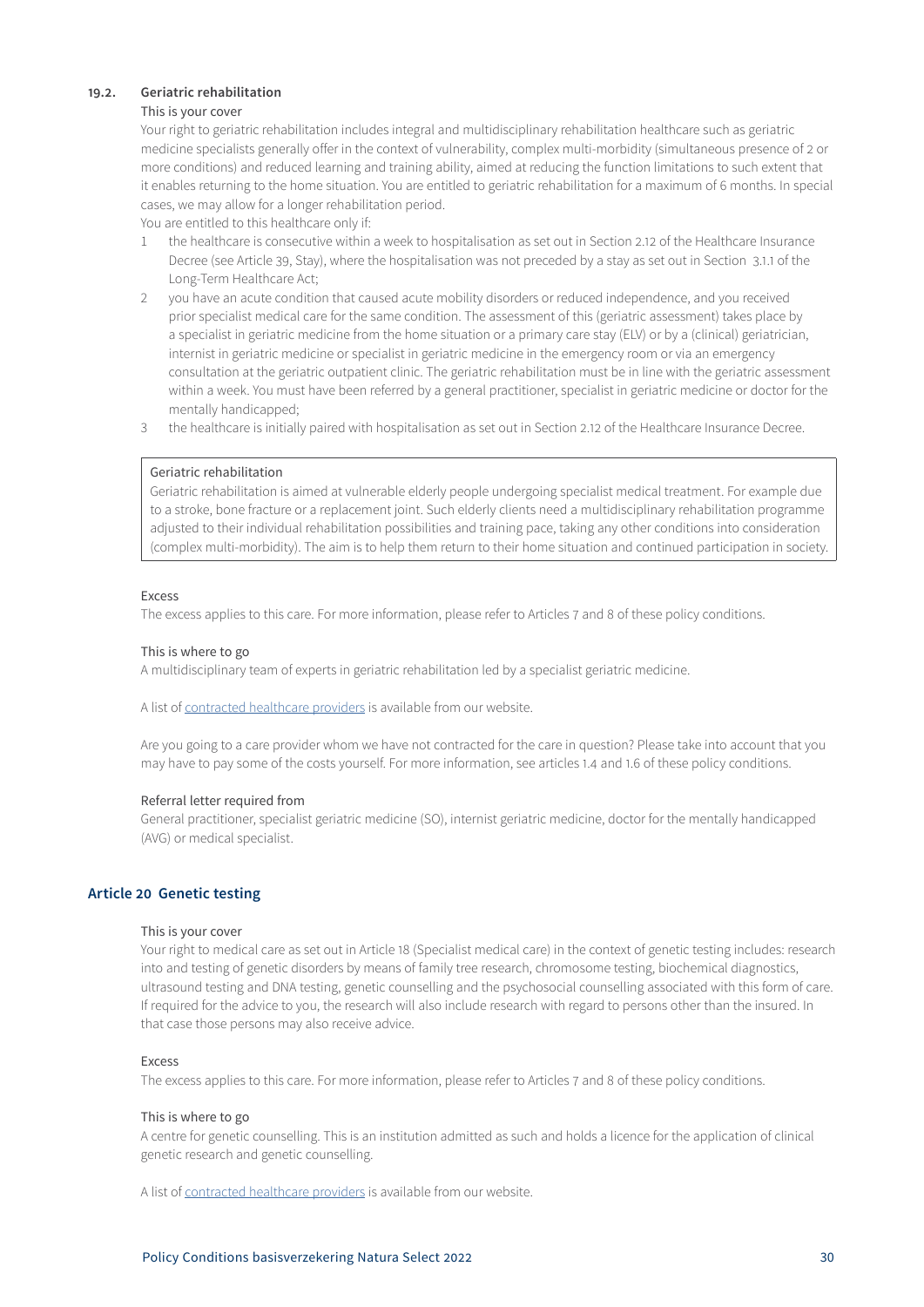<span id="page-30-0"></span>Are you going to a care provider whom we have not contracted for the care in question? Please take into account that you may have to pay some of the costs yourself. For more information, see articles 1.4 and 1.6 of these policy conditions.

# Referral letter required from

General practitioner or medical specialist.

# **Article 21 In-vitro fertilisation (IVF) and other fertility-enhancing treatments**

#### **21.1. In-vitro fertilisation (IVF)**

### This is your cover

Your right to medical care as set out in Article 18 (Specialist medical care) in the context of in-vitro fertilisation (IVF) includes the first, second and third IVF attempts for each intended pregnancy as a maximum, subject to the condition that you are age 42 or younger. If you started with a first, second or third IVF attempt, you may complete this attempt after your 43rd birthday with cover of your healthcare policy. If you are under age 38, you are only entitled to the first and second IVF attempts if 1 embryo is placed each time.

A realised pregnancy is defined as an ongoing pregnancy of at least 10 weeks from the date of the follicular puncture. Fertilisation of the egg cell takes place immediately consecutive to the puncture. For cryos (cryo-preserved embryos), a term of at least 9 weeks and 3 days after the implantation date applies to define an ongoing pregnancy.

An IVF or ICSI attempt, being healthcare in accordance with the in-vitro fertilisation method, comprises:

- a. the maturation of egg cells in the woman's body by means of hormonal treatment;
- b. acquiring mature egg cells (follicular puncture);
- c. the fertilisation of egg cells and cultivation of embryos in the laboratory;
- d. the implantation (once or several times) in the womb of one or two embryos in order to cause pregnancy.

An IVF or ICSI attempt does not count until successful follicular puncture has been performed in phase b (acquiring mature egg cells). Only attempts completed or broken off beyond this point will count as attempts. Placing the embryos obtained from a previous treatment phase (whether or not cryopreserved) is part of the IVF or ICSI attempt with which the embryos were acquired. If any embryos remain after an ongoing pregnancy was achieved, you are entitled to having the embryos placed pursuant to Article 21.2, Other fertility-enhancing treatments.

# When are you entitled to another 3 IVF or ICSI attempts?

After an ongoing (realised) pregnancy or (successful) childbirth, either with or without IVF or ICSI, another right to 3 attempts for a new pregnancy wish arises in the event of undesired infertility. Also after having a change of partner, another right to an IVF treatment process of 3 attempts arises in the event of double infertility.

#### Excess

The excess applies to this care. For more information, please refer to Articles 7 and 8 of these policy conditions.

# This is where to go

A gynaecologist in an institution licensed to this end.

A list of [contracted healthcare providers](https://www3.aevitae.com/zoek-eucare-zorgverlener) is available from our website.

### Please note!

Selective contracting applies to this article. You can read more about this in article 1.4.2. of the General Section.

Are you going to a care provider whom we have not contracted for the care in question? Please take into account that you may have to pay some of the costs yourself. For more information, see articles 1.4 and 1.6 of these policy conditions.

#### Referral letter required from

General practitioner, gynecologist or urologist.

#### Particularities

If an IVF treatment, including an intracytoplasmic sperm injection (ICSI treatment), is based on egg cell donation, the above conditions for IVF and ICSI also apply. You are not entitled to (reimbursement of the cost of) the egg cell donation or sperm donation. The costs for donor seed are also not eligible for reimbursement.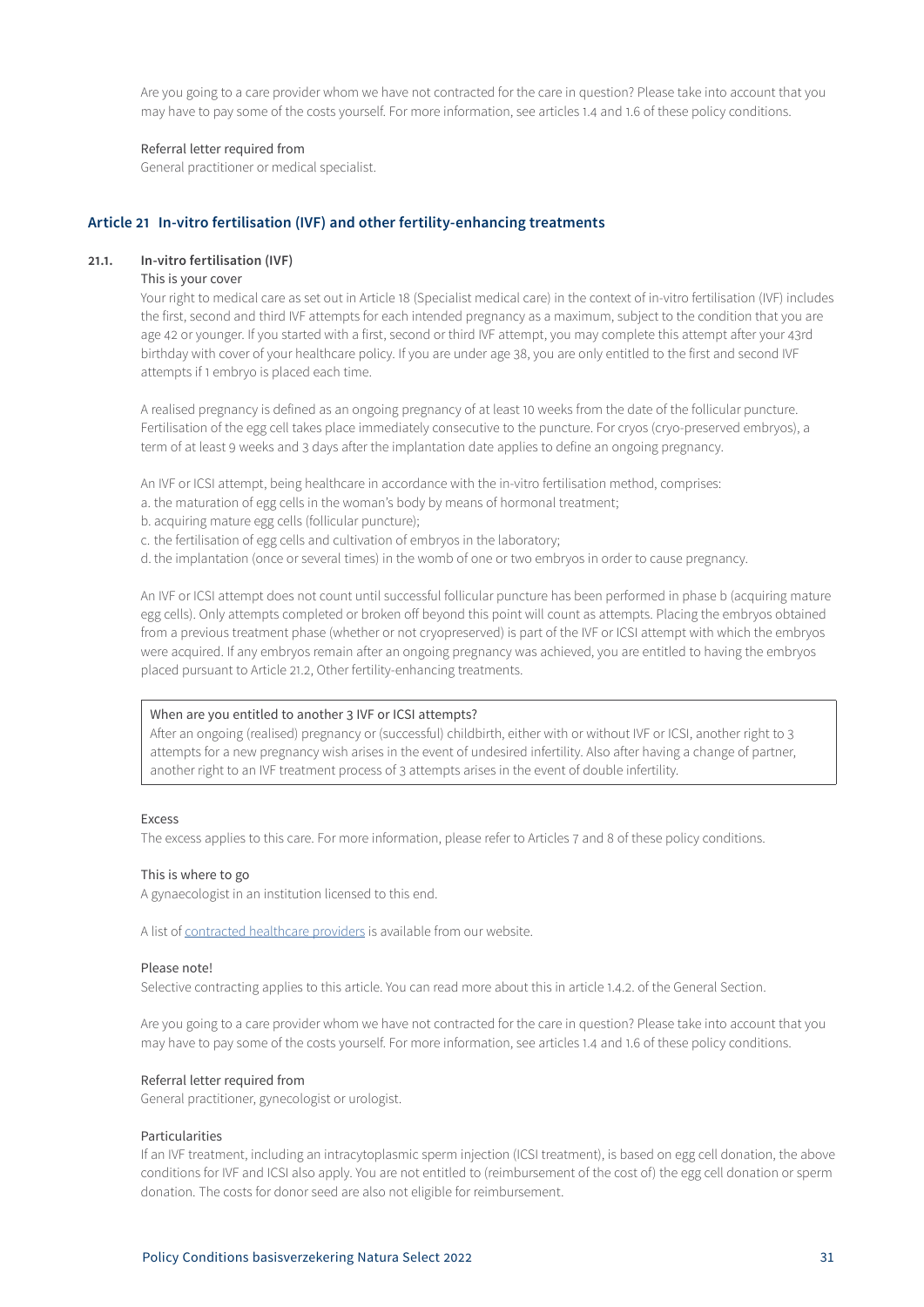# <span id="page-31-0"></span>IVF or ICSI treatment abroad

Your eligibility for IVF or ICSI treatment depends on your personal situation, for example your age and how long you have attempted to become pregnant. If you want to have IVF or ICSI treatment abroad, please contact us prior to your decision. Please find our telephone number on our website.

### **21.2. Other fertility-enhancing treatments**

#### This is your cover

With regard to other fertility-enhancing treatments, your right to medical care as referred to in Article 18 (Specialist medical care) includes: gynaecological or urological treatments and fertility-enhancing surgery. This healthcare also includes artificial insemination and intra-uterine insemination. If you are a woman age 43 and up, you are not entitled to fertilityenhancing treatments.

#### Excess

The excess applies to this care. For more information, please refer to Articles 7 and 8 of these policy conditions.

#### This is where to go

A gynaecologist or urologist.

A list of [contracted healthcare providers](https://www3.aevitae.com/zoek-eucare-zorgverlener) is available from our website.

#### Please note!

Selective contracting applies to this article. You can read more about this in article 1.4.2. of the General Section.

Are you going to a care provider whom we have not contracted for the care in question? Please take into account that you may have to pay some of the costs yourself. For more information, see articles 1.4 and 1.6 of these policy conditions.

### Referral letter required from

General practitioner or medical specialist.

# **Article 22 Audiological care**

#### This is your cover

With regard to audiological care, your right to medical care as referred to in Article 18 (Specialist medical care) includes care in connection with:

- hearing tests;
- advice about the hearing aid to be purchased;
- information about the use of the equipment;
- psychosocial care if required in connection with problems with impaired hearing;
- assistance in making a diagnosis in cases of speech impediments and language development disorders in children.

#### Excess

The excess applies to this care. For more information, please refer to Articles 7 and 8 of these policy conditions.

### This is where to go

A multidisciplinary team of experts attached to an audiology centre under the responsibility of a medical specialist. The audiological centre must be admitted as such in accordance with the Act on the Accession of Healthcare Providers (Wtza).

A list of [contracted healthcare providers](https://www3.aevitae.com/zoek-eucare-zorgverlener) is available from our website.

Are you going to a care provider whom we have not contracted for the care in question? Please take into account that you may have to pay some of the costs yourself. For more information, see articles 1.4 and 1.6 of these policy conditions.

#### Referral letter required from

General practitioner, hearing care professional, oral surgeon, youth doctor, company doctor, nurse specialist, physician assistant, emergency room doctor KNMG (emergency doctor), specialist in geriatric medicine, doctor for the mentally handicapped or medical specialist.

### Particularities

1 For hearing aids, see Article 38, Medical aids and bandaging.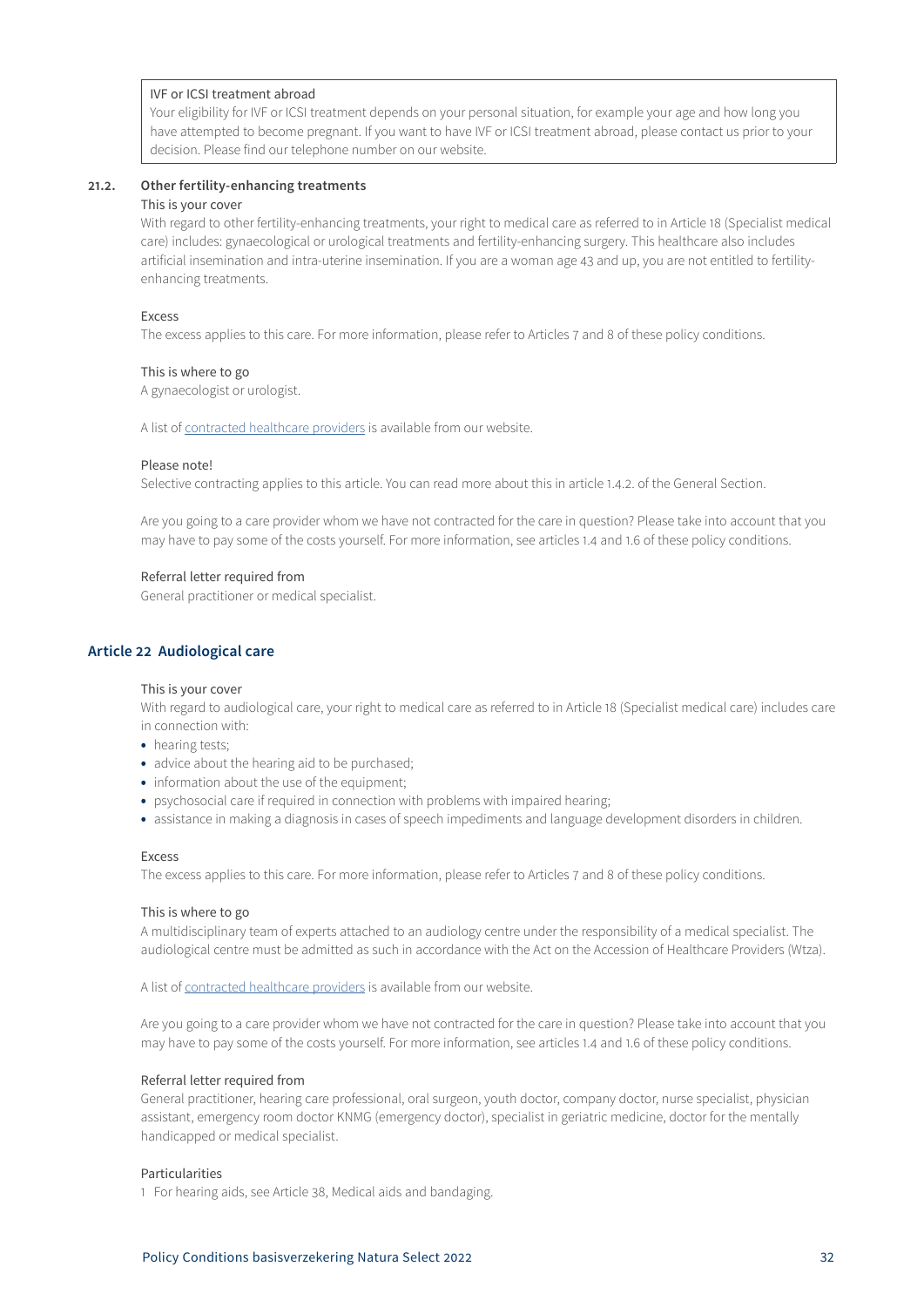<span id="page-32-0"></span>2 For diagnosis of language development disorders in young people up to the age of 23, see Article 25, Sensory disability care.

# **Article 23 Plastic and/or reconstructive surgery**

#### This is your cover

Your right to medical care as referred to in Article 18 (Specialist medical care) includes treatment of a plastic surgery nature only if this serves to:

- 1. correct abnormalities in appearance accompanied by demonstrable physical functional disorders;
- 2. correct disfigurement caused by a disease, an accident or a medical procedure;
- 3. correct paralysed or weakened upper eyelids if resulting in serious limitation of the visual field, or if it is a result of a congenital deformity or a chronic disorder present at birth. Serious limitation of visual field due to paralysed or weakened upper eyelids is defined as:
	- the weakening/paralysis of the upper eyelid causes the vertical eyelid split to decrease to 7 mm or less. This means a situation where the lower edge of the upper eyelid or the overhanging skin fold hangs above the centre of the pupil by 1 mm or more. In other words, if the distance between the (lower edge of the) overhang and the centre of the pupil is 1 mm or less. The measurement is made near the centre of the pupil while you look straight ahead without straining (relaxed and measured in primary position). It must be plausible that correction of the upper eyelid will resolve the decreased visual field;
	- this must concern a visual impairment that forms an impediment in daily routines. Subjective complaints only, such as tired eyes, pressure on eyeballs, headaches, looking tired etc, are not sufficient reason or indication for limited visual field;
- 4. correction of congenital deformities in connection with lip, jaw and palate clefts, deformities of the facial bones, benign proliferations of blood vessels, lymphatic vessels or connective tissue, birthmarks and deformities of the urinary tract and sexual organs;
- 5. correction of primary sexual characteristics where transsexuality has been established;
- 6. reconstructive treatments, as described in the "Guideline Medical care for women and girls with female genital mutilation";
- 7. surgical insertion and replacement of a breast prosthesis other than after a full or partial mastectomy;
- 8. surgical insertion and surgical replacement of a breast prosthesis in the event of agenesis/aplasia of the breast (lack of breast formation) in women and in male-female transgenders, subject to the following criteria:
	- absence of an inframammary fold (fold under the breast) and;
	- gland tissue of less than 1 cm, shown by an ultrasound.

### What is the definition of plastic surgery treatments?

Plastic surgery treatments are defined as: intervention in the way you look by changing a shape or aspect. Such interventions are not limited to plastic surgery specialists.

## When are you entitled to reimbursement of the cost of plastic surgery treatments?

Please find more details on eligibility for this type of healthcare and the criteria in the 'Reference guide assessment plastic surgery treatments'. This reference guide was prepared by the Vereniging van artsen, tandartsen en apothekers werkzaam bij (zorg)verzekeraars (VAGZ - Association of doctors, dentists and pharmacists working with healthcare insurers), Zorgverzekeraars Nederland (ZN, Healthcare Insurers Netherlands) and the Healthcare Institute Netherlands. This reference guide is available on our website.

You are not entitled to:

- a treatment of paralysed or weakened upper eyelids other than listed in item 3;
- b abdominal liposuction;
- c surgical insertion and/or removal of a breast prosthesis without medical necessity or for cosmetic reasons.

# Excess

The excess applies to this care. For more information, please refer to Articles 7 and 8 of these policy conditions.

# This is where to go

A medical specialist.

A list of [contracted healthcare providers](https://www3.aevitae.com/zoek-eucare-zorgverlener) is available from our website.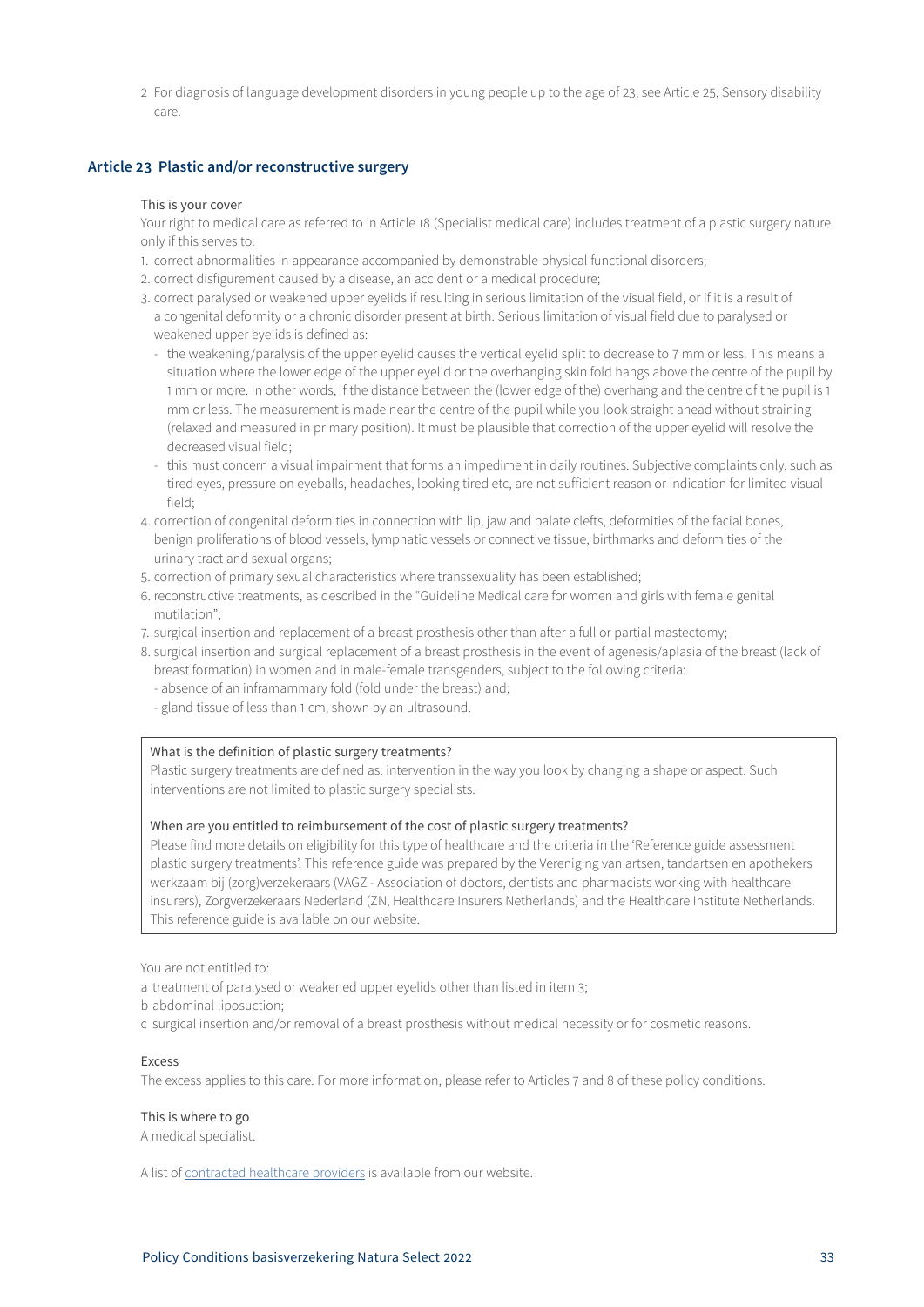# <span id="page-33-0"></span>Please note!

Selective contracting applies to this article. You can read more about this in article 1.4.2. of the General Section.

Are you going to a care provider whom we have not contracted for the care in question? Please take into account that you may have to pay some of the costs yourself. For more information, see articles 1.4 and 1.6 of these policy conditions.

#### Referral letter required from

General practitioner, company doctor, medical specialist or dental surgeon.

#### Permission

You require our prior permission. The application must be accompanied by an explanation from your treating medical specialist. Please find more information about requesting permission in Article 1.9 of these conditions.

# **Article 24 Tissue and organ transplants**

#### This is your cover

Your right to medical care as referred to in Article 18 (Specialist medical care) includes tissue and organ transplants, exclusively if the transplant procedure is performed in an EU or EEA member state. If the transplant procedure is performed in a different country, you are only entitled to such healthcare if the donor is your spouse, registered partner or relative in the first, second or third degree and the relevant person resides in that country.

The care mentioned in this Article also includes reimbursement of the costs of:

- a. specialist medical care in connection with the selection of the donor;
- b. specialist medical care in connection with the surgical removal of the transplant material from the selected donor;
- c. the examination, preservation, removal and transport of the post-mortem transplant material in connection with the intended transplant;
- d. the care of the donor arranged in these policy conditions for a maximum period of thirteen weeks, or in the case of a liver transplant for a maximum period of six months, after the date of discharge from the institution in which the donor was hospitalised for selection or removal of the transplant material insofar as this care is associated with this hospitalisation;
- e. the transport of the donor in the lowest class of a means of public transportation within the Netherlands or, if due to medical necessity, transport by car within the Netherlands, in connection with the selection, hospitalisation and discharge from the hospital together with the care as referred to under d;
- f. the transport to and from the Netherlands of a donor residing abroad, in connection with a transplant of a kidney, a liver or bone marrow with regard to an insured person in the Netherlands plus other costs involved in the transplant which are related to the fact that the donor resides abroad. The costs of staying in the Netherlands and any loss of income are not covered.

If the donor concluded a healthcare policy, the cost of transportation referred to under e and f will be charged to the donor's healthcare insurer.

# Excess

The excess applies to this care. The excess does not apply for:

- care to the donor after the period under point d has passed, insofar as the care is related to the donation;
- transport of a donor such as set out under e and f.

For more information, please refer to Articles 7 and 8 of these policy conditions.

# This is where to go

A medical specialist associated with a hospital.

A list of [contracted healthcare providers](https://www3.aevitae.com/zoek-eucare-zorgverlener) is available from our website.

Are you going to a care provider whom we have not contracted for the care in question? Please take into account that you may have to pay some of the costs yourself. For more information, see articles 1.4 and 1.6 of these policy conditions.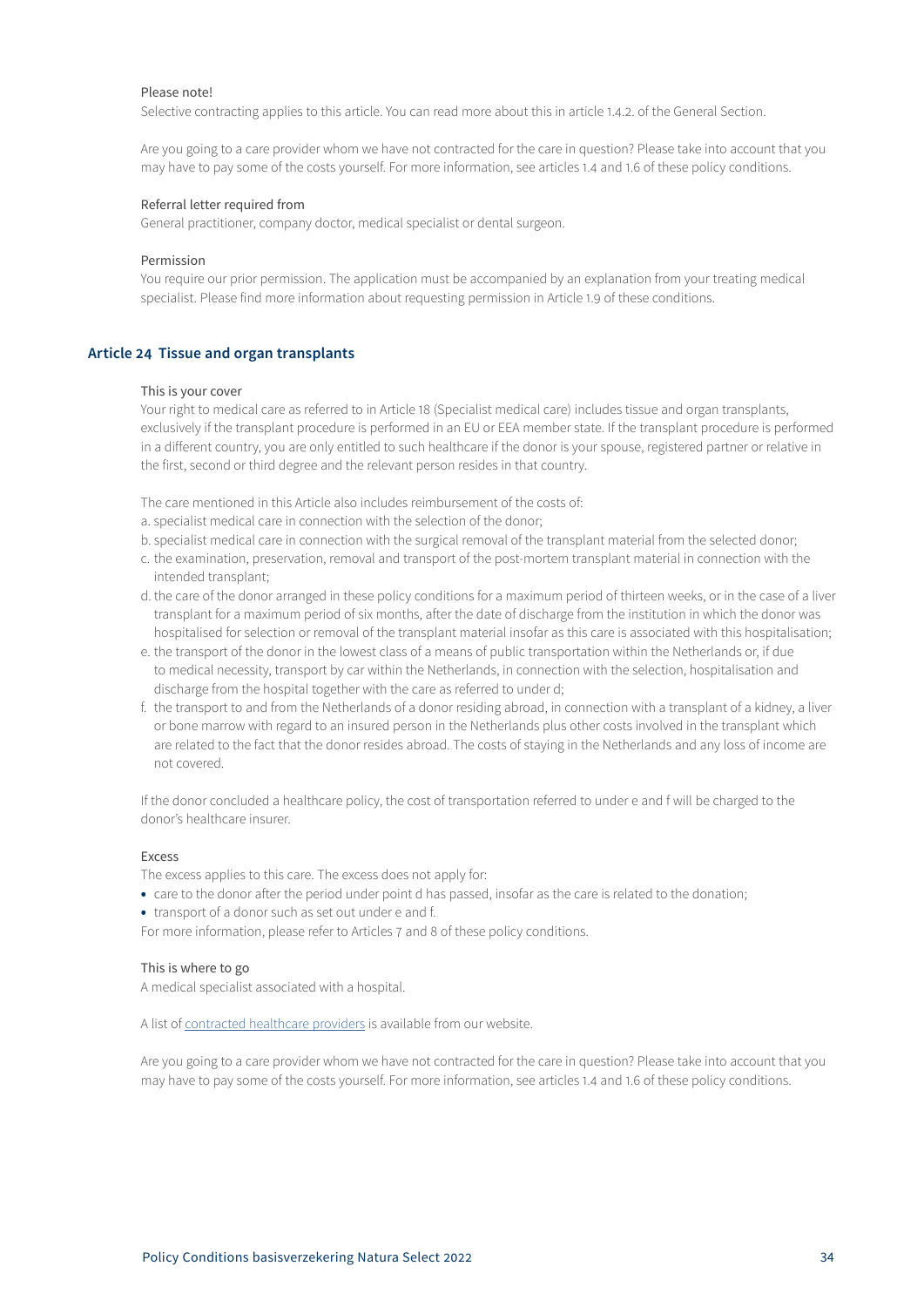# <span id="page-34-0"></span>**Article 25 Sensory disability care**

## This is your cover

You are entitled to sensory disability care. This healthcare is aimed at learning how to manage, reverse or compensate for the disability, with the purpose of optimising independence in daily life. This type of healthcare is defined as multidisciplinary healthcare relating to:

- a visual impairment, and/or
- an auditive impairment, and/or
- a communicative impairment (you have severe difficulties with speech and/or language) as a result of a language development disorder and you are younger than 23 years old. This is the case if the disorder can be traced back to neurobiological and/or neuropsychological factors.

The language development disorder must be the primary disorder. That is to say, the other problems (psychiatric, physiological, neurological) are secondary to the developmental language disorder.

You are not entitled to:

- support in social functioning (such as sign language interpreter care);
- complex, long-term and life-wide support for deaf-blind and prelingually deaf adults.

# Visual impairment

You are visually impaired if you have:

- a visual acuity of <0.3 in the best eye; or
- a field of vision of <30 degrees; or
- visual acuity between 0.3 and 0.5 in the best eye with associated severe visual impairment in daily functioning.

This determination is in accordance with the guidelines of the Nederlands Oogheelkundig Gezelschap (NOG) for diagnostics for the determination of a visual impairment.

### Auditory impairment

You have an auditory impairment if:

- your audiogram threshold loss is at least 35 dB, obtained by averaging the hearing loss at frequencies of 1,000, 2,000 and 4,000 Hz; or
- your threshold loss is greater than 25 dB when measured according to the Fletcher index, the average loss at frequencies of 500, 1,000 and 2,000 Hz.

This provision is in accordance with the guidelines of the Federation of Dutch Audiological Centers (FENAC).

#### Excess

The excess applies to this care. For more information, please refer to Articles 7 and 8 of these policy conditions.

### This is where to go

An institution specialised in treating people with a sensory disability, with a multidisciplinary treatment team.

Healthcare relating to a visual impairment: the ophthalmologist or healthcare psychologist has final responsibility for the healthcare delivered and the treatment plan. The clinical physician or other disciplines may also bear this responsibility. The activities of the clinical physician or other disciplines are limited in that case to the healthcare as set out in Section 2.5a of the Healthcare Insurance Decree, and the requirements and conditions imposed on sensory disability healthcare.

Healthcare relating to an auditive impairment or communicative impairment due to a language development disorder: the healthcare psychologist has final responsibility for the healthcare delivered. The orthopedagogist or other disciplines may also bear this responsibility. The activities of the orthopedagogist or other disciplines are limited in that case to the healthcare as set out in Section 2.5a of the Healthcare Insurance Decree, and the requirements and conditions imposed on sensory disability healthcare.

A list of [contracted healthcare providers](https://www3.aevitae.com/zoek-eucare-zorgverlener) is available from our website.

Are you going to a care provider whom we have not contracted for the care in question? Please take into account that you may have to pay some of the costs yourself. For more information, see articles 1.4 and 1.6 of these policy conditions.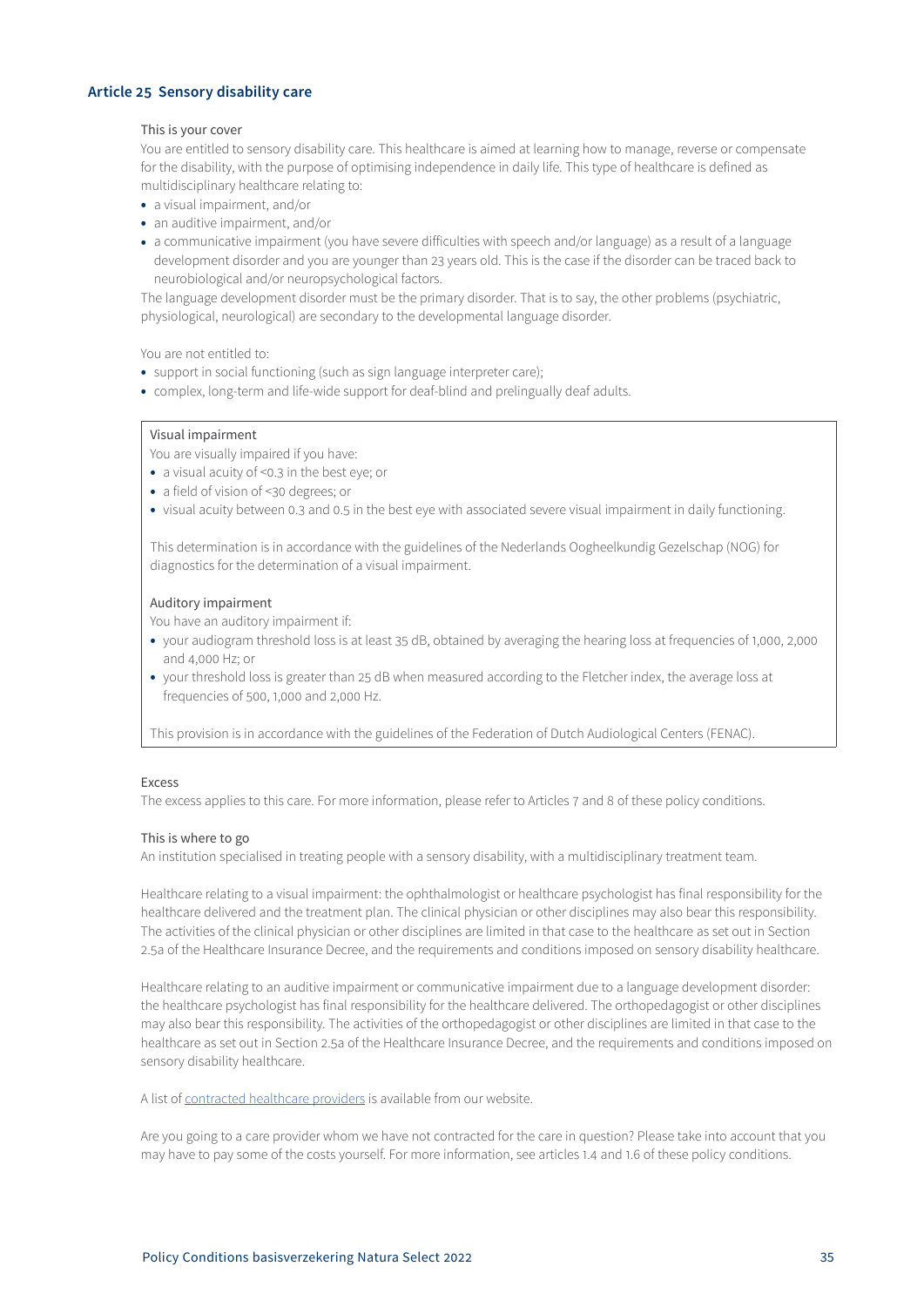# <span id="page-35-0"></span>Referral letter required from

- Auditory or communicative impairment: general practitioner, medical specialist or a clinical physicist-audiologist of an audiological centre. The referral is based on the guidelines of the Federation of Dutch Audiological Centers (FENAC).
- Visual impairment: general practitioner, medical specialist on the basis of the guideline Vision disorders, rehabilitation and referral of the Netherlands Ophthalmic Society (NOG).

# **Article 26 Quit Smoking programme**

#### This is your cover

You are entitled to healthcare in accordance with the Quit Smoking programme. This programme comprises healthcare focusing on behavioural change. You are also entitled to medications prescribed as part of the programme, to support behavioural change. You may attend the programme in a group or as an individual. The objective of the programme is for you to quit smoking. You may attend a Quit Smoking programme once per calendar year.

#### Excess

No excess applies to the Quit Smoking programme and the medications prescribed as part of the programme. For more information, please refer to Articles 7 and 8 of these policy conditions.

#### This is where to go

Healthcare providers who work according to the Healthcare Standard for Tobacco Addiction 2019.

A list of [contracted healthcare providers](https://www3.aevitae.com/zoek-eucare-zorgverlener) is available from our website.

Are you going to a care provider whom we have not contracted for the care in question? Or are you getting medicines from a pharmacist or dispensing general practitioner whom we have not contracted for the medicines in question? Please take into account that you may have to pay some of the costs yourself. For more information, see articles 1.4 and 1.6 of these policy conditions.

# **MENTAL HEALTHCARE (GGZ)**

# **Article 27 Mental healthcare (GGZ)**

# **27.1 Mental healthcare from age 18**

# This is your cover

If you are 18 years of age or older, you are entitled to reimbursement of the costs of medical mental healthcare (GGZ) aimed at recovering or preventing the worsening of a mental disorder (or psychiatric disorder), including the associated medicines, aids and bandages. By this care we mean diagnostics and treatment of psychological problems. The content and scope of the care to be provided is limited by what psychiatrists and clinical psychologists usually provide as care.

Counselling activities can be part of medical care if they are an inseparable part of your treatment. The activities must then result from the treatment plan and be necessary to achieve the treatment goal. The activities must also take place under the direction of your directing practitioner. Your directing practitioner will receive feedback about these activities. The activities require expertise at the level of the practitioner. You can think of (para)medical or behavioral scientific expertise.

# **27.2 Mental healthcare with stay from age 18**

# This is your cover

If you are 18 years of age or older, you are entitled to reimbursement of the costs of medical care that psychiatrists and clinical psychologists usually offer, in combination with admission to a psychiatric institution (institution for specialist psychiatric care) or to a psychiatric ward in a hospital (institution for specialist medical care), including the associated medicines, aids and bandages. By this care we mean diagnostics and specialist treatment of (very) complex mental illnesses.

You are entitled to medically necessary admission for a continuous period of no more than 1,095 days. An interruption of up to 30 days is not considered an interruption, but these days do not count for the calculation of the 1,095 days. Interruptions due to weekend and holiday leave do count towards the calculation of the 1,095 days.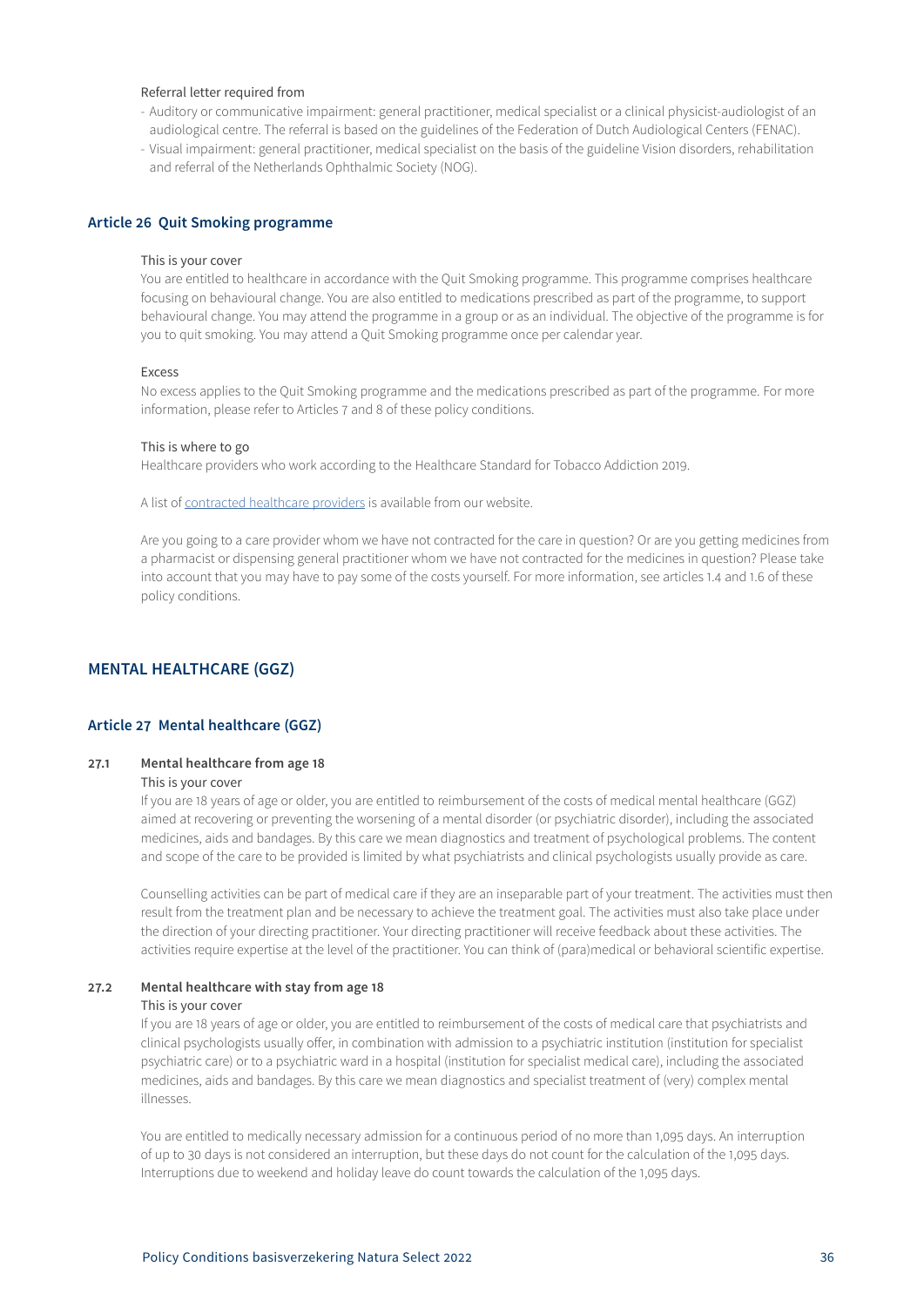# **27.3 Provisions for mental healthcare with and without stay from age 18**

The following provisions apply both to mental healthcare without stay (Article 27.1) and mental healthcare with stay (Article 27.2).

Conditions for the right to mental healthcare without and with residence:

- 1. You must be 18 years of age or older;
- 2. The referral must comply with the 'Verwijsafspraken Geestelijke gezondheidszorg' as established by the Ministry of Health, Welfare and Sport;
- 3. A referral is valid for a maximum of 9 months. This means that your treatment should start within 9 months of issuing the referral. Is there more than 9 months in between? Ask for a new referral;
- 4. Your healthcare provider has a quality status that is registered with ggzkwaliteitsstatuut.nl; Look for this on the website of your healthcare provider or ask for the quality statute;
- 5. Your directing practitioner is a psychiatrist, clinical (neuro)psychologist, psychotherapist, GZ psychologist or nurse specialist mental healthcare, or:
	- if dementia is the main diagnosis: the specialist in geriatric medicine or clinical geriatrician;
	- if addiction and/or gambling problems are the main diagnosis: the addiction doctor.

An implementation plan for the National Quality Statute (Landelijk Kwaliteitsstatuut) has been submitted to the Zorginstituut Nederland. If the Zorginstituut includes the implementation plan in the register, three professions (orthopedagogue-generalist, physician assistant GGZ and social-psychiatric nurse), which have been added to the implementation plan, can also act as a directing practitioner.

You are not entitled to:

- treatment of adjustment disorders;
- help with work and relationship problems;
- psychosocial support;
- care for learning disabilities;
- self-help;
- meddling care from the OGGZ. The municipality is responsible for this;
- prevention and services;
- psychological help that is part of the treatment of a physical or somatic disorder;intelligentieonderzoek;
- guidance of a non-medical nature, such as training, coaching and courses;
- interventions that do not meet the state of the art of science and practice, as mentioned in the 'Lijst therapieën GGZ'. You can find this overview on our website.
- Mental healthcare for insured persons up to the age of 18. This falls under the Youth Act. You can contact your municipality for this.

# Excess

The excess applies to this care. For more information, see articles 7 and 8 of these insurance conditions.

# This is where to go

A healthcare provider must have a quality statute that is registered with ggzkwaliteitsstatuut.nl. Look for this on the website of your healthcare provider or ask for the quality statute.

If, because of the built-up treatment relationship, the care with the existing (directing) practitioner wishes to continue but this is prevented by the obligation arising from the 'Landelijk Kwaliteitsstatuut GGZ', you can make use of a transitional arrangement. The following conditions apply:

- You are already in care with the directing practitioner for your 18th birthday.
- The directing practitioner has a postmaster registration in the SKJ or BIG register.
- The continuation of treatment is aimed at closure or transfer.
- The treatment has a maximum period of 365 days after the day you turn 18.

The same preconditions apply to the continuation of this treatment as under the Youth Act and policy rules for curative mental healthcare. This transitional arrangement applies to both Section II and Section III

A list of contracted healthcare providers is available from our website.

Are you going to a care provider whom we have not contracted for the care in question? Please take into account that you may have to pay some of the costs yourself. For more information, see articles 1.4 and 1.6 of these policy conditions.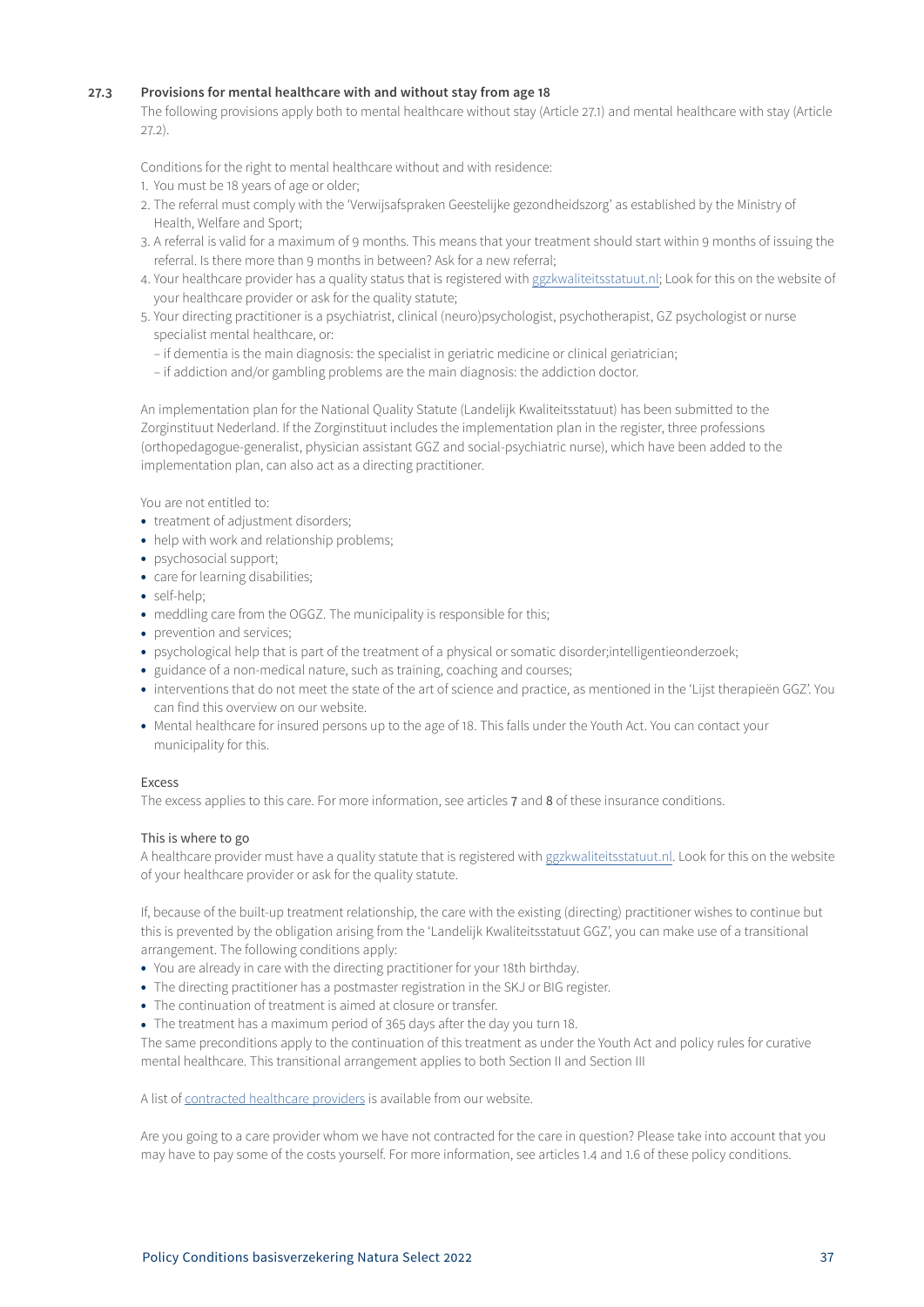# <span id="page-37-0"></span>Referral letter required from

General practitioner, company doctor, medical specialist, psychiatrist, specialist in geriatric medicine, doctor for the mentally handicapped, directing practitioner GGZ or street doctor. The street doctor is a doctor and registered with an association of street doctors (for example the 'Nederlandse Straatdokters Groep') and in the municipality(s) where he/she works. The street doctor may only refer if you do not have a general practitioner.

Did you receive mental healthcare on the basis of the Youth Act and do you not have a referral letter from a referrer mentioned above? Then you will need a new referral letter.

# Permission

In a number of cases, you need our prior consent:

- 1. Are you going to a healthcare provider with whom we have concluded an agreement for the care in question? Then this healthcare provider is aware of the situations in which permission must be requested. Your healthcare provider will fill in the application form for this and send it to us. We then assess the application for effectiveness and legality. We will let your healthcare provider know if we give permission or if we reject the application.
- 2. With a healthcare provider with whom we have not concluded an agreement for the care in question, you need our prior consent in the following situations:
	- If there is mental healthcare with residence (see Article 39, Stay);
	- If there is mental healthcare in case of one of the DSM-5 main groups;
	- Substance-related and addiction disorders;
	- Disruptive impulse control and other behavioral disorders;
	- Neurobiological developmental disorders;
	- Somatic symptom disorder and related disorders;
	- Residual group;
	- Other problems that may be a cause for concern.

You can request permission for this with the 'Aanvraagformulier GGZ'. This form can be found on our website.

Will the period for which consent has been given expire soon? Then you have to apply for permission again. You can fill in the GGZ application form together with your healthcare provider.

Request the consent at least 2 months before the expiry of the period. Then you can be sure that your application will be processed on time. In the front of these conditions you will find where you can send the request. The consent procedure can be found in Article 1.9 of these terms and conditions.

# **PARAMEDICAL CARE**

# **Article 28 Physiotherapy and Cesar/Mensendieck remedial therapy**

#### This is your cover

You are entitled to healthcare as generally offered by physiotherapists and remedial therapists.

# **Up to age 18:**

- From the first treatment onwards, you are entitled to treatment of conditions requiring long-term or chronic treatment. This is set out in the List of Conditions for Physiotherapy and Remedial Therapy (Appendix 1 of the Healthcare Insurance Decree). Please take into consideration that the duration of treatment of certain conditions is limited to a certain term.
- If you have a condition that is not specified in the List of conditions for physiotherapy and remedial therapy, you are entitled to a maximum of 9 sessions per condition per calendar year. If you still have problems with the relevant condition after these 9 sessions, you are entitled to another series of maximum 9 sessions for such a condition. In total, you are entitled to a maximum of 18 sessions per condition per calendar year.

### **Over age 18:**

#### Pelvic physiotherapy for urinary incontinence

You are entitled to reimbursement of the costs of the first 9 treatments of pelvic physiotherapy in connection with urinary incontinence.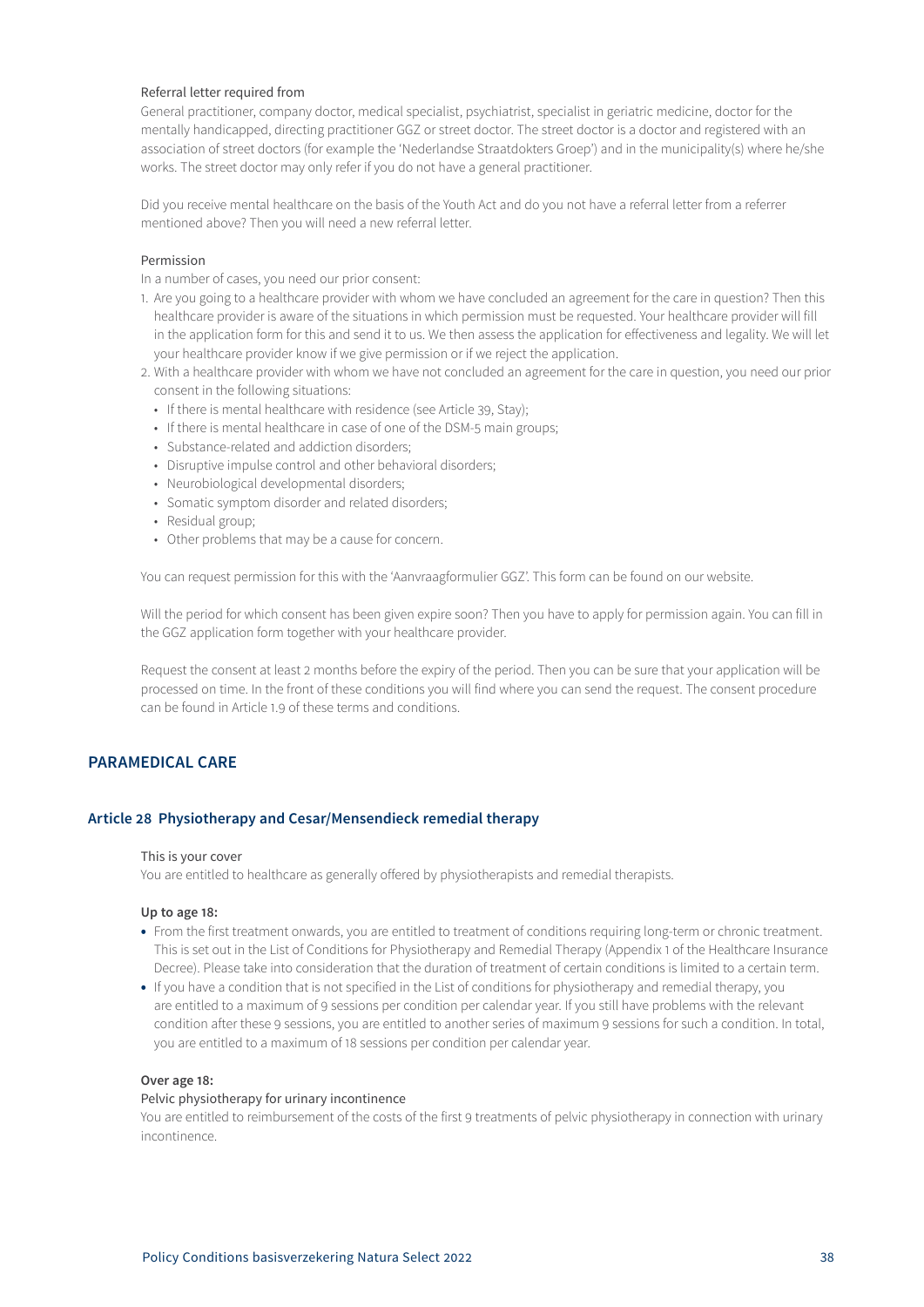# Exercise therapy for intermittent claudication

You are entitled to reimbursement of the costs of up to 37 treatments of exercise therapy under the supervision of a physiotherapist or exercise therapist (gait training) for peripheral arterial disease in stage 2 Fontaine in a period of up to 12 months.

# Exercise therapy for osteoarthritis hip or knee joint

You are entitled to reimbursement of the costs of a maximum of 12 treatments of exercise therapy under the supervision of a physiotherapist or exercise therapist in osteoarthritis of hip or knee joint in a period of up to 12 months.

# Exercise therapy for COPD

You are entitled to reimbursement of the costs of exercise therapy under the supervision of a physiotherapist or exercise therapist in COPD (Chronic Obstructive Pulmonary Disease) GOLD class II and above. The number of treatments depends on the severity of the complaints and the risk of lung attacks according to the GOLD group A, B, C or D. Group B is then divided into:

- B1: moderate burden of disease or sufficient physical capacity
- B2: high burden of disease and limited physical capacity

| Group                                                                                                                  | А | Β1 | B <sub>2</sub> and C | D  |
|------------------------------------------------------------------------------------------------------------------------|---|----|----------------------|----|
| First 12 months<br>The number of treatments in the period of 12 months<br>after the start of treatment is a maximum of |   | 27 | 70                   | 70 |
| After 12 months<br>The number of treatments for each period of 12<br>months after the first year is a maximum of       |   |    | .52                  | 52 |

# Treatment of chronic conditions

From the 21st treatment onwards, you are entitled to reimbursement of the costs of treating conditions that require long-term or chronic treatment. You can find these in the 'Lijst met aandoeningen voor fysiotherapie en oefentherapie' (Appendix 1 of the Health Insurance Decree). Please note that the duration of treatment of certain conditions is limited to a certain period of time.

# All ages

Insofar as you participate in main research into the effectiveness of care funded by the Dutch Organisation for Health Research and Care Innovation (ZonMW), physiotherapy also includes:

- a. from 1 October 2019 to 1 October 2023 long-term active physiotherapy from the twenty-first treatment in patients with axial spondyloarthritis with severe functional limitations;
- b. from 1 October 2019 to 1 October 2023 long-term active physiotherapy from the twenty-first treatment in patients with rheumatoid arthritis with severe functional limitations.

# Physiotherapy and exercise therapy after severe COVID-19

After severe COVID-19, you can claim reimbursement of the costs of:

- a. A maximum of 50 physiotherapy and/or exercise therapy treatments in a maximum period of 6 months after the first treatment. You will need a referral letter from a general practitioner or a medical specialist. The referral letter must be issued no later than four months after the acute disease stage of severe COVID-19. You must start physiotherapy and/or exercise therapy within one month after your general practitioner or medical specialist has issued the referral letter. Did you start healthcare before 1 November 2020? And did you not have a prior referral letter? Then the general practitioner or medical specialist can also issue a statement after the start of care. The certificate need not be issued within four months of the acute stage of illness. You also do not have to have started care within one month after issuing the certificate.
- b. A maximum of 50 physiotherapy and/or exercise therapy treatments in a maximum period of another six months in connection with the period referred to in point a. You will need a referral letter from a medical specialist. You must start physiotherapy and/or exercise therapy within one month after the medical specialist has issued the referral letter.

You must participate in research and, where applicable, an additional analysis of the provision of care. Or, if the research and analysis have not yet started, you should be willing to participate. You must also consent to the collection of additional data on the basis of questionnaires and additional studies. You must also consent to the anonymous sharing of your treatment data. Only if you meet all these conditions, you are entitled to this care. Research is understood to mean main research into the effectiveness of care funded by the Dutch organisation for health research and care innovation (ZonMW) and additional national observational research into care that is set up and carried out in collaboration with the main study.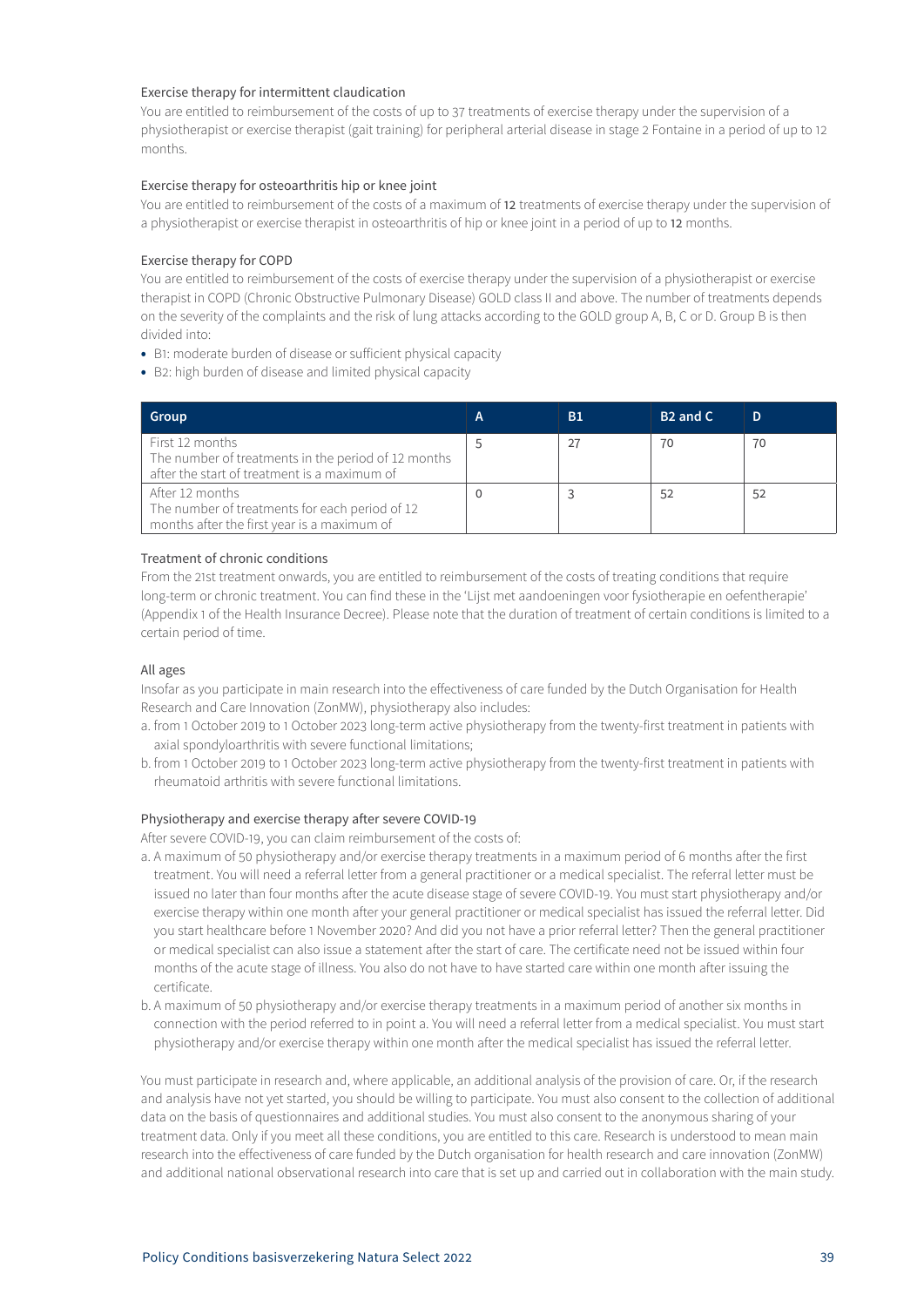You are not entitled to:

- occupational curative care. This concerns healthcare aimed at healing and treating acute and chronic physical occupational conditions
- reintegration processes. Reintegration is the set of measures aimed at allowing the incapacitated employee to return to work;
- treatments and treatment programs with the aim of improving fitness, such as medical training therapy, physio fitness, exercise for the elderly, exercise for overweight people and cardio training.

# Chronic list

The list of conditions for physiotherapy and remedial therapy is also referred to as the 'Chronic List'. This name is not fully appropriate, as not all chronic conditions are listed. Listed conditions include certain conditions of the nervous system or the locomotor system, certain vascular and lung-related conditions, lymph oedema, soft tissue tumours and scar tissue on the skin. In some cases it also includes treatment of a condition after hospitalisation to accelerate recovery. Are you uncertain if your condition is listed? Please contact us in advance. Please find our telephone number on our website. Please find the List of conditions for physiotherapy and remedial therapy (Appendix 1 to the Healthcare Insurance Decree) on our website. Alternatively, contact us by telephone to request a copy of the list. Please find our telephone number on our website.

#### Excess

The excess applies to this care. For more information, please refer to Articles 7 and 8 of these policy conditions.

# This is where to go

- 1 Physiotherapy: physiotherapist, remedial gymnast masseur or specialized physiotherapist.
- A specialized physiotherapist is a pediatric physiotherapist, pelvic physiotherapist, geriatric physiotherapist or manual therapist. The specialized physiotherapist must be registered as such at the Central Quality Register (CKR - Centraal Kwaliteitsregister) of the Royal Netherlands Society for Physiotherapy or in the register of the Physiotherapy Quality Mark (Keurmerk Fysiotherapie).
- 2 Edema therapy: edema (physical) therapist or skin therapist.

The edema (physiotherapist) therapist must be registered as such in the Central Quality Register (CKR- Centraal Kwaliteitsregister) of the Royal Netherlands Society for Physiotherapy or in the register of the Physiotherapy Quality Mark (Keurmerk Fysiotherapie).

The skin therapist must be registered as such in the Paramedics Quality Register (KP - Kwaliteitsregister Paramedici).

3 Cesar/Mensendieck exercise therapy: Cesar/Mensendieck exercise therapist or pediatric exercise therapist. The (child) remedial therapist must be registered as such in the Paramedics Quality Register (KP - Kwaliteitsregister Paramedici).

Would you like to know with which healthcare providers we have concluded a contract for which care? You will find this information on our website.

Are you going to a care provider whom we have not contracted for the care in question? Please take into account that you may have to pay some of the costs yourself. For more information, see articles 1.4 and 1.6 of these policy conditions.

### ParkinsonNet

Do you have Parkinson's disease and do you need physiotherapy or exercise therapy? Then you can go to physiotherapists or exercise therapists affiliated with ParkinsonNet. For more information, please visit our website.

#### Chronisch ZorgNet

Do you need exercise therapy (gait training) because of intermittent claudication? Then you can go to physiotherapists or exercise therapists affiliated with Chronisch ZorgNet. For more information, please visit our website.

# Where may the care be provided?

This care may be provided in the practice room of your care provider, in a hospital, or in a nursing home. If your treating care provider considers it medically necessary, this care can also be provided at home.

# Permission

You require our prior permission if you are treated for:

- a condition specified in the List of conditions for physiotherapy and remedial therapy (Appendix 1 to the Healthcare Insurance Decree);
- supervised exercise therapy for chronic obstructive pulmonary disease (COPD).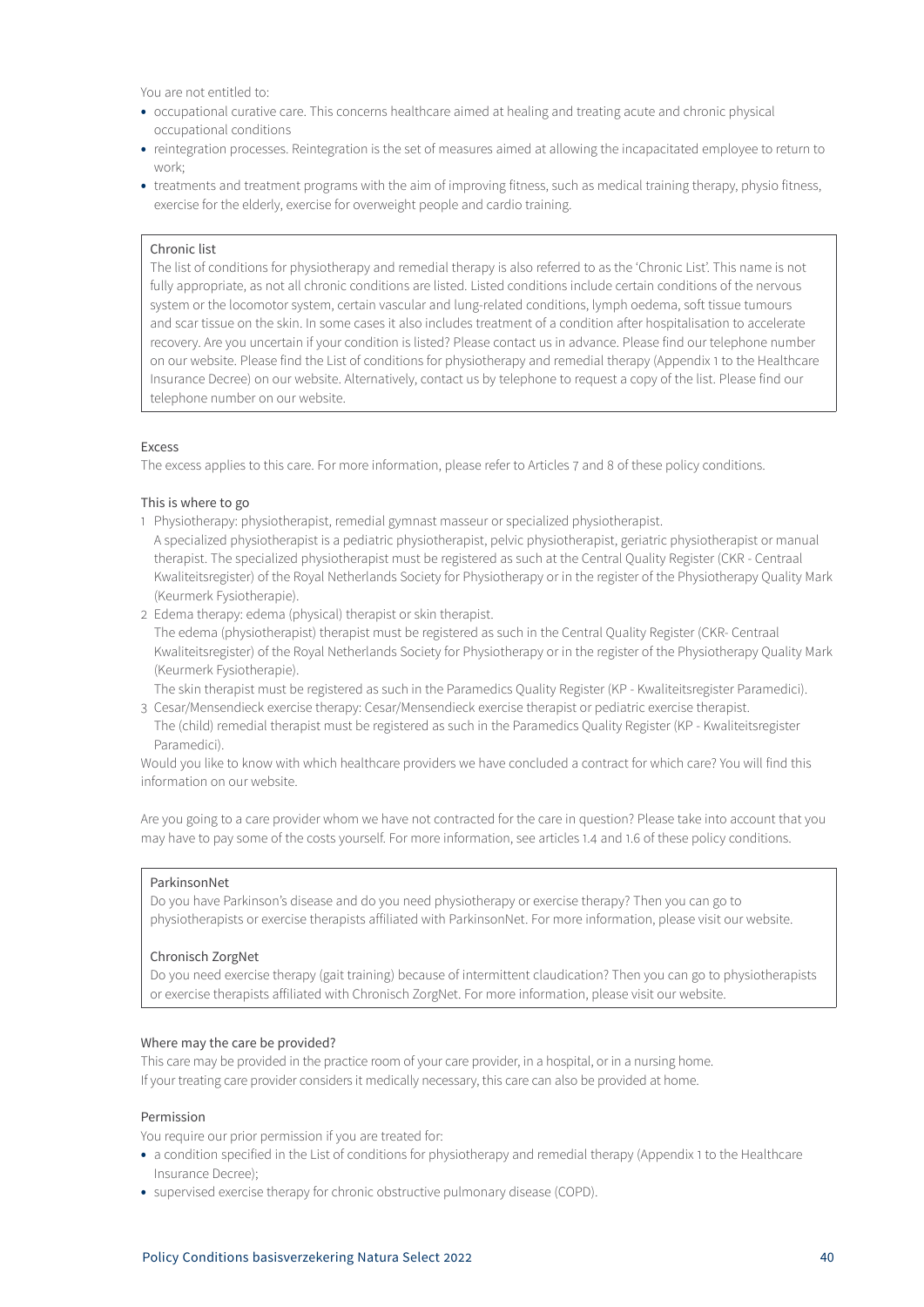<span id="page-40-0"></span>You will require a statement from your general practitioner, company doctor or medical specialist demonstrating that you need treatment for a condition specified in this list. Please find more information about requesting permission in Article 1.8 of these conditions.

# **Article 30 Speech therapy**

### This is your cover

You are entitled to healthcare as generally offered by speech therapists if this care serves a medical purpose and recovery or improvement of the speech function or the power of speech can be expected from the treatment. This care includes the Hanen Parent Course.

You are not entitled to speech therapy treatment due to:

- dyslexia;
- impaired language development in connection with a dialect or a different mother tongue;
- music therapy;
- speaking in public;
- the art of declamation.

#### Speech therapy after severe COVID-19

After severe COVID-19, you can claim reimbursement of the costs of:

- a. Speech therapy in a period of up to 6 months after the first treatment. You will need a referral letter from a general practitioner or medical specialist. The referral letter must be issued no later than four months after the acute disease stage of severe COVID-19. You must start speech therapy within one month after your general practitioner or medical specialist has issued the referral letter. Did you start healthcare before 1 November 2020? And did you not have a prior referral letter? Then the general practitioner or medical specialist can also issue a statement after the start of care. The certificate need not be issued within four months of the acute stage of illness. You also do not have to have started care within one month of issuing the certificate.
- b. Speech therapy for a maximum of another 6 months in connection with the period referred to under a. You will need a referral letter from a medical specialist. You must start speech therapy within one month after the medical specialist has issued the referral letter.

You must participate in research and, where applicable, an additional analysis of the provision of care. Or, if the research and analysis have not yet started, you should be willing to participate. You must also consent to the collection of additional data on the basis of questionnaires and additional studies. You must also consent to the anonymous sharing of your treatment data. Only if you meet all these conditions, you are entitled to this care. Research is understood to mean main research into the effectiveness of care funded by the Dutch organisation for health research and care innovation (ZonMW) and additional national observational research into care that is set up and carried out in collaboration with the main study.

#### Excess

The excess applies to this care. For more information, please refer to Articles 7 and 8 of these policy conditions.

# This is where to go

A speech therapist.

Speech therapy treatments that deviate from regular treatments may only be provided by a speech therapist registered in one of the following sub-registers of the Dutch Association for Speech Therapy and Phoniatrics (NVLF):

- Aphasia;
- Hanen programmes;
- Integral healthcare for stuttering;
- Preverbal speech therapy (eating and drinking);
- Stuttering.

Stutter therapy may also be given by a stutter therapist registered with the Dutch Association for Stutter Therapy (NVST - Nederlandse Vereniging voor Stottertherapie).

### Please note!

For the treatment of Parkinson's disease we have only contracted specialized care providers who are affiliated with ParkinsonNet.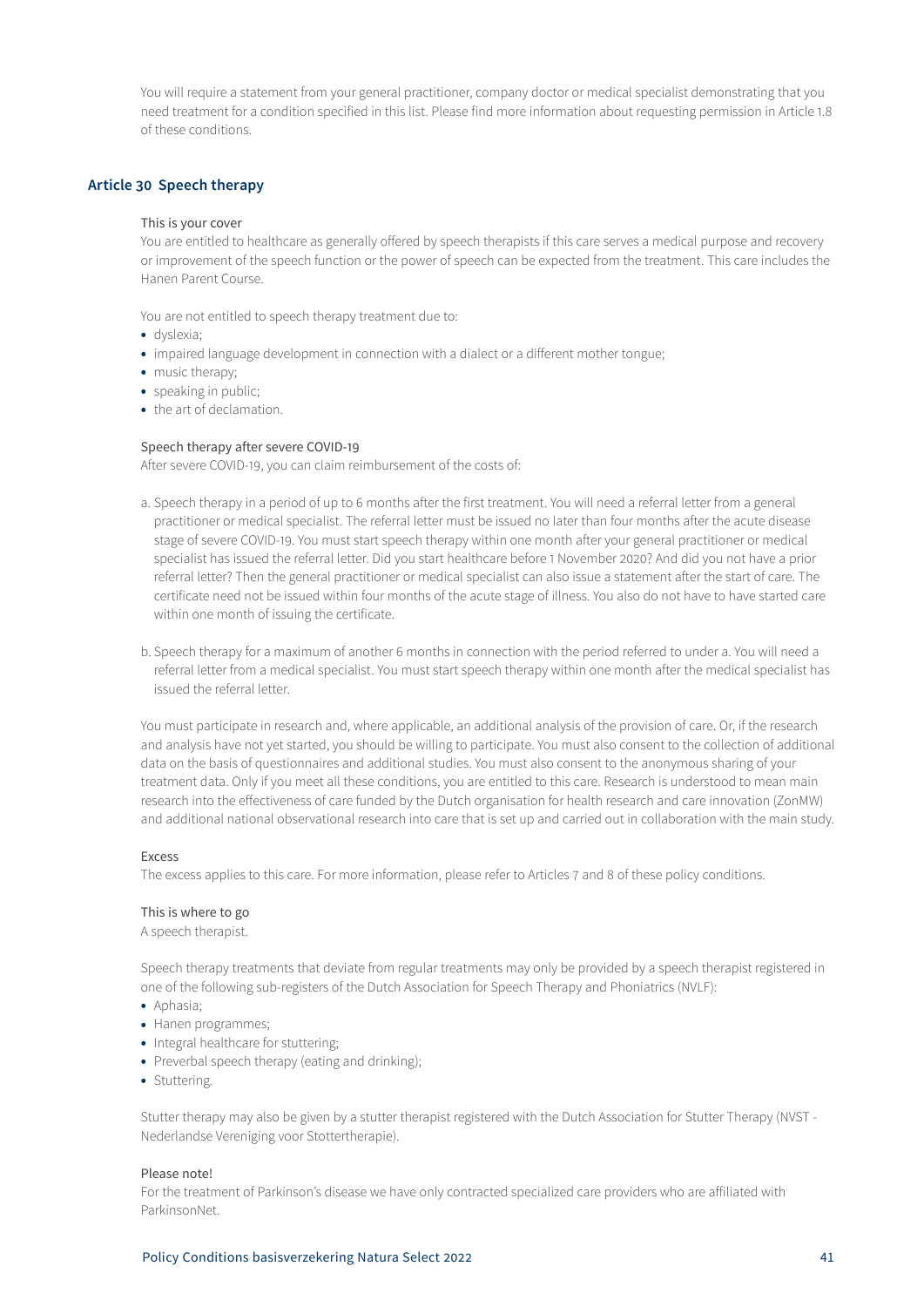<span id="page-41-0"></span>Do you want to know with which care providers we have a contract for which care? You will find this information on our website.

Are you going to a care provider whom we have not contracted for the care in question? Please take into account that you may have to pay some of the costs yourself. For more information, see articles 1.4 and 1.6 of these policy conditions.

### Where may the care be provided?

This care may be provided in the practice room of the speech therapist or stutter therapist, a hospital or nursing home. If your treating care provider considers it medically necessary, this care can also be provided at home.

# **Article 30 Occupational therapy**

#### This is your cover

You are entitled to healthcare as generally offered by an occupational therapist on the condition that this care aims to encourage or restore your self-care and self-reliance, up to a maximum of 10 treatment hours in each calendar year.

### Occupational therapy after severe COVID-19

After severe COVID-19, you can claim reimbursement of the costs of:

- a. Up to 10 hours of occupational therapy in a period of up to 6 months after the first treatment. You will need a referral letter from a general practitioner or medical specialist. The referral letter must be issued no later than four months after the acute disease stage of severe COVID-19. You must start occupational therapy within one month after your general practitioner or medical specialist has issued the referral letter. Did you start healthcare before 1 November 2020? And did you not have a prior referral letter? Then the general practitioner or medical specialist can also issue a statement after the start of care. The certificate need not be issued within four months of the acute stage of illness. You also do not have to have started care within one month of issuing the certificate.
- b. A maximum of 10 hours of occupational therapy for a maximum of another 6 months in connection with the period referred to under a. You need a referral letter from a medical specialist for this. You must start occupational therapy within one month after the medical specialist has issued the referral letter.

You must participate in research and, where applicable, an additional analysis of the provision of care. Or, if the research and analysis have not yet started, you should be willing to participate. You must also consent to the collection of additional data on the basis of questionnaires and additional studies. You must also consent to the anonymous sharing of your treatment data. Only if you meet all these conditions, you are entitled to this care. Research is understood to mean main research into the effectiveness of care funded by the Dutch organisation for health research and care innovation (ZonMW) and additional national observational research into care that is set up and carried out in collaboration with the main study.

# Excess

The excess applies to this care. For more information, please refer to Articles 7 and 8 of these policy conditions.

### This is where to go

An occupational therapist.

# Please note!

For the treatment of Parkinson's disease we have only contracted specialized occupational therapists who are affiliated with ParkinsonNet.

Do you want to know with which care providers we have a contract for which care? You will find this information on our website.

Are you going to a care provider whom we have not contracted for the care in question? Please take into account that you may have to pay some of the costs yourself. For more information, see articles 1.4 and 1.6 of these policy conditions.

#### Where may the care be provided?

This care may be provided in the practice room of your care provider, in a hospital, or in a nursing home. If your treating care provider considers it medically necessary, this care can also be provided at home.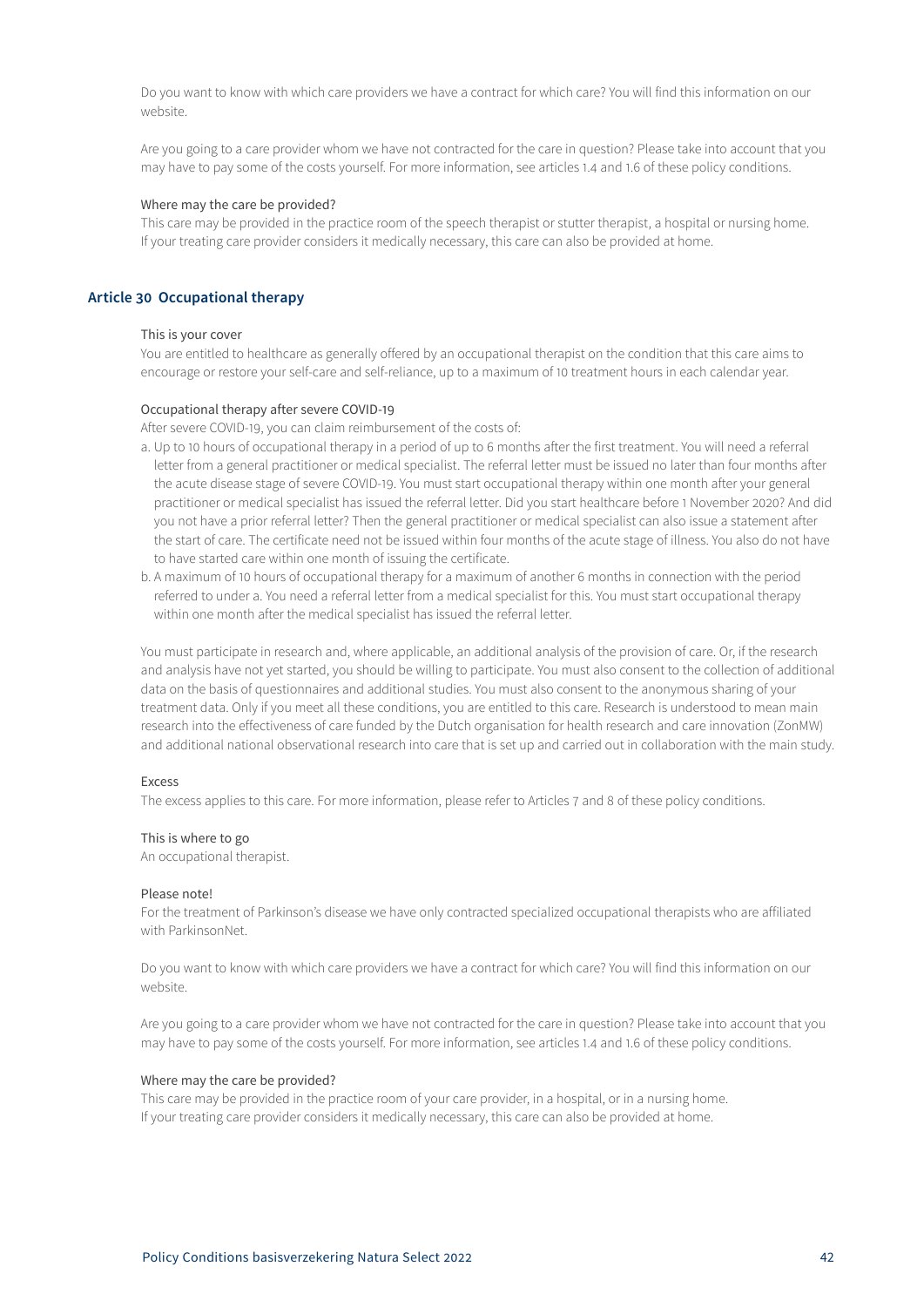# <span id="page-42-0"></span>**Article 31 Dietetics**

# This is your cover

Your right to dietetics includes healthcare as generally offered by dieticians, if this healthcare has a medical purpose, and up to a maximum of 3 treatment hours per calendar year.

Dietetics is defined as education with a medical purpose and treating patients with diet-related therapy, focusing on eliminating, reducing or compensating for diseases or complaints that are related to or can be influenced with nutrition.

### Dietetics after severe COVID-19

After severe COVID-19, you can claim reimbursement of the costs of:

a. Up to 7 hours of dietetics in a period of up to 6 months after the first treatment. You will need a referral letter from a general practitioner or medical specialist. The referral letter must be issued no later than four months after the acute disease stage of severe COVID-19. You must start dietetics within one month after your general practitioner or medical specialist has issued the referral letter.

Did you start healthcare before 1 November 2020? And did you not have a prior referral letter? Then the general practitioner or medical specialist can also issue a statement after the start of care. The certificate need not be issued within four months of the acute stage of illness. You also do not have to have started care within one month of issuing the certificate.

b. A maximum of 7 hours of dietetics for a maximum of another 6 months in connection with the period referred to under a. You need a referral letter from a medical specialist for this. You must start dietetics within one month after the medical specialist has issued the referral letter.

You must participate in research and, where applicable, an additional analysis of the provision of care. Or, if the research and analysis have not yet started, you should be willing to participate. You must also consent to the collection of additional data on the basis of questionnaires and additional studies. You must also consent to the anonymous sharing of your treatment data. Only if you meet all these conditions, you are entitled to this care. Research is understood to mean main research into the effectiveness of care funded by the Dutch organisation for health research and care innovation (ZonMW) and additional national observational research into care that is set up and carried out in collaboration with the main study.

# Dietetics as part of multidisciplinary care (chain healthcare)

If you have diabetes mellitus type 2, COPD (chronic obstructive pulmonary disease), increased vascular risk or asthma, and you are receiving multidisciplinary healthcare as set out in Article 11, then dietetics for these or related conditions are provided via this multidisciplinary healthcare.

#### Excess

The excess applies to this care. For more information, please refer to Articles 7 and 8 of these policy conditions.

# This is where to go

A dietician.

A list of [contracted healthcare providers](https://www3.aevitae.com/zoek-eucare-zorgverlener) is available from our website.

Are you going to a care provider whom we have not contracted for the care in question? Please take into account that you may have to pay some of the costs yourself. For more information, see articles 1.4 and 1.6 of these policy conditions.

#### Where may the care be provided?

This care may be provided in the practice room of your care provider, in a hospital, or in a nursing home. If your treating care provider considers it medically necessary, this care can also be provided at home.

# **ORAL CARE**

# **Article 32 Dental care for insured persons under the age of 18**

#### This is your cover

If you are under age 18, you are entitled to healthcare as generally offered by a dentist.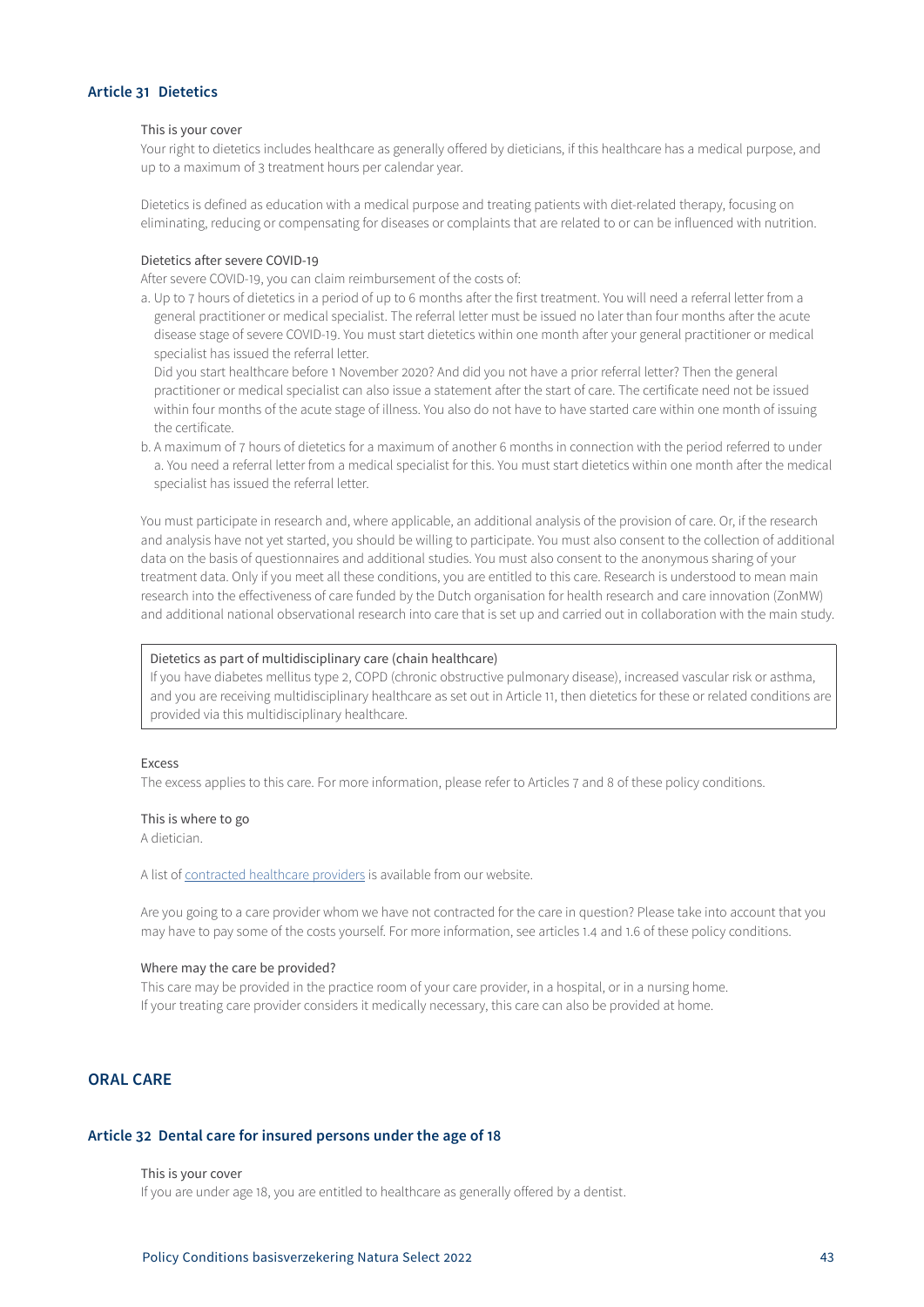<span id="page-43-0"></span>The care includes the following provisions/treatments:

- 1. check-ups (periodical preventive dental examination): once annually. If necessary, you are entitled to such check-ups more than once per year;
- 2. incidental visit;
- 3. removing plaque;
- 4. fluoride treatment from the date the first element of the adult teeth has broken through: twice annually. If necessary, you are entitled to such check-ups more than twice per year;
- 5. sealing (sealing pits and grooves in teeth and molars);
- 6. gum treatment (periodontal treatment);
- 7. anaesthetics;
- 8. root canal treatment (endodontic treatment);
- 9. fillings (restoration of teeth and molars with plastic materials);
- 10. treatment after maxillary complaints (gnathological treatment);
- 11. full dental prosthesis for upper and/or lower jaw, plate prosthesis or frame prosthesis (removable prosthetic devices);
- 12. specialist dental surgery with the exception of the insertion of dental implants;
- 13. X-ray tests. You are not entitled to X-ray tests for orthodontics.

Are you younger than 23 years old? Then you are entitled to reimbursement of the cost of crowns, bridges and implants if it concerns replacement of one or more permanent incisor or canine teeth that have not grown or are missing due to an accident. The necessity of this healthcare must be determined before reaching age 18.

#### Excess

Are you 18 or older? Then the excess applies to this healthcare. For more information, please refer to Articles 7 and 8 of these policy conditions.

### This is where to go

A dentist, dental surgeon, dental prosthodontist or dental hygienist. The dentist or dental hygienist may work in an institution for paediatric dental care.

A list of [contracted healthcare providers](https://www3.aevitae.com/zoek-eucare-zorgverlener) is available from our website.

Are you going to a care provider whom we have not contracted for the care in question? Please take into account that you may have to pay some of the costs yourself. For more information, see articles 1.4 and 1.6 of these policy conditions.

### Permission

You only need our prior permission if it concerns:

- crowns, bridges and implants as described for persons younger than 23 years old;
- an orthopantomogram (X21), skull photo X24, 3D photos (X25 and X26) for insured persons younger than 18 years of age. For a orthopantomogram and other photos for the purpose of orthodontics, no authorization requirement applies. This concerns the performance codes F152A, F155A, F156A, F157A, F158A, F159A, F160A, F161A and F162A.

More information about applying for permission can be found in Article 1.9 of these policy conditions.

# **Article 33 Special dental care**

Special dental care is dental care for people with a specific condition. Such dental care requires more time and expertise. You are only entitled to special dental care if this enables you to retain or obtain a dental function equivalent to the dental function you would have had without the specific condition.

# **33.1 Dental and orthodontic care in special cases**

#### This is your cover

You are entitled to healthcare as generally offered by dentists and orthodontists which is necessary:

- 1. if you have a severe impairment in development or growth, or have acquired a deviation in the dental/maxillary/mouth system;
- 2. if you have a non-dental physical or mental condition;
- 3. if you must undergo a medical treatment and this treatment would have inadequate results without such special dental care. This generally concerns eliminating inflammation in the mouth. Examples of eliminating inflammation in the mouth are treatment of the gums, extracting teeth or molars, or administering antibiotics.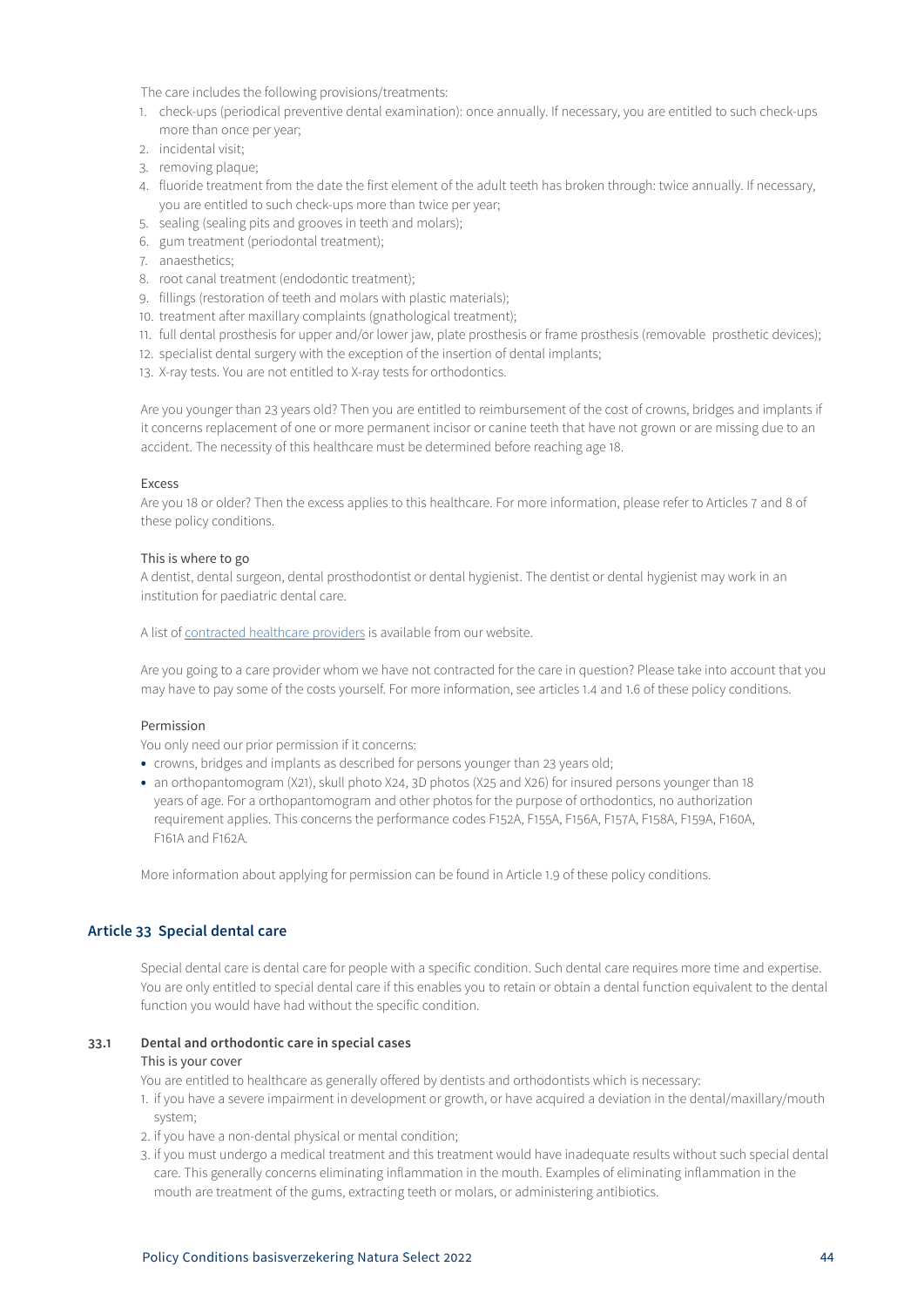<span id="page-44-0"></span>You are only entitled to orthodontic care if you have a very severe developmental or growth impairment in your mouth or teeth, where diagnostics or treatment by disciplines other than dental in team context is required.

# Personal contribution

You are due a statutory personal contribution if you are age 18 or older concerning healthcare that is not directly related to the indication for special dentistry. The personal contribution is equivalent to the amount that may be charged if it is not a matter of dental care in special cases.

# Excess

The excess applies to this care. For more information, please refer to Articles 7 and 8 of these policy conditions.

# This is where to go

- 1. Dental healthcare in special cases: dentists, certified oral hygienist working in a centre for special dental care, dental surgeon or orthodontist in collaboration with a dental surgeon.
- 2. Orthodontic care in special cases: an authorized oral care provider working in a center for special dental care, dental surgeon or an orthodontist in collaboration with a dental surgeon.

A list of [contracted healthcare providers](https://www3.aevitae.com/zoek-eucare-zorgverlener) is available from our website.

# Where may the care be provided?

The healthcare may be provided in a:

- 1. dental care practice;
- 2. hospital;
- 3. centre for special dental care.

Do you need a treatment under helium or other sedation or full anaesthesia? Then the healthcare may only be provided in a hospital or centre for special dental care.

A centre for special dental care is:

- 1. an institution for special dental care accredited by the Dutch Healthcare Authorities (NZa);
- 2. a centre that complies with the following requirements:
	- a positive audit report by NVA (Dutch Association for Anaesthetics) was issued;
	- the centre works with an anaesthesiologist who is an NVA member;
	- there is a written agreement with an ambulance service or hospital for transport to a hospital if required;
	- there is a written agreement with a hospital near the centre for taking in patients if required;
	- the centre applying the helium or other sedation is certified by ACTA (Academic Dental Care Centre Amsterdam);
	- when treating children, the dentist must be an accredited dentist-paedo-dontologist.

Please refer to our website to see a list of such centres.

Are you going to a care provider whom we have not contracted for the care in question? Please take into account that you may have to pay some of the costs yourself. For more information, see articles 1.4 and 1.6 of these policy conditions.

# Referral letter required from

Dentist, orthodontist or dental surgeon.

# Permission

You require our prior permission. Please find more information about requesting permission in Article 1.9 of these conditions.

# **33.2 Dental implants**

# This is your cover

You are entitled to reimbursement of the cost of having a dental implant placed in the context of special dental care:

- 1. if you have a severe impairment in development or growth, or have acquired a deviation in the dental/maxillary/mouth system;
- 2. if you have a deformation in the dental/maxillary/oral system with later onset in the form of a very severely lapsed toothless jaw and the implants serve to affix a removable prosthesis.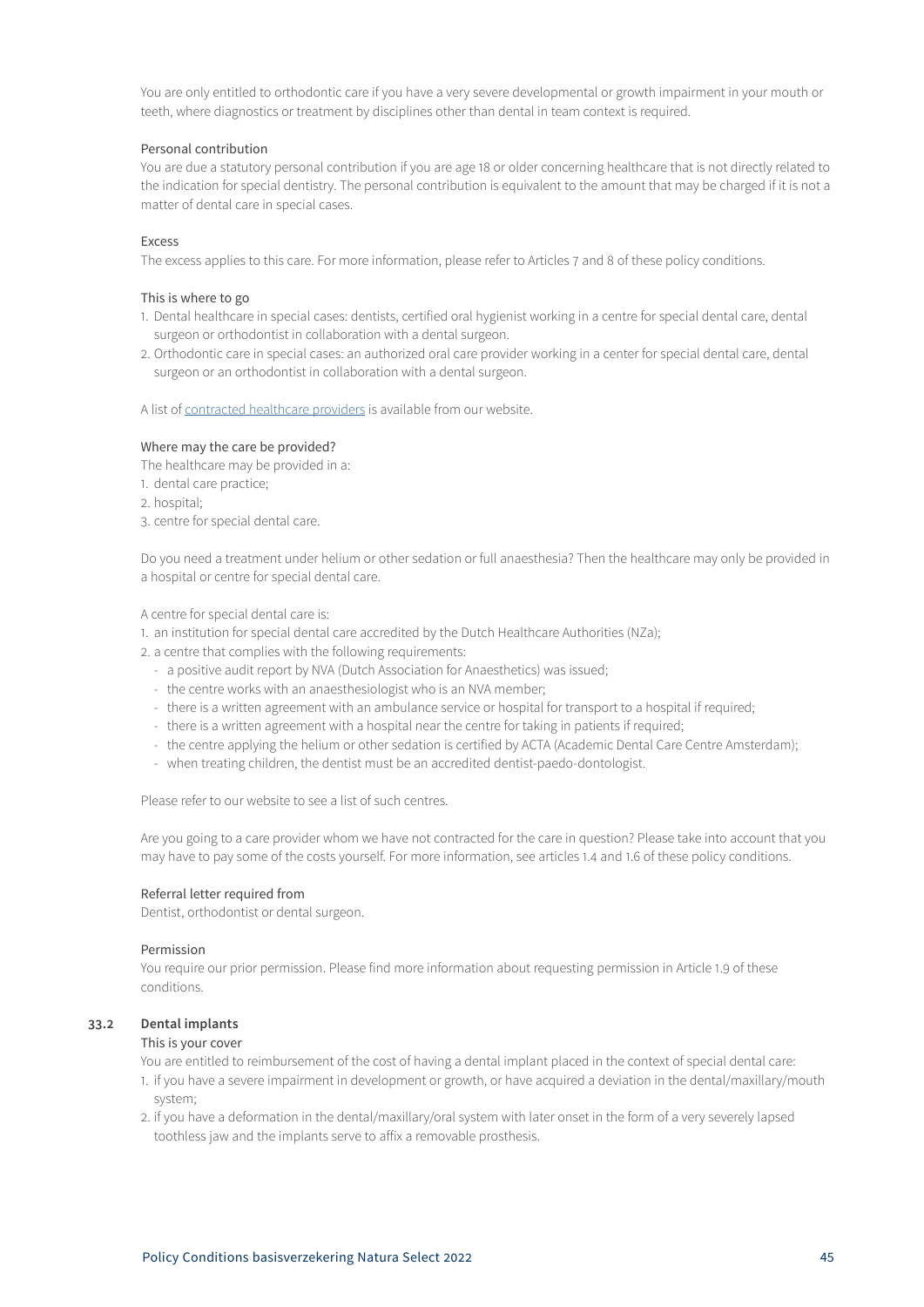### <span id="page-45-0"></span>Implants in a very severely lapsed toothless jaw

If you have had a full dental prosthesis (dentures) for a long time, your jaw may lapse so severely that your dental prosthesis hardly has any grip. In such a case, implants can be a solution. This generally concerns 2 implants in the lower jaw with 2 buttons or a rod screwed in that serve to click on the dentures. The dentures remain removable. For prosthetic devices for insured persons of 18 and over, please refer to Article 36.

### Personal contribution

You are due a statutory personal contribution if you are age 18 or older concerning healthcare that is not directly related to the indication for special dentistry. The personal contribution is equivalent to the amount that may be charged if it is not a matter of special cases requiring dental care.

# Excess

The excess applies to this care. For more information, please refer to Articles 7 and 8 of these policy conditions.

### This is where to go

Dentists, certified oral care provider working in a centre for special dental care, dental surgeon or orthodontist in collaboration with a dental surgeon. In the event of implants in a very severely lapsed toothless jaw, this healthcare may also be provided by a dental implantologist.

A list of [contracted healthcare providers](https://www3.aevitae.com/zoek-eucare-zorgverlener) is available from our website.

# Where may the care be provided?

The healthcare may be provided in a:

- 1. dental care practice;
- 2. hospital;
- 3. centre for special dental care.

Do you need a treatment under helium or other sedation or full anaesthesia? Then the healthcare may only be provided in a hospital or centre for special dental care.

A centre for special dental care is:

- 1. an institution for special dental care accredited by the Dutch Healthcare Authorities (NZa);
- 2. a centre that complies with the following requirements:
	- a positive audit report by NVA (Dutch Association for Anaesthetics) was issued;
	- the centre works with an anaesthesiologist who is an NVA member;
	- there is a written agreement with an ambulance service or hospital for transport to a hospital if required;
	- there is a written agreement with a hospital near the centre for taking in patients if required;
	- the centre applying the helium or other sedation is certified by ACTA (Academic Dental Care Centre Amsterdam);
	- when treating children, the dentist must be an accredited dentist-paedo-dontologist.

Please refer to our website to see a list of such centres.

Are you going to a care provider whom we have not contracted for the care in question? Please take into account that you may have to pay some of the costs yourself. For more information, see articles 1.4 and 1.6 of these policy conditions.

# Referral letter required from

Dentist, orthodontist or dental surgeon.

#### Permission

You require our prior permission. Please find more information about requesting permission in Article 1.9 of these conditions.

# **Article 34 Dental surgery for insured persons age 18 and older**

### This is your cover

If you are 18 or older, you are entitled to dental surgery and associated X-ray examinations, as provided by dentists. This may be combined with a stay in a hospital. You are not entitled to the surgical treatment of gums (periodontal surgery), the application of an implant (see Article 34.2) and uncomplicated (tooth or molar) extractions by a dental surgeon. Extractions are considered uncomplicated if they can also be performed by your dentist.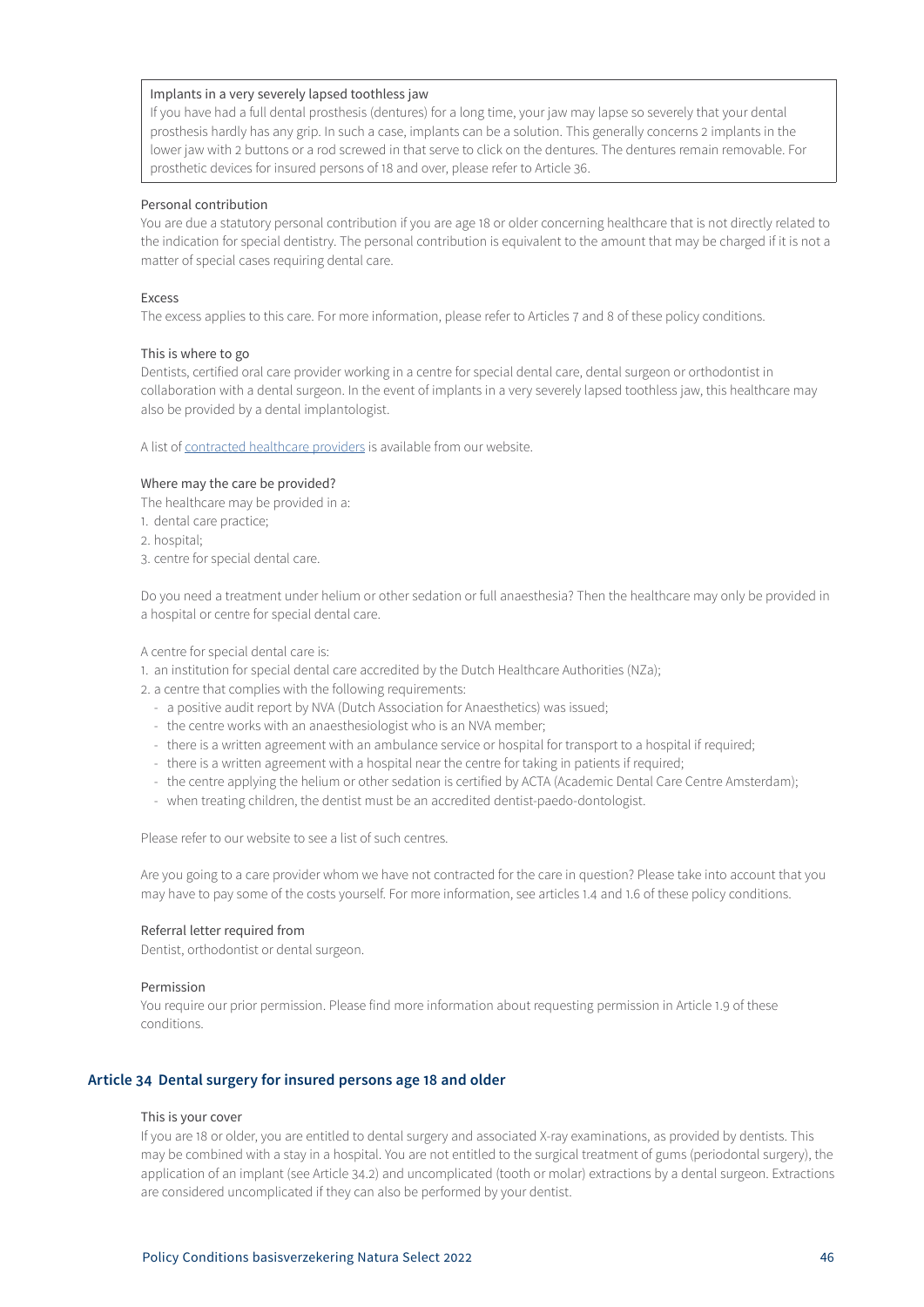<span id="page-46-0"></span>You are entitled to nursing and/or stay if this is necessary for dental surgery. See article 39 "Stay".

### Excess

The excess applies to this care. For more information, please refer to Articles 7 and 8 of these policy conditions.

### This is where to go

A dental surgeon.

A list of [contracted healthcare providers](https://www3.aevitae.com/zoek-eucare-zorgverlener) is available from our website.

Are you going to a care provider whom we have not contracted for the care in question? Please take into account that you may have to pay some of the costs yourself. For more information, see articles 1.4 and 1.6 of these policy conditions.

### Referral letter required from

General practitioner, company doctor, dentist, obstetrician, medical specialist or dental surgeon.

#### Permission

You need prior permission for a number of treatments. You can find these treatments in the 'Limitatieve Lijst Machtigingen Kaakchirurgie' on our website. More information about applying for permission can be found in Article 1.8 of these terms and conditions.

# **Article 35 Prosthetic devices for insured persons of age 18 and over**

#### This is your cover

If you are 18 or older, you are entitled to reimbursement of the cost of a removable full dental prosthesis for the upper and/ or lower jaw, whether or not placed on implants. A removable full dental prosthesis to be placed on dental implants also includes applying the fixed part of the supra structure (the meso structure). You are also entitled to filling up (rebasing) and repairing such dental prosthesis.

### Personal contribution

You are charged a statutory personal contribution amounting to:

- 10% of the cost for an implant-supported prosthesis in the lower jaw;
- 8% of the cost for an implant-supported prosthesis in the upper jaw;
- 25% of the cost for a regular dental prosthesis;
- 10% of the cost for repairing and rebasing your dental prosthesis.

Your personal contribution is 17% of the cost of simultaneously creating a standard dental prosthesis on one jaw and an implant-supported prosthesis on the other jaw (code J50).

#### Personal contribution dental prosthesis

You are entitled to a dental prosthesis for the upper and/or lower jaw. This is subject to a personal contribution. The personal contribution also applies to the cost of placing the fixed part of the supra structure (meso structure). A meso structure is the non-removable construction between implants and the dentures (the click system). The costs of extracting teeth and molars are not eligible for reimbursement, but may be reimbursed if you have a supplementary dental or other cover.

Please refer to Article 33.2 for an implant for full dental prosthesis if you have a severely lapsed toothless jaw.

# Please note!

In addition to a personal contribution, an excess may apply.

### Excess

The excess applies to this care. For more information, please refer to Articles 7 and 8 of these policy conditions.

### This is where to go

A dentist, dental implantologist or dental prosthodontist.

A list of [contracted healthcare providers](https://www3.aevitae.com/zoek-eucare-zorgverlener) is available from our website.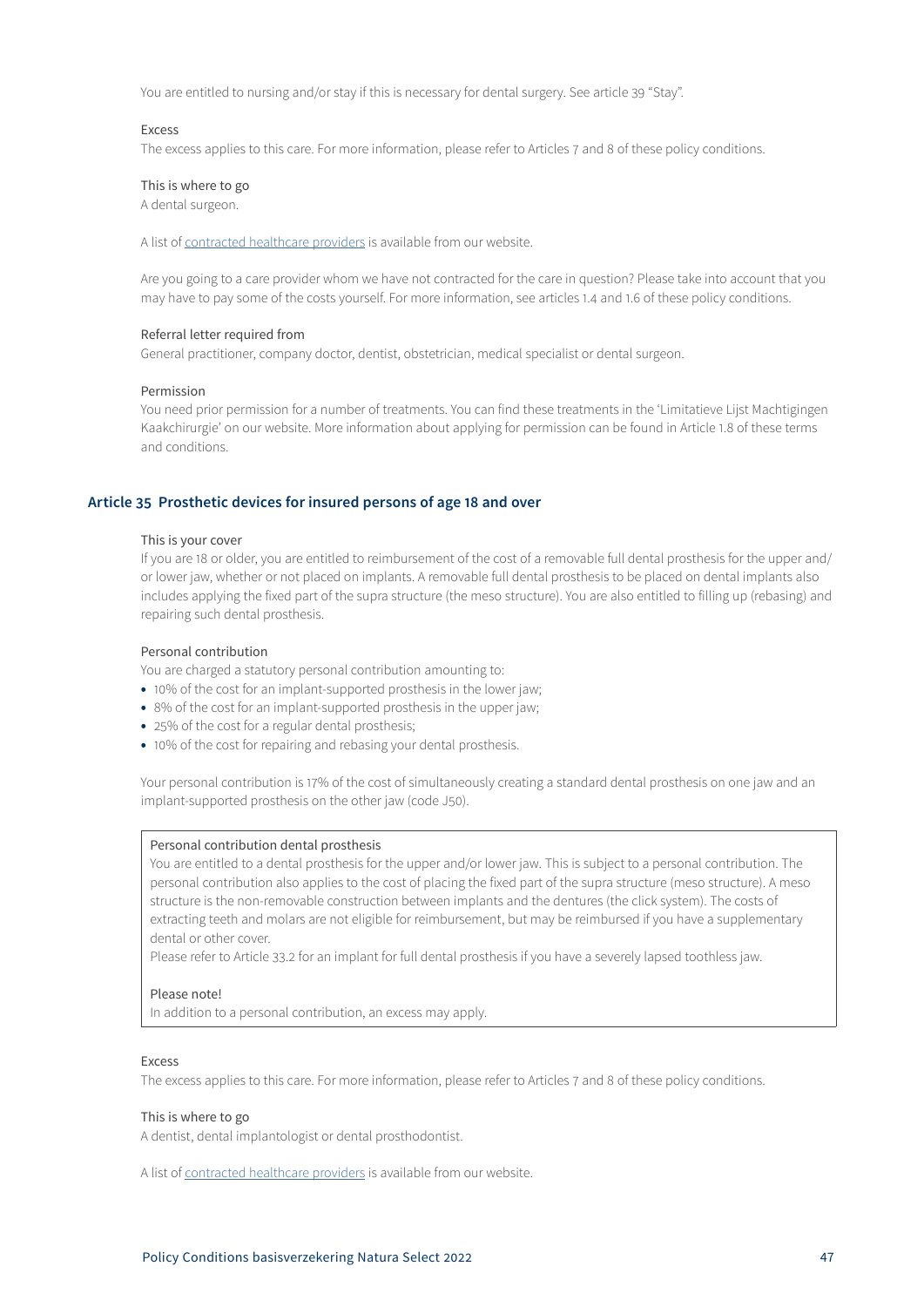<span id="page-47-0"></span>Are you going to a care provider whom we have not contracted for the care in question? Please take into account that you may have to pay some of the costs yourself. For more information, see articles 1.4 and 1.6 of these policy conditions.

# Referral letter required from

A dentist, for a dental prosthesis on implants.

#### Permission

1. You require our prior permission for a conventional (regular) dental prosthesis:

- a. if the total cost (including the technology expenses) of the dental prosthesis exceeds:
	- $675$  for an upper or lower jaw;
	- $\epsilon$  1,350 for an upper and lower jaw jointly;
- b. if you want to replace your dental prostheses within 5 years of acquiring them;
- c. if you want to replace your immediate prosthesis within six months;
- d. if the technical and material costs exceed our maximum amount.
- 2. You require our prior permission for:
	- a. dental prosthesis on implants;
	- b. rebasing (filling) or repairing dental prosthesis on implants;
	- c. a bar or buttons (meso structure).

Please find more information about requesting permission in Article 1.9 of these conditions.

# **PHARMACEUTICAL CARE**

# **Article 37 Medications**

#### This is your cover

Your right to pharmaceutical care comprises delivery of medications and advice and counselling as pharmacists generally offer for medication assessment and responsible use of medications.

This care also comprises:

- issuing a drug subject to prescription;
- issuing a drug subject to prescription with an instruction talk if the drug is new to you;
- instructions for a medical aid to be used for a drug subject to prescription;
- medication assessment of chronic use of medications subject to prescription.

### Registered medications

You are entitled to reimbursement of the costs of delivery of the registered person designated by the Minister of Public Health, Wellbeing and Sports. You will find the medicines designated by the Minister in Appendix 1 of the Healthcare Insurance Regulation (Regeling zorgverzekering).

Additional conditions apply to a number of medicines. You are only entitled to these medicines if you meet these conditions. You will find these medicines and the conditions in Appendix 2 of the Healthcare Insurance Regulation.

For the most up-to-date text of Appendix 2, please refer to wetten.overheid.nl (search for 'Regeling zorgverzekering' and scroll under the chapters on the left to Appendix 2) and the publication of the changes in the Government Gazette (Staatscourant).

### Medical necessity

In addition to branded medicines (spécialités), there are also unbranded medicines (generics) with the same active substance, the same strength and the same dosage form.

If the prescriber can substantiate that there is a medical need for a branded medicine, then 'medical necessity' may be written on the prescription. The moment both the pharmacist and the prescriber deem the branded medicine to be medically necessary, the pharmacist will supply this medicine to you. The pharmacist may then declare the costs of the branded medicine to us. For you, this means that we bear the costs of the branded medicine.

The pharmacist therefore knows which medicine he can supply to you. If, without evidence of medical necessity, you still wish to take a more expensive brand-name medicine or non-branded medicine, you will have to pay the costs yourself.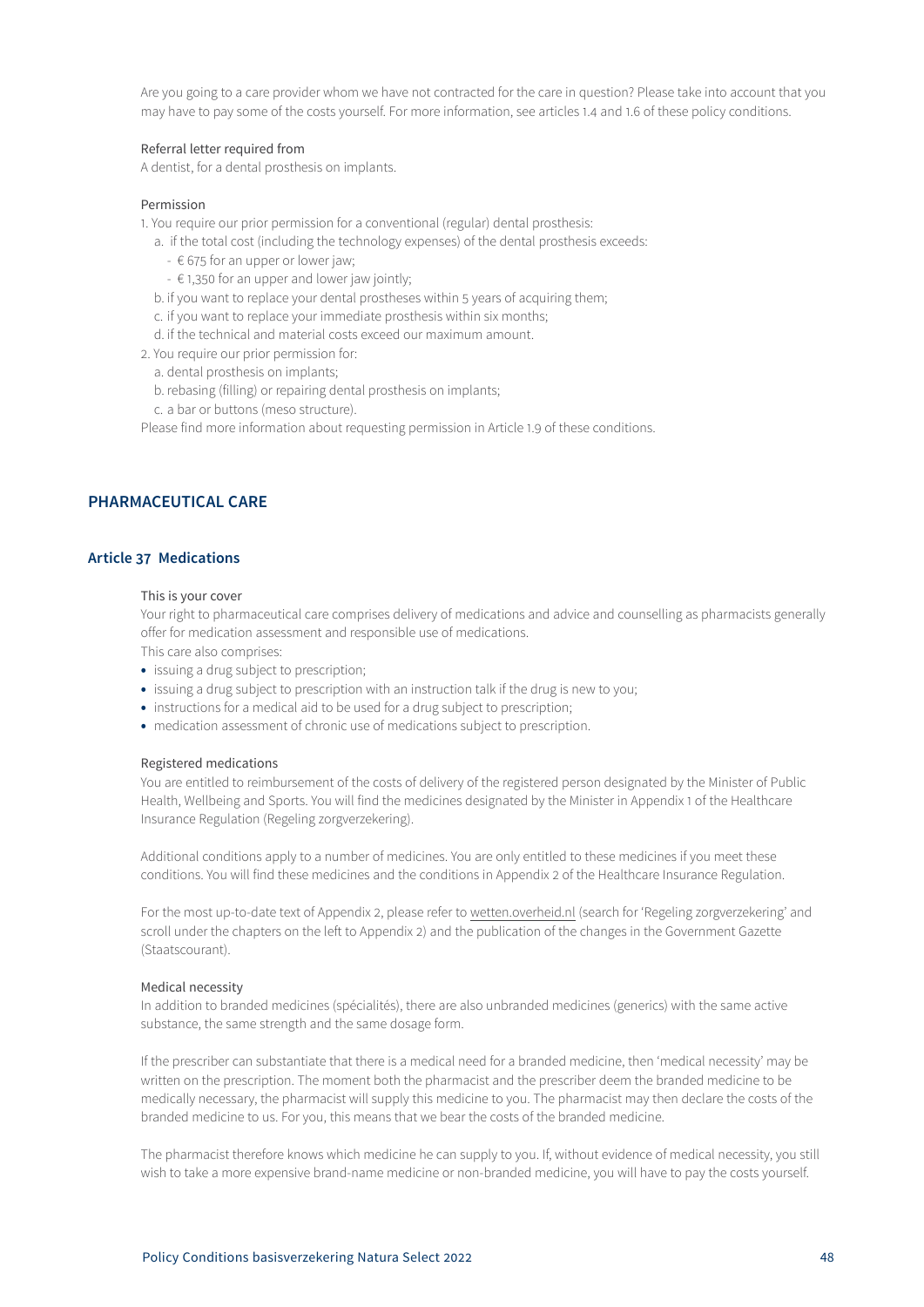# Over-the-counter products and antacids

You are entitled to reimbursement of the costs of over-the-counter medicines and antacids if you need to take these medicines for more than 6 months. Over-the-counter medicines are registered medicines that you can obtain at a pharmacy or drugstore without a prescription. Usually, this drug group is excluded from reimbursement. Only with chronic use of these products, a reimbursement scheme applies to certain antacids, laxatives, calcium tablets, and other products for allergies, medicines for diarrhea, medicines for emptying the stomach and medicines for dry eyes. These medicines are included in Appendix 1 of the Healthcare Insurance Regulation and are eligible for reimbursement if the conditions and requirements as stated in Appendix 2 of the Healthcare Insurance Regulation are met. For the first 15 days the costs of the medicine will be at your expense.

# Non-registered medications

You are entitled to non-registered medications in the event of rational pharmaco therapy. Rational pharmaco therapy is treatment, prevention or diagnostics of a condition with a drug in a form suitable for you of which the effectiveness and action are determined based on scientific research and testing, and which is also the most economical for the healthcare policy.

You are entitled to the following non-registered medications:

- medicines prepared on a small scale by or on behalf of a pharmacy in its pharmacy;
- medicines prepared in the Netherlands at the request of a doctor in accordance with Article 40, third paragraph, under c, of the Medicines Act by a manufacturer as referred to in Article 1, first paragraph, under mm, of the Medicines Act;
- medicines that, according to Article 40, third paragraph, under c, of the Medicines Act, are on the market in another Member State or in a third country and are brought within the territory of The Netherlands at the request of a doctor. These medicines must be intended for a patient of that physician who has an illness with an incidence of less than 1 in 150,000 in the Netherlands;
- medicines that, according to Article 40, third paragraph, under c, of the Medicines Act, are on the market in another Member State or in a third country and are brought within the territory of The Netherlands to replace a registered medicine that is temporarily unavailable or cannot be supplied in sufficient numbers by the holder(s) of the marketing authorization or parallel trade authorization according to Article 1, paragraph 1, under fff, of the Medicines Act, or;
- medicines that, according to Article 52, paragraph 1, under c, of the Medicines Act, are meant to replace a registered medicine that is temporarily unavailable or cannot be supplied in sufficient numbers by the holder(s) of the marketing authorization or parallel trade authorization according to Article 1, paragraph 1, under fff, of the Medicines Act.

You are not entitled to:

- pharmaceutical care and services relating to a medication not covered by insurance;
- education on pharmaceutical self-management for a patient group;
- advice pharmaceutical self-care;
- advice use of medications subject to prescription during travel;
- advice risk of disease when travelling;
- pharmaceutical care in the cases indicated in the Healthcare Insurance Regulation;
- preventive travel kit of medications and vaccinations;
- medications for research as referred to in Section 40, third subsection, under b, of the Medicines Act (Geneesmiddelenwet);
- medications that are equivalent or virtually equivalent to a registered medication not on the preferred list of the Minister of Public Health, Wellbeing and Sport;
- medications as referred to in Section 40, third subsection, under e, of the Medicines Act;
- medications for treatment of one or more indications that have been excluded by the Healthcare Insurance Regulation. Please find the full Healthcare Insurance Regulation on our website;
- vitamins, minerals and paracetamol for which an equivalent or nearly equivalent alternative in the free market exists.

# Please note!

Pharmaceutical counselling during hospitalisation, day treatment or polyclinic visits and pharmaceutical counselling in the context of discharge from hospital are reimbursed exclusively as part of specialist medical care.

# Personal contribution

Some medications are subject to a statutory personal contribution.

Your statutory personal contribution amounts to a maximum of €250 per calendar year. If your healthcare policy does not start or end on 1 January, we calculate the personal contribution as follows: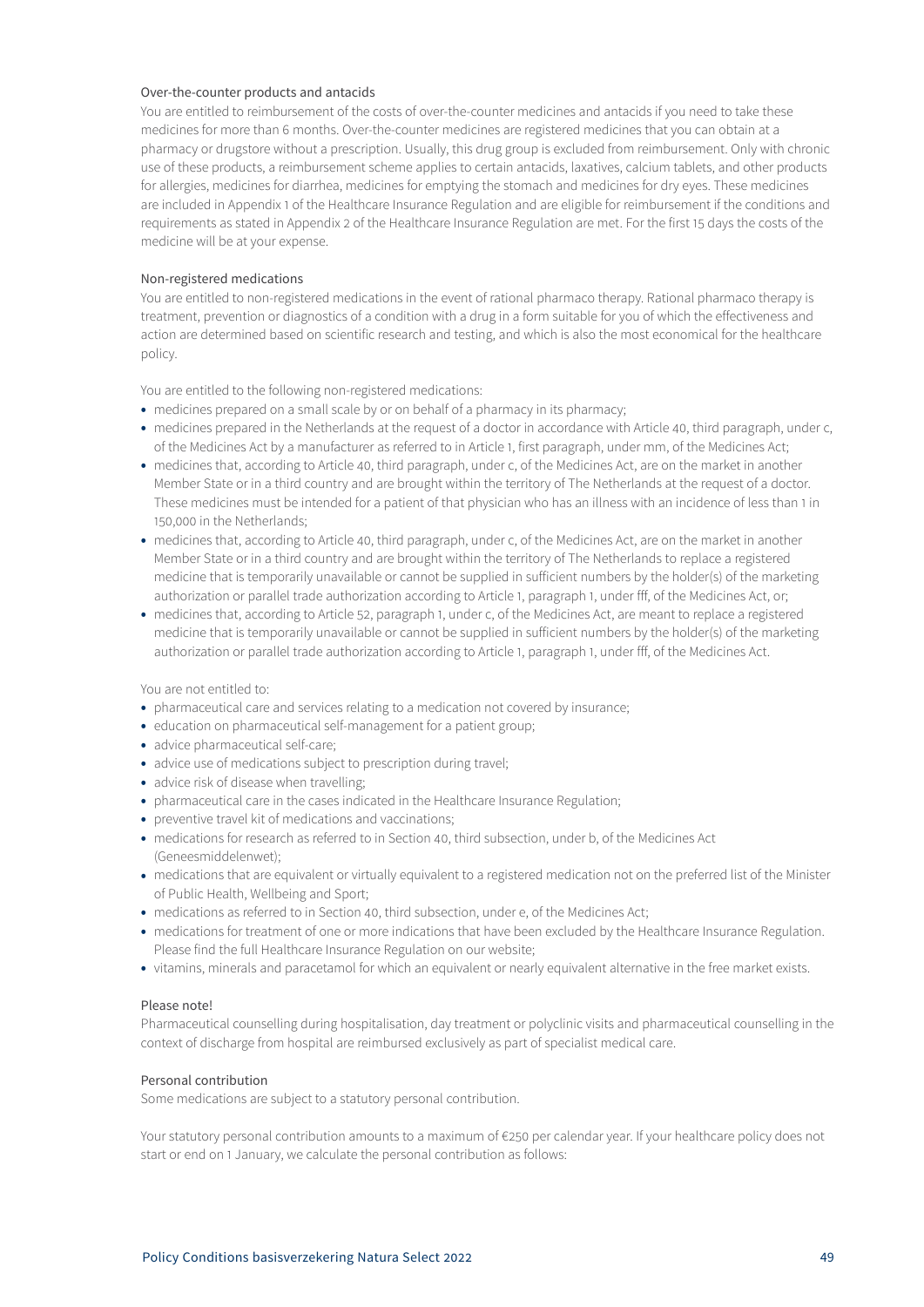the number of days in the relevant calendar year

#### Personal contribution medications

The Minister of Public Health, Wellbeing and Sport determines which medications are covered by the Health Insurance Act and which medications are subject to a personal contribution. Your maximum personal contribution amounts to  $\epsilon$ 250 per calendar year. In addition to a personal contribution, an excess may apply. For more information, please check our website.

### Excess

The excess applies to this care. Please note that the services of the pharmacy, for example the handover costs, the counseling interview with a new medicine or an inhalation instruction are subject to the excess.

### This is where to go

Pharmacist or dispensing general practitioner. A list of [contracted healthcare providers](https://www3.aevitae.com/zoek-eucare-zorgverlener) is available from our website.

Are you going to a care provider whom we have not contracted for the care in question? Please take into account that you may have to pay some of the costs yourself. For more information, see articles 1.4 and 1.6 of these policy conditions.

### Prescription

General practitioner, midwife, dentist, orthodontist, medical specialist, dental surgeon specialist nurse or physician assistant.

### Permission

1. You require our prior permission for a number of registered medications included in Appendix 2 of the Healthcare Insurance Regulation. Please find a list of such medications in the Pharmaceutical Care Regulation (Reglement farmaceutische zorg). We reserve the right to amend the list of preferred medications at any time. You will be notified accordingly. To apply for permission, your doctor may download and complete a doctor's statement from www. znformulieren.nl or an permission form from our website.

If you selected a pharmacist or dispensing general practitioner whom we have contracted for the care in question, you can hand in the form completed by your doctor with the prescription. Your pharmacist assesses your compliance with the conditions. If you do not wish to submit the form directly to your pharmacy for privacy reasons, you may choose to directly send or have sent the form to us.

If you selected a pharmacist or dispensing general practitioner whom we have not contracted for the care in question, you should request prior permission by submitting the doctor's statement to us directly. The address is available in the first section of the conditions and from our website.

2. You require our prior permission for the following non-registered medications:

- a number of pharmacy preparations (custom medication) supplied. These are preparations your pharmacy makes and delivers to your pharmacy;
- medications that your doctor specifically orders for you from a manufacturer with a manufacturer licence as referred to in the Medicines Act;
- medications that are not available in the Netherlands, but are imported at the request of the doctor who is treating you. Please find more information about requesting permission in Article 1.9 of these conditions.

Are you going to a pharmacist or dispensing general practitioner whom we have not contracted for the care in question? You can request permission in advance by submitting the doctor's statement directly to us. Look for the address in these policy conditions or on our website.

### **Contraceptives**

Are you younger than 21 years old? Then you are entitled to the reimbursement of contraceptives, including the contraceptive pill. Some items are subject to a personal contribution.

Are you 21 or older? You are only entitled to contraceptives if these items are used to treat endometriosis or menorrhagia (if suffering from anaemia). If you are not entitled to such reimbursement, you may be reimbursed for the cost of the contraceptive if you have supplementary insurance. For more details, please refer to the conditions of your supplementary insurance policy.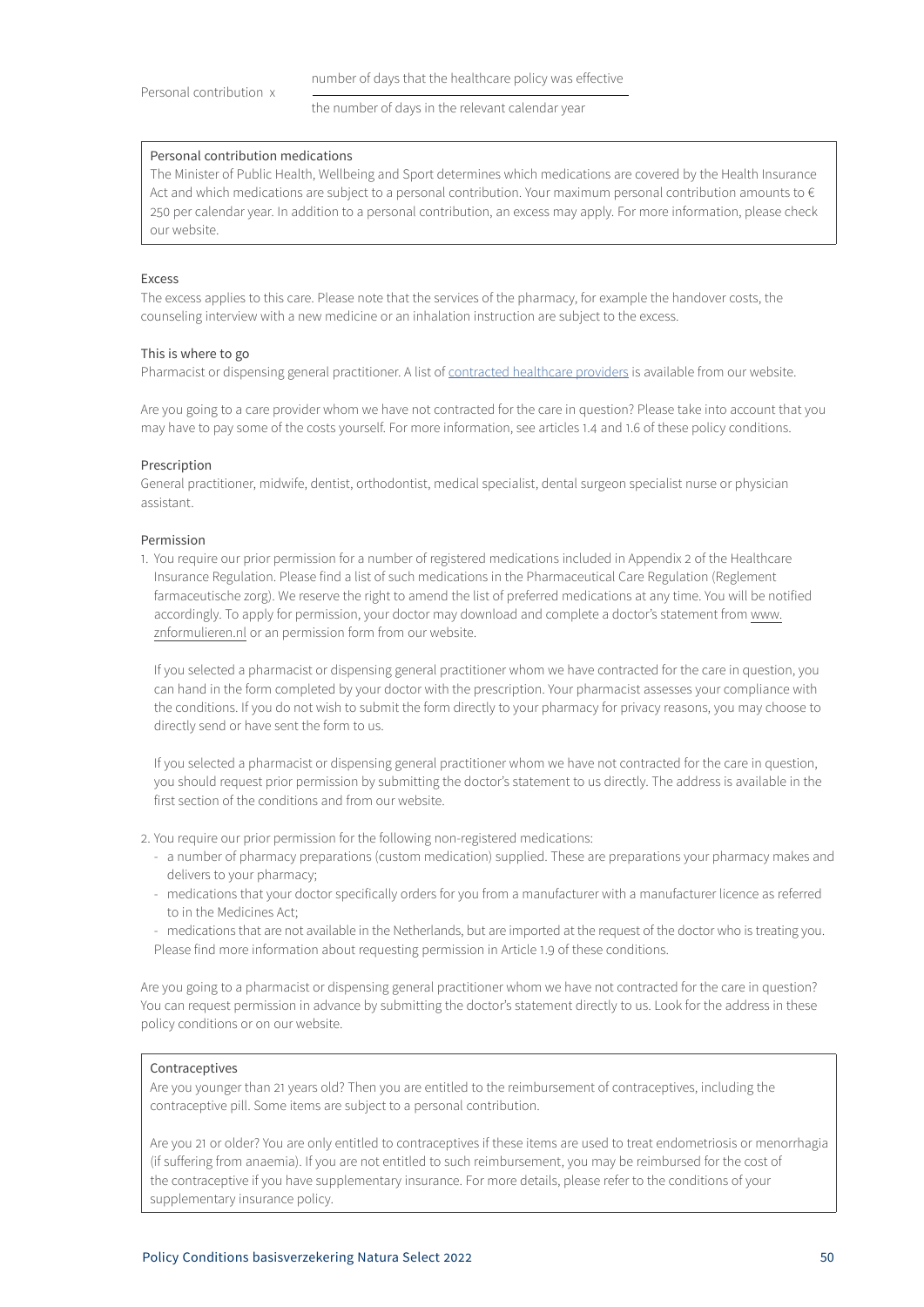# <span id="page-50-0"></span>**Article 38 Dietary preparations**

# This is your cover

You are entitled to polymeric, oligomeric, monomeric and modular dietary preparations.

You are only entitled to such dietary preparations if adjusted regular nutrition and other special nutrition products are not working for you, and you are:

- a. suffering from a digestive disorder;
- b. suffering from a food allergy;
- c. suffering from a resorption disorder;
- d. suffering from disease-related malnutrition or risk of malnutrition as indicated based on a validated screening instrument; or
- e. you are reliant on this product in accordance with the guidelines accepted by the relevant professional groups in the Netherlands.

### Excess

The excess applies to this care. For more information about excess, please refer to Articles 7 and 8 of these policy conditions.

### This is where to go

A pharmacist, dispensing general practitioner or a contracted care provider.

A list of [contracted healthcare providers](https://www3.aevitae.com/zoek-eucare-zorgverlener) is available from our website.

Are you going to a care provider whom we have not contracted for the care in question? Please take into account that you may have to pay some of the costs yourself. For more information, see articles 1.4 and 1.6 of these policy conditions.

# Permission

You require our prior permission. To request permission, your treating physician or dietician can download the Statement of dietary preparations (Verklaring dieetpreparaten) from our website.

Are you going to a care provider with whom we have an agreement for the care concerned? You can then hand in the Statement of Dietary Preparations completed by your doctor or dietician. Your healthcare provider assesses whether you meet the conditions. If, for privacy reasons, you do not want to submit this form to your healthcare provider, you can send it directly to us.

Are you going to a care provider with whom we do not have an agreement for the care concerned? You can then request prior permission by sending the Statement of Dietary Preparations directly to us. You can find the address in these policy conditions or on our website.

# Diet products (no reimbursement)

A diet product is a food with a different composition. Examples are gluten-free or low-salt products. We do not reimburse these products.

# **MEDICAL AIDS**

# **Article 39 Medical aids and bandaging**

#### This is your cover

You are entitled to functional medical aids and bandaging as set out in the Healthcare Insurance Decree (Besluit zorgverzekering) and the Healthcare Insurance Regulation (Regeling zorgverzekering). In the Medical Aids Regulation (Reglement hulpmiddelen) we set out further conditions for obtaining such medical aids. The Healthcare Insurance Decree, the Healthcare Insurance Regulation and the Medical Aids Regulation are available from our website. Certain groups of medical aids are included in the Healthcare Insurance Regulation with a functional description. This means that the healthcare insurer can determine which medical aids are covered in the Medical Aids Regulation. If you want a medical aid that is part of the group of functional descriptions of medical aids, but the specific medical aid is not included in the Medical Aids Regulation, you may submit an application form to us.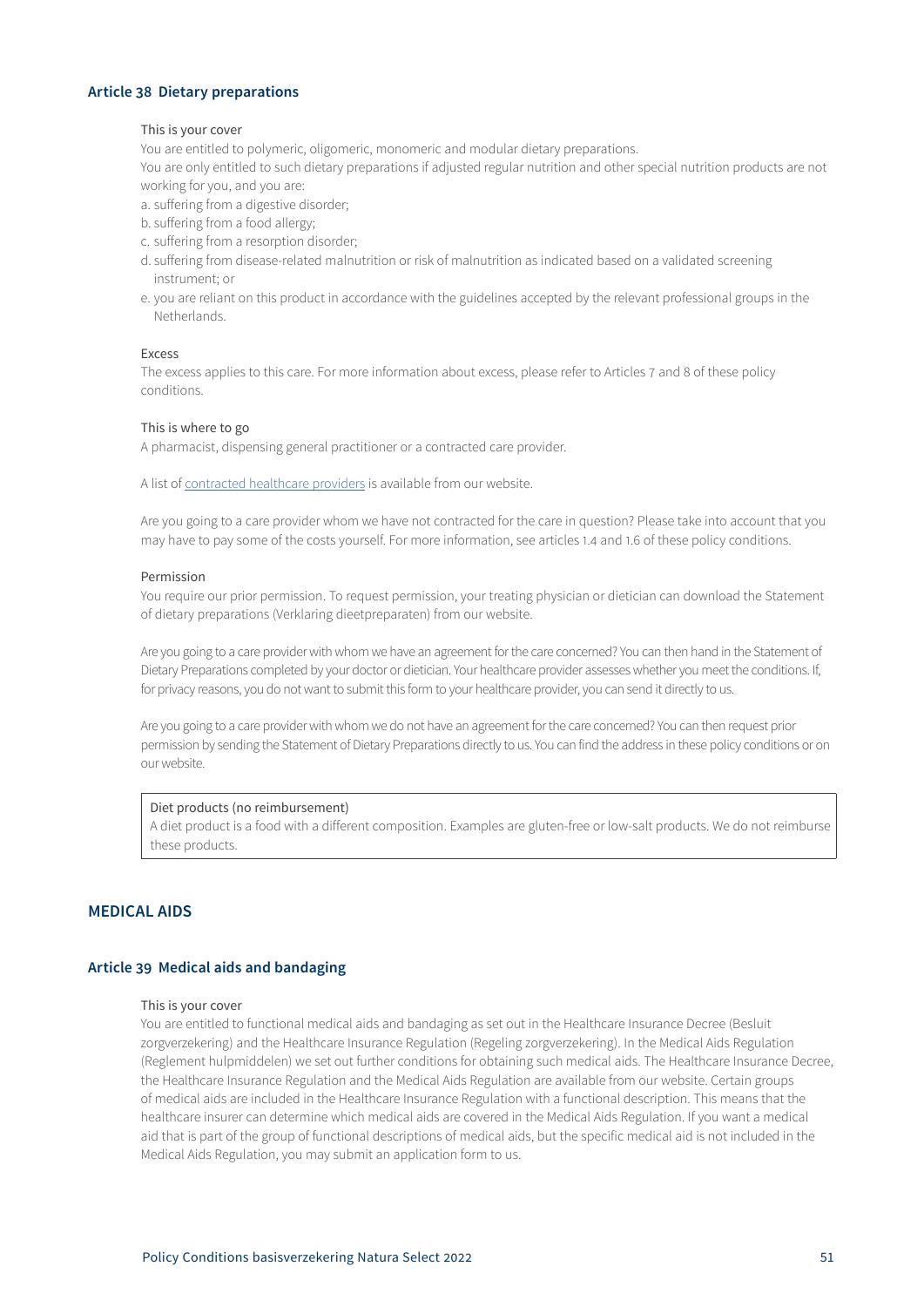Most medical aids and bandaging are given to you under direct ownership. If you receive a medical aid as such, you simply own the medical aid permanently. Other medical aids are generally leased out to you. Lease means that you may use the medical aid as long as you need and as long as you remain insured with us. You can conclude a lease contract with us or with the healthcare provider. This contract sets out your rights and obligations. Leased medical aids can only be obtained from a contracted healthcare provider.

In the Medical Aids Regulation you will find the following information:

- whether you will lease or own the medical aid;
- the quality standards the healthcare provider must meet;
- whether or not you require a referral, and, if yes, who issues it;
- if you require our prior permission (for first procurement, repeat or repair);
- term of use of the relevant medical aid. This term of use is indicative. If required, you may ask us to deviate from it;
- maximum number of pieces to be delivered. Such numbers are indicative. If required, you may ask us to deviate from it;
- specific details such as maximum reimbursements or statutory personal contributions.

You will receive the medical aids ready for use. If applicable, you receive the medical aid including the first batteries, chargers and/or user instructions.

#### Personal contribution/maximum reimbursement

The Medical Aids Regulation sets out the statutory personal contribution or maximum reimbursements for the relevant medical aids.

# Excess

The excess applies to this care. The excess does not apply to medical aids on a lease basis. For more information, please refer to Articles 7 and 8 of these policy conditions.

# This is where to go

A healthcare provider for medical aids.

A list of [contracted healthcare providers](https://www3.aevitae.com/zoek-eucare-zorgverlener) is available from our website.

### Please note!

Are you ordering visual aids, diabetes aids, mobility aids, nursing aids and care in bed or incontinence or stoma materials not online or not from a supplier that we have contracted especially for the Natura Select basic insurance? Then we reimburse a maximum of 70% of the average rate which we have agreed upon with contracted suppliers.

#### Information about contracted healthcare providers

We make agreements with healthcare providers about quality, price and service. If you go to a care provider whom we have contracted for the care in question, you can expect a good product and excellent service. You also do not have to apply for permission or advance costs yourself. We pay the costs directly to the healthcare provider.

Are you going to a care provider whom we have not contracted for the care in question? Please take into account that you may have to pay some of the costs yourself. Did you receive an aid on lease that would have been reimbursed if it were provided a contracted care provider? Then the reimbursement amounts to a maximum of 70% of the average costs per user per year. The amount of the average costs is equal to the costs we would have paid for a leased medical aid. For more information, see articles 1.4 and 1.6 of these policy conditions.

### Referral letter required from

The Medical Aids Regulation sets out which medical aids require a referral. This referral letter must include the indication.

#### Permission

The Medical Aids Regulation sets out which medical aids require prior permission. Please find more information about requesting permission in Article 1.9 of these conditions.

# Particularities

- 1. Take good care of the medical aid. Within the normal average term of use, you will only receive permission for replacement of a medical aid if the current medical aid is no longer adequate. You may submit an application for replacement to us with a motivation within the term of use, modification or repair.
- 2. You may obtain permission for a second piece of the medical aid if you are reasonably relying on it.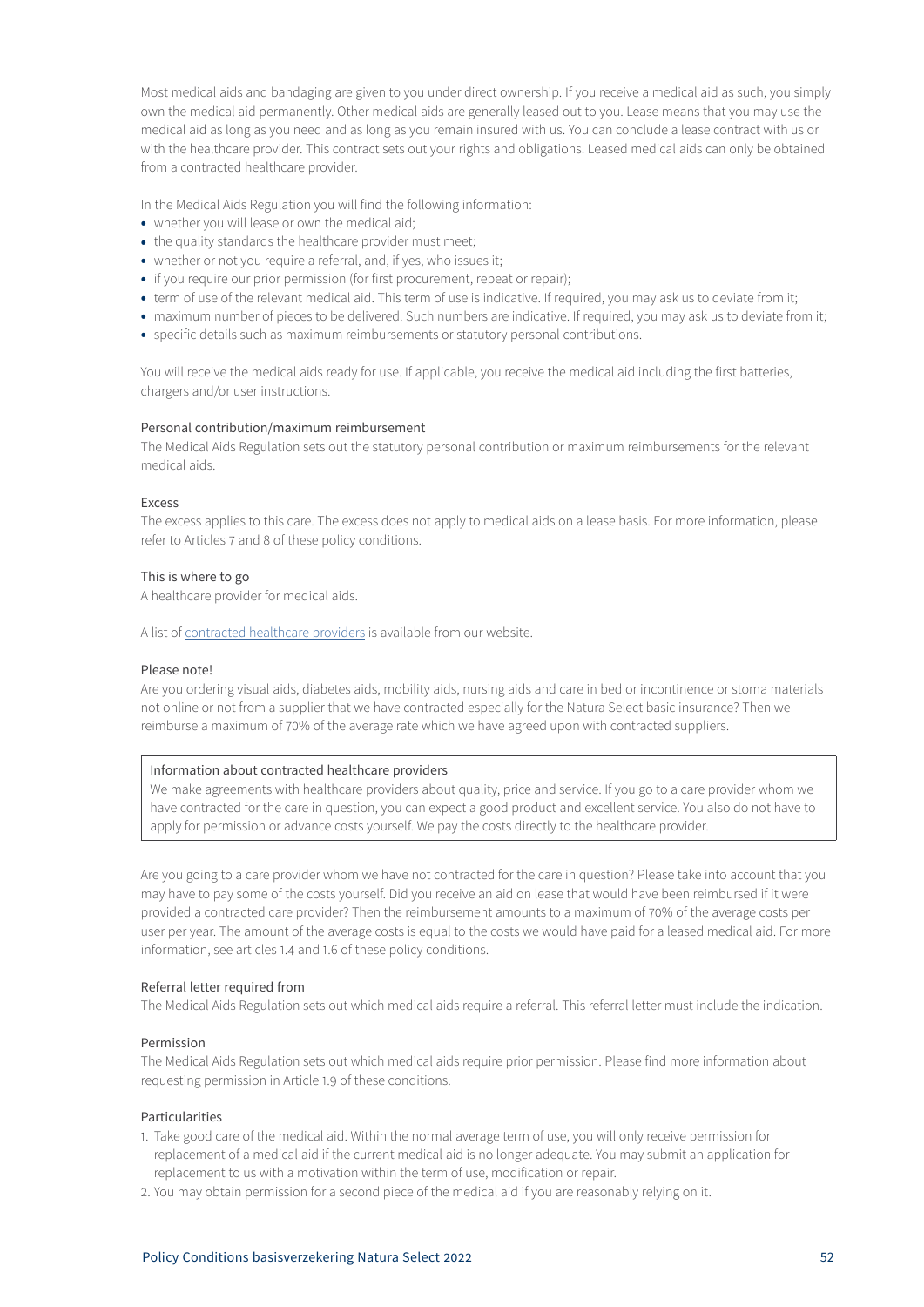<span id="page-52-0"></span>3. Leased medical aids may be subject to inspection. If, in our opinion, you are not or no longer reasonably relying on the medical aid, we may claim the medical aid from you.

# **STAY IN AN INSTITUTION**

# **Article 40 Stay**

# This is your cover

You are entitled to hospitalisation for 24 hours or longer if due to medical necessity in connection with general practitioner care (Article 12), obstetric care (Article 17.1), specialist medical care (Articles 18 through 25), mental healthcare (Article 27) and specialist dental surgery (oral hygiene, Articles 34 and 35), as set out in these policy conditions, during an uninterrupted period of no more than 3 years (1095 days) as set out in Article 2.12 of the Healthcare Insurance Decree. A stay also includes the necessary nursing, care and paramedical care. Stay is also possible for insured under age 18 who require intensive childcare as set out in Article 16, Nursing and care.

Interruptions of no more than thirty days are not regarded as interruptions, but these days do not count towards the calculation of the 3-year (1095-day) period. Interruptions for weekend and holiday leave do count towards the calculation of the 3-year period.

You are also entitled to reimbursement of the costs of staying outside an expert hospital if this is necessary in connection with medical care such as medical specialists who usually provide it and which is not accompanied by nursing, care or paramedical care. A condition for claiming this compensation is that you:

- must be a resident at a distance of more than 50 kilometres (one way) from the expert hospital and;
- due to the risk of serious medical complications, need to stay closer to the hospital.

The reimbursement for the costs of staying outside an expert hospital is a maximum of  $\epsilon$  77.50 per night.

#### Excess

The excess applies to this care. For more information, please refer to Articles 7 and 8 of these policy conditions.

### This is where to go

The stay may take place in a hospital, in a psychiatric ward of a hospital, in a GGZ mental healthcare institution, or in a recovery/rehabilitation institution. First-line stay is permitted in an institution performing medical care under the responsibility of the general practitioner, geriatric medical specialist or doctor for mentally disabled. The stay related to intensive child care may take place in a children's care home. A list of [contracted healthcare providers](https://www3.aevitae.com/zoek-eucare-zorgverlener) is available from our website.

### Please note!

Selective contracting applies to this article. You can read more about this in article 1.4.2. of the General Section.

Are you going to an institution that we have not contracted for the care in question? Please take into account that you may have to pay some of the costs yourself. For more information, see articles 1.4 and 1.6 of these policy conditions.

The stay outside the hospital must take place in the vicinity of the hospital in a hotel, holiday home or similar accommodation.

### Subject to prescription by

General practitioner, obstetrician, medical specialist, psychiatrist or dental surgeon. The stay related to intensive child care, a paediatrician or paediatric nurse, level 5, may provide a prescription. They determine whether stay is medically necessary in connection with the medical care or is medically necessary in connection with surgical help of a specialist nature as set out in Article 34, Dental surgery for insured persons age 18 and older.

# Permission

You will need prior permission for stays in connection with specialist medical care (Article 18), rehabilitation (Article 19.1), plastic and/or reconstructive surgery (Article 23), mental healthcare (Article 27) and oral hygiene (Articles 34 and 35) if this is indicated in the relevant healthcare provision. For more information, please refer to the relevant healthcare article. You have also need our permission when staying outside the hospital. If we give you permission, we may be able to set out terms and conditions set the duration of the stay.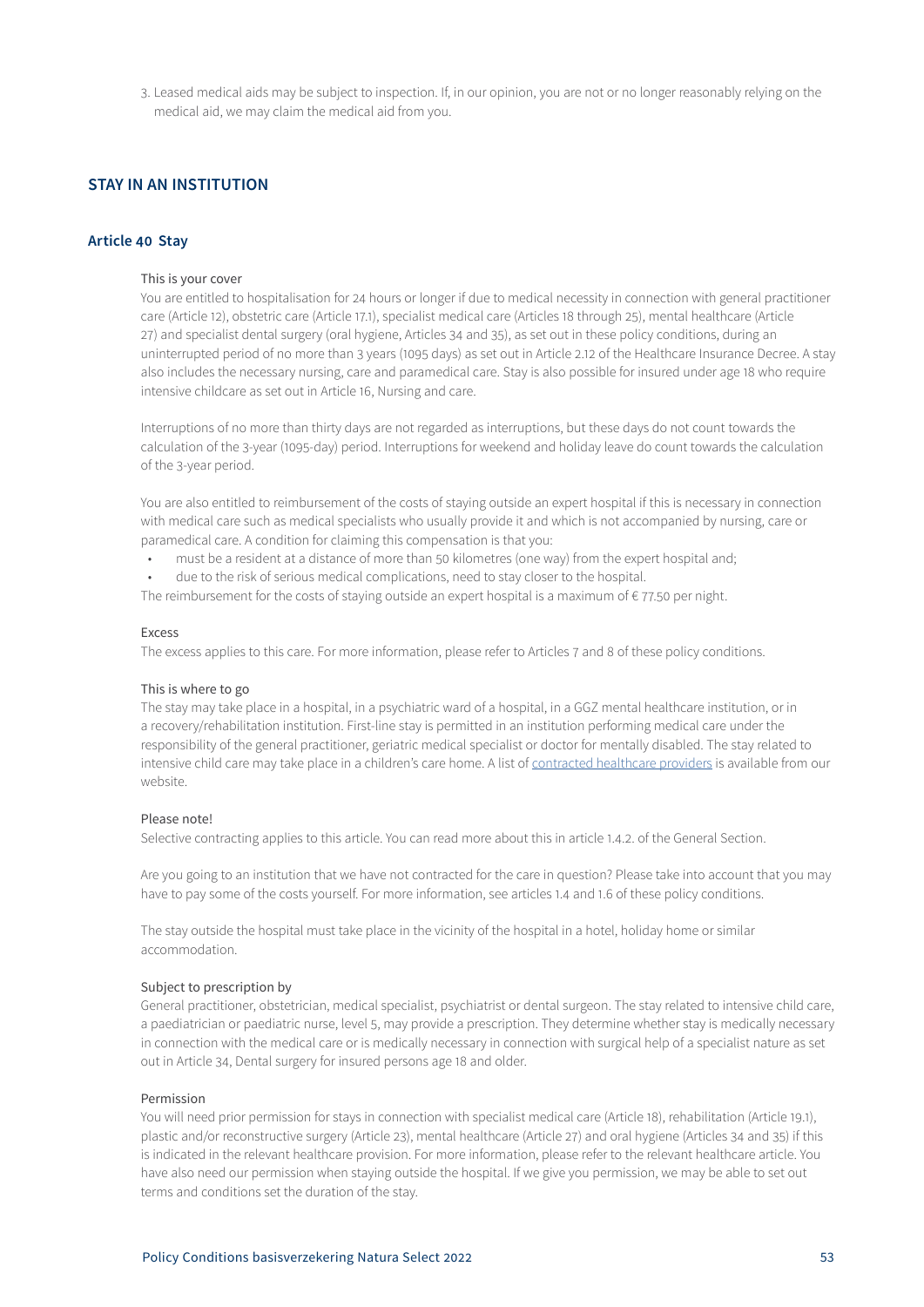# <span id="page-53-0"></span>**TRANSPORT OF THE PATIENT**

# **Article 41 Transport by ambulance and seated transport of the patient**

#### This is your cover

You are entitled to:

insurance policy;

- 1. transport by ambulance due to medical necessity as referred to in Section 1, first subsection, of the 'Tijdelijke Wet ambulancezorg' (Temporary Ambulance Healthcare Act), over a distance of no more than 200 km, single journey: a. to a healthcare provider or institution for healthcare of which the cost is fully or partially covered under the healthcare
	- b. to an institution where you will stay with the costs fully or partially covered pursuant to the Wlz;
	- c. if you are under age 18, to a healthcare provider or institution where you will receive mental healthcare, of which the cost is fully or partially covered under the competent Municipal Executive pursuant to the Youth Act;
	- d. from a Wlz institution as set out in this article under item 1b, to:
		- a healthcare provider or institution for examination or treatment that is fully or partially covered by the Wlz;
	- a healthcare provider or institution for measuring and fitting a prosthesis that is fully or partially covered by the Wlz;
	- e. to your home or a different residence if your home does not reasonably allow for the required healthcare if you come back from one of the healthcare providers or institutions as referred to in this article under items 1a through 1d;
- 2. seated transport of the patient over a distance of no more than 200 km, single journey. Seated transport of the patient includes transport of the patient by car, other than by ambulance, or transport in the lowest class of a means of public transport to and from a care provider, institution or home, as referred to under point 1.

You are exclusively entitled to such transport in the following situations:

- a. you need to undergo kidney dialysis;
- b. you must undergo oncological treatment with chemotherapy, immunotherapy or radiotherapy;
- c. you can only move in a wheelchair;
- d. your eyesight is so limited that you cannot move around unaccompanied.

# When are you eligible for seated transport of the patient based on a visual impairment?

Your visual impairment must be such that you are not capable of travelling by public transport. This is determined by your visus (how sharp you can see) and your visual field (angle of your vision). You are entitled to seated transport if the visus in both your eyes is below 0.3 or if your visual field is impaired to less than 20 degrees. Some people have a combination of low visus and a very serious visual field impairment. In such cases individual assessments are required to assess your right to transport.

e. you are dependent on geriatric rehabilitation care, as referred to in Article 19.2;

- f. you are younger than 18 years old and you rely on nursing and care because of complex somatic problems or because of a physical disability, where there is a need for permanent monitoring or the availability of 24-hour care in the vicinity;
- g. you are dependent on day treatment that is part of a care program for chronically progressive degenerative disorders, non-congenital brain damage or intellectual disability.
- h. you are dependent on transport and for the treatment of a long-term illness or condition failure to provide or reimburse that transport will lead to serious unfairness for you (hardship clause).

### When may you apply for a hardship clause?

If the outcome of the sum 'number of consecutive months that transport is necessary X number of times per week X number of km, single journey' exceeds or is equal to 250. For instance: you had to go to hospital twice per week for 5 months. The single journey was 25 km. In this case you may apply for the hardship clause, as 5 months x 2 times per week x 25 km makes 250.

The transport of the patient as included in this article also includes the transport of someone assisting the patient if assistance is necessary or if the patient is under the age of 16. In special cases we may allow for transportation of 2 assistants.

The patient transport as included in this article in paragraph 2, parts a, b and f also includes transport to consultations, research and controls that are necessary as part of the treatment.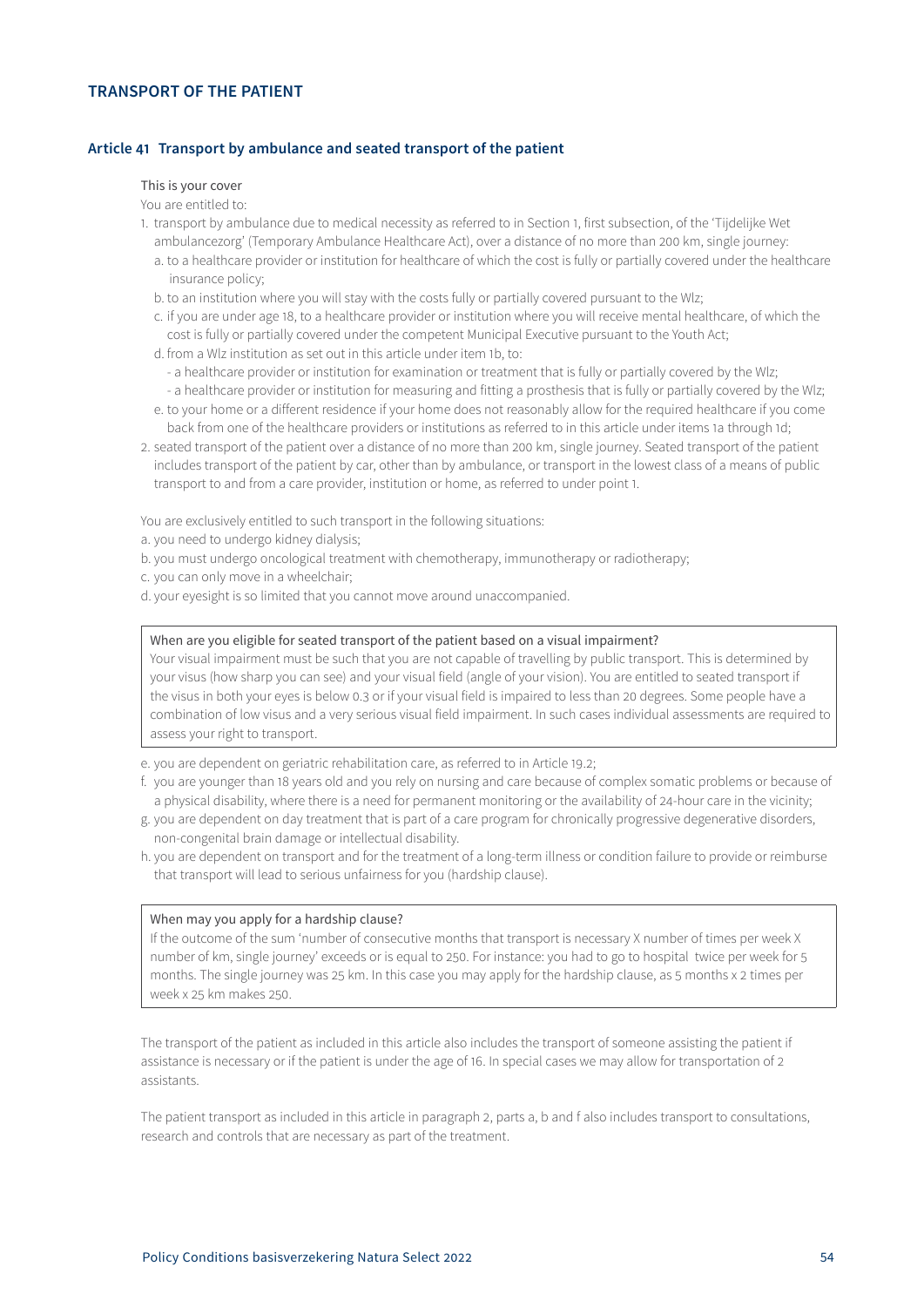If you are dependent on transport as included in this article in paragraph 2 and this transport on at least three consecutive occasions days, we can provide a reimbursement for accommodation costs instead of a reimbursement at your request for transportation costs. Your request must show that staying at home is less stressful for the patient than traveling back and forth. The maximum reimbursement for accommodation costs is € 77.50 per night.

# Personal contribution

You are charged a statutory personal contribution amounting to a maximum of € 111 per calendar year for seated transport of the patient. There is no personal contribution for transport by ambulance.

# Excess

The excess applies to this care. For more information, please refer to Articles 7 and 8 of these policy conditions.

# This is where to go

- 1. For ambulance transport: a licensed ambulance transporter.
- 2. Relating to seated patient transport:
	- taxi driver/firm;
	- public transport company. Reimbursement is based on public transport pass, 2nd class;
	- private transportation using a private car, of yourself or family care providers (family members, people from the immediate environment): reimbursement of € 0.32 per km. The distance is calculated based on the quickest route as provided by the ANWB route planner. The two single journeys (there and return) are calculated separately.

We work with Transvision for taxi transport. You can request a reimbursement for taxi transport from us. For this purpose, please use the 'Application form for seated patient transport'. You will find it in our downloads.

Do you already have permission for taxi transport? Then you can contact Transvision to arrange taxi transport. You reach them at 0900 33 33 330.

Do you use an ambulance or taxi transporter that we have not contracted? Then take into account that you will probably have to pay part of the costs yourself. For more information, see Articles 1.4 and 1.6 of these policy conditions.

# Referral letter required from

General practitioner or medical specialist. You need a referral for seated patient transport as stated under description, item 2f from the pediatrician. You do not need a referral for emergency ambulance transport.

# Permission

You need our prior permission for seated patient transport. You can request this permission with the 'Application form for seated patient transport'. You can find this form on our website. On our website you will also find the 'Application form for accommodation assistance' that allows you to request permission for the reimbursement of accommodation costs instead of reimbursement of transport costs.

Permission for seated patient transport for kidney dialysis and oncological treatments with chemotherapy, immunotherapy or radiotherapy can also be requested by telephone via telephone number 088 35 35 763.

# Particularities

- 1. If we grant you permission to go to a certain healthcare provider or institution, the 200-km limitation does not apply.
- 2. if we give permission, we can impose conditions on the mode of transport.
- 3. In cases where transport of the patient by ambulance, car or a public means of transport is not possible, we may allow the transport of the patient to take place by another means of transport to be designated by us.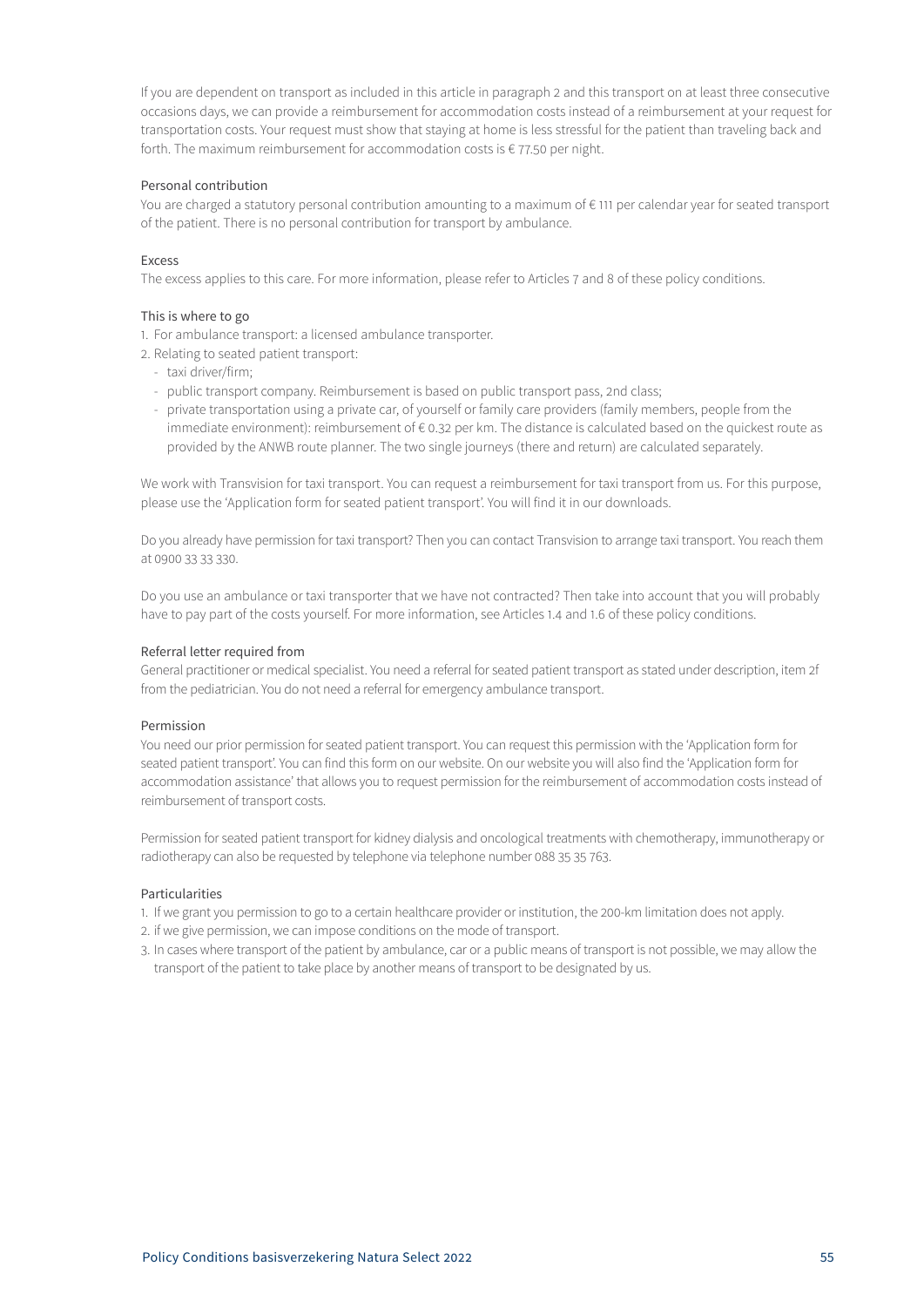# <span id="page-55-0"></span>**HEALTHCARE MEDIATION**

# **Article 42 Healthcare advice and mediation**

#### This is your cover

You are entitled to mediation for care in the event of an unacceptably long waiting time for treatment by a healthcare provider who may provide this care according to this healthcare insurance policy. You may use the services of our Healthcare Advice and Mediation department (afdeling Zorgadvies en Bemiddeling) for such mediation services. Please find the [application form](https://www3.aevitae.com/zorgzaken-regelen/zorgbemiddeling/zorgbemiddeling-aanvragen/) on our website.

You may also approach this department for general questions on care, such as relating to looking for a healthcare provider with a certain area of expertise or help in navigating through the care sector. We will be happy to review the options with you.

If no solution can be offered or if the healthcare cannot be provided in time due to this solution, you are allowed to make use of a healthcare provider not contracted to us. You are entitled to reimbursement of this non-contracted healthcare provider up to the Wmg rates applicable in the Netherlands. If no Wmg rates apply, we will reimburse the costs up to the market price perceived as reasonable in the Netherlands.

# **III Definitions**

Acute healthcare: Acute care or crucial care can be regarded is determined in the Availability Contribution Decree (Besluit beschikbaarheidbijdrage Wmg). This concerns ambulance care, emergency care, acute obstetrics, mental healthcare crisis relief (GGZ). If care is received abroad, acute care also concerns care that cannot reasonably be postponed until you return to your country of residence.

Aevitae B.V.: The authorized agent to whom the health insurer has granted power of attorney as referred to in the Financial Supervision Act (Wft - Wet op het financieel toezicht) with regard to the execution of the health insurance policies.

Basisverzekering Natura Select: A healthcare insurance policy taken out by the policyholder with Aevitae on behalf of the healthcare insurer for a person subject to statutory insurance. These policy conditions refer to the Basisverzekering Natura Select as 'the healthcare insurance'.

Birth clinic: First-line birth clinic for facilitating natal care (healthcare during delivery) and postnatal care (healthcare during the first 10 days after delivery), of which the management and operations are performed by healthcare providers of firstline natal healthcare. The management and operations of the first-line birth clinic may also be performed by healthcare providers other than first-line obstetricians, such as maternity care institutions.

CAK: Central Administration Office (CAK - Central Administrative Bureau).

Diagnosis Treatment Combination (DBC): A DBC uses a DBC code issued by the Dutch Healthcare Authority (NZa - Nederlandse Zorgautoriteit ) to describe the completed and validated process of specialist medical care and specialist GGZ (mental healthcare) (second-line curative GGZ). This includes part of the care process or the full care process of the diagnosis as made by the healthcare provider up to the ensuing treatment (if any).

The DBC regimen begins at the moment that the insured person registers with the care need, and ends at the end of the treatment or after 120 days for medical specialist care and after 365 days for specialist mental healthcare.

European Union and EEA Member State: includes the following countries other than the Netherlands in the European Union: Austria, Belgium, Bulgaria, Croatia Cyprus (the Greek area), the Czech Republic, Denmark, Estonia, Finland, France (including Guadeloupe, French Guyana, Martinique, St. Barthélemy, St. Martin and La Réunion), Germany, Greece, Hungary, Ireland, Italy, Latvia, Lithuania, Luxembourg, Malta, Poland, Portugal (including Madeira and the Azores), Romania, Slovakia, Slovenia, Spain (including Ceuta, Mellilla and the Canaries), Sweden and the United Kingdom (including Gibraltar). Under convention provisions Switzerland is considered as equivalent to these countries. EEA countries (Member States who are a party to the Agreement on the European Economic Area) are also included: Iceland, Liechtenstein and Norway.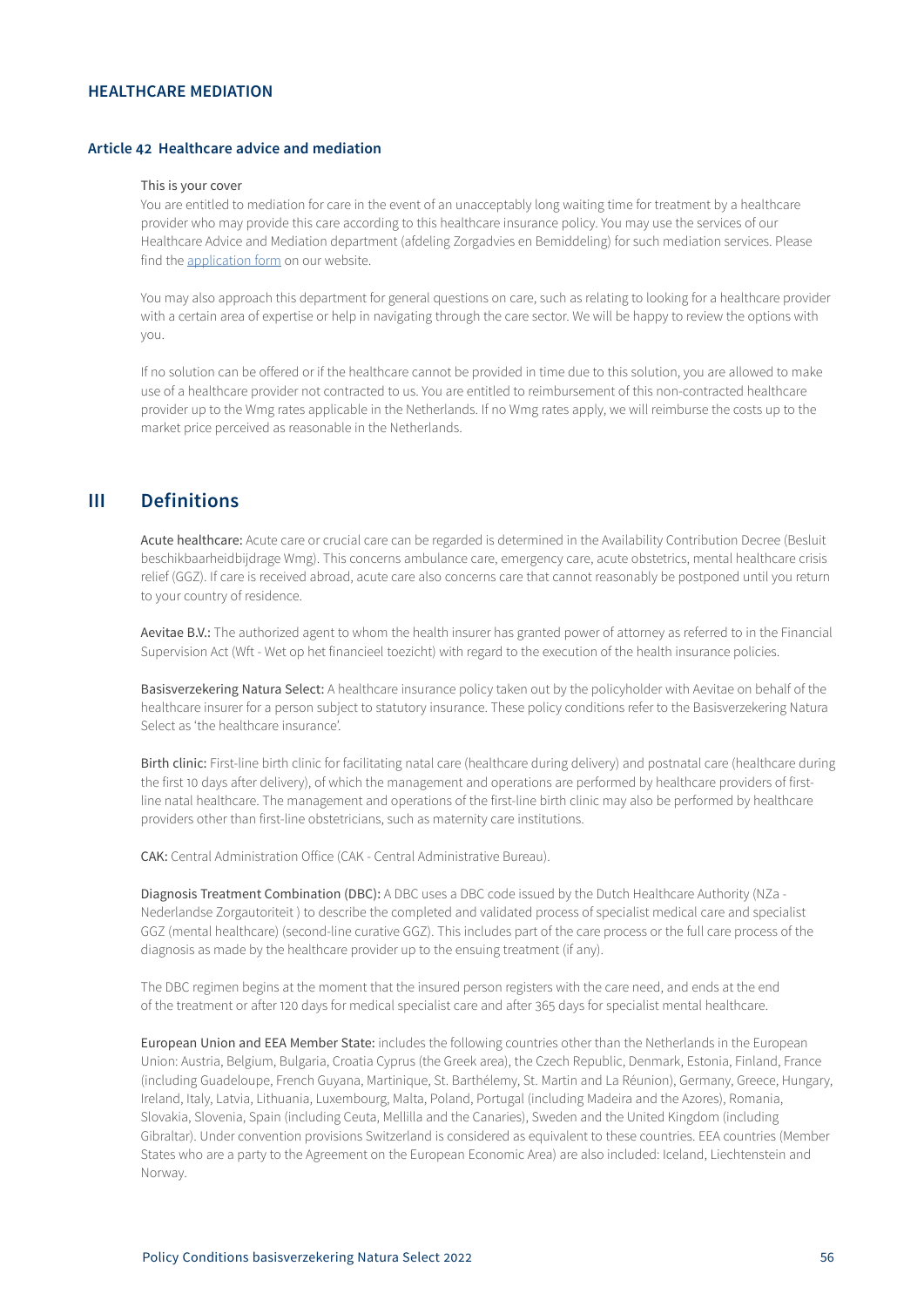Excess:

- 1. Statutory excess: an amount towards the costs of care or other services as set out in or pursuant to Section 11 of the Healthcare Insurance Act (Zvw - Zorgverzekeringswet), which is payable by you;
- 2. Voluntary excess: an amount towards the costs of healthcare or other services as agreed between you, as the policy holder, and the healthcare insurer, as set out in or pursuant to Section 11 of the Healthcare Insurance Act (Zvw - Zorgverzekeringswet), which is payable by you.

Fraud: the intentional commission or attempted commission of forgery, deception, injuring the rights of debt collectors or beneficiaries and/or misappropriation or embezzlement in the process of entering into and/or performing an insurance contract or healthcare insurance contract, with the objective of obtaining a benefit, reimbursement or performance to which the party is not entitled, or obtaining insurance cover under false pretences.

GGZ: Mental Healthcare.

GGZ Institution: An institution providing medical care pertaining to a psychiatric condition, and that is licensed as such under the Healthcare Providers Accession Act (Wtza - Wet toetreding zorgaanbieders).

GGR (Weight-Related Health Risk): The GGR indicates to what extent the person has an increased health risk. This factor is based on the BMI (Body Mass Index) in combination with the presence of risk factors for a certain condition or existing conditions.

Group contract: A group contract for healthcare insurance (group contract), concluded between Aevitae on behalf of the healthcare insurer and an employer or legal entity, aiming to offer the associated participants the option of closing a healthcare insurance policy and any supplementary insurance policies as set out in this contract.

Healthcare: Care, healthcare or other services.

Healthcare insurance policy: A non-life insurance or healthcare non-life insurance contract concluded between a healthcare insurer and a policyholder for a person subject to mandatory insurance as set out in Section 1 subsection d of the Healthcare Insurance Act (Zorgverzekeringswet), of which these conditions form an integral, inseparable part.

Healthcare insurer/ EUCARE: The insurance company that is admitted as such and offers insurances within the meaning of the Health Insurance Act (Zorgverzekeringswet). For the purposes of this insurance contract, this is EUCARE Insurance PCC Limited (NLCare cell), which has its registered office in Malta. The insurer is authorized by the Malta Financial Services Authotority (MFSA). Legal address: 16 Europa Centre, Triq John Lopez, Floriana, FRN 1400 Malta.

The healthcare insurer is referred to as 'we' and 'our' in these policy conditions.

Healthcare Policy: The instrument in which the healthcare insurance taken out by the policyholder with the healthcare insurer is laid down. The healthcare policy consists of a policy cover and these policy conditions.

Healthcare provider: The natural person or legal entity providing healthcare professionally as set out in Section 1, preamble and subsection c, part 1 of the Wmg. Healthcare provider also includes all treatment professionals who are involved in delivering healthcare at the healthcare provider's risk and expense.

Healthcare provision: Provision relating to certain healthcare. See Section II, Healthcare Provisions.

Hospital: An institution for specialist medical care that is accepted in accordance with the Healthcare Providers Accession Act (Wtza - Wet toetreding zorgaanbieders). Hospital stays of 24 hours or longer are also covered.

Independent treatment center (ZBC): An institution for specialist medical care, which is approved as such according to the Healthcare Providers Accession Act (Wtza - Wet toetreding zorgaanbieders).

### Institution:

1. An institution as referred to in the Care Institutions Accreditation Act (Wet toelating zorginstellingen);

2. A legal entity with its primary place of business abroad providing care in the country concerned according to the social security system existing in that country or which is aimed at providing care to specific groups of public officials.